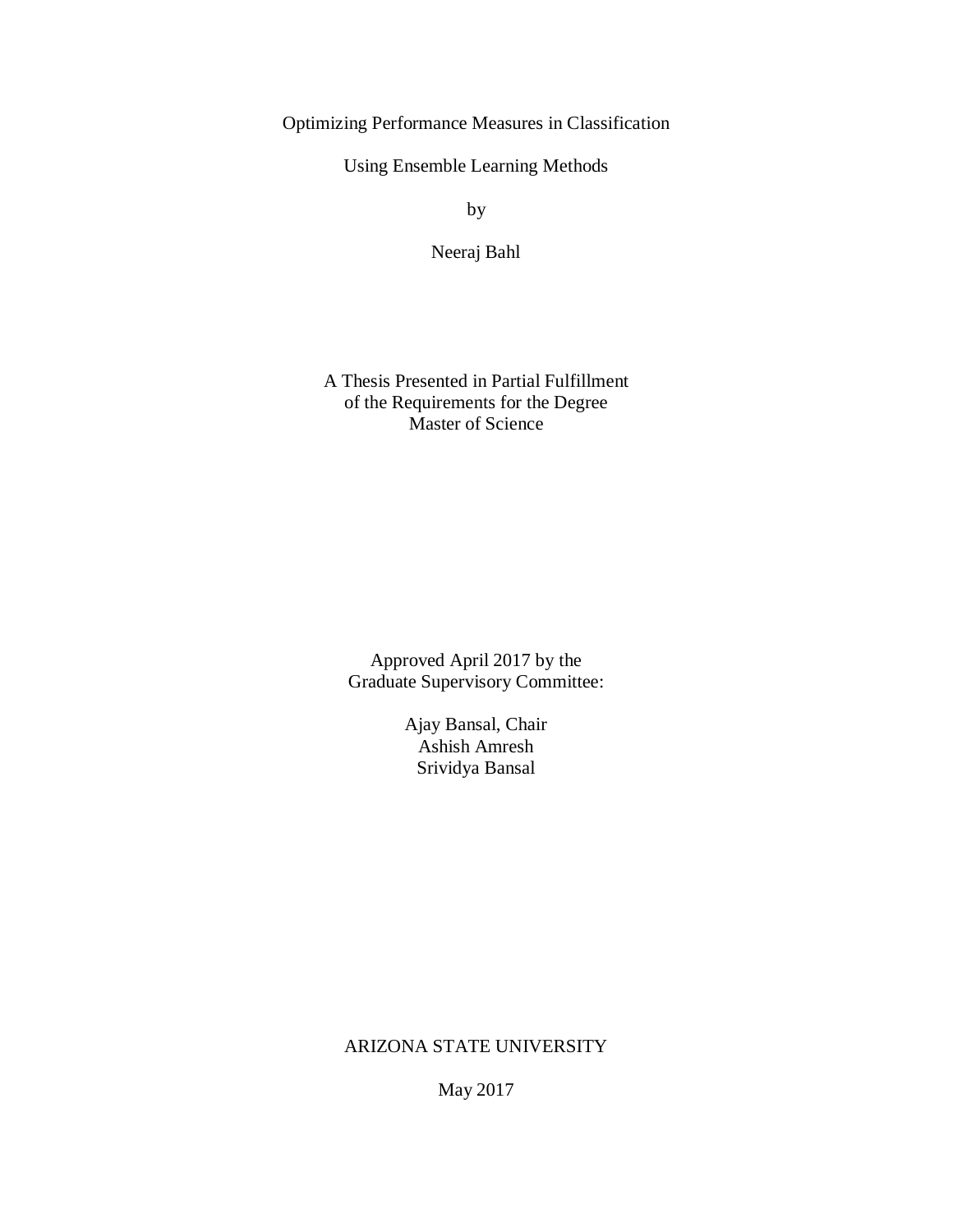### **ABSTRACT**

Ensemble learning methods like bagging, boosting, adaptive boosting, stacking have traditionally shown promising results in improving the predictive accuracy in classification. These techniques have recently been widely used in various domains and applications owing to the improvements in computational efficiency and distributed computing advances. However, with the advent of wide variety of applications of machine learning techniques to class imbalance problems, further focus is needed to evaluate, improve and optimize other performance measures such as sensitivity (true positive rate) and specificity (true negative rate) in classification. This thesis demonstrates a novel approach to evaluate and optimize the performance measures (specifically sensitivity and specificity) using ensemble learning methods for classification that can be especially useful in class imbalanced datasets. In this thesis, ensemble learning methods (specifically bagging and boosting) are used to optimize the performance measures (sensitivity and specificity) on a UC Irvine (UCI) 130 hospital diabetes dataset to predict if a patient will be readmitted to the hospital based on various feature vectors. From the experiments conducted, it can be empirically concluded that, by using ensemble learning methods, although accuracy does improve to some margin, both sensitivity and specificity are optimized significantly and consistently over different cross validation approaches. The implementation and evaluation has been done on a subset of the large UCI 130 hospital diabetes dataset. The performance measures of ensemble learners are compared to the base machine learning classification algorithms such as Naive Bayes, Logistic Regression, k Nearest Neighbor, Decision Trees and Support Vector Machines.

i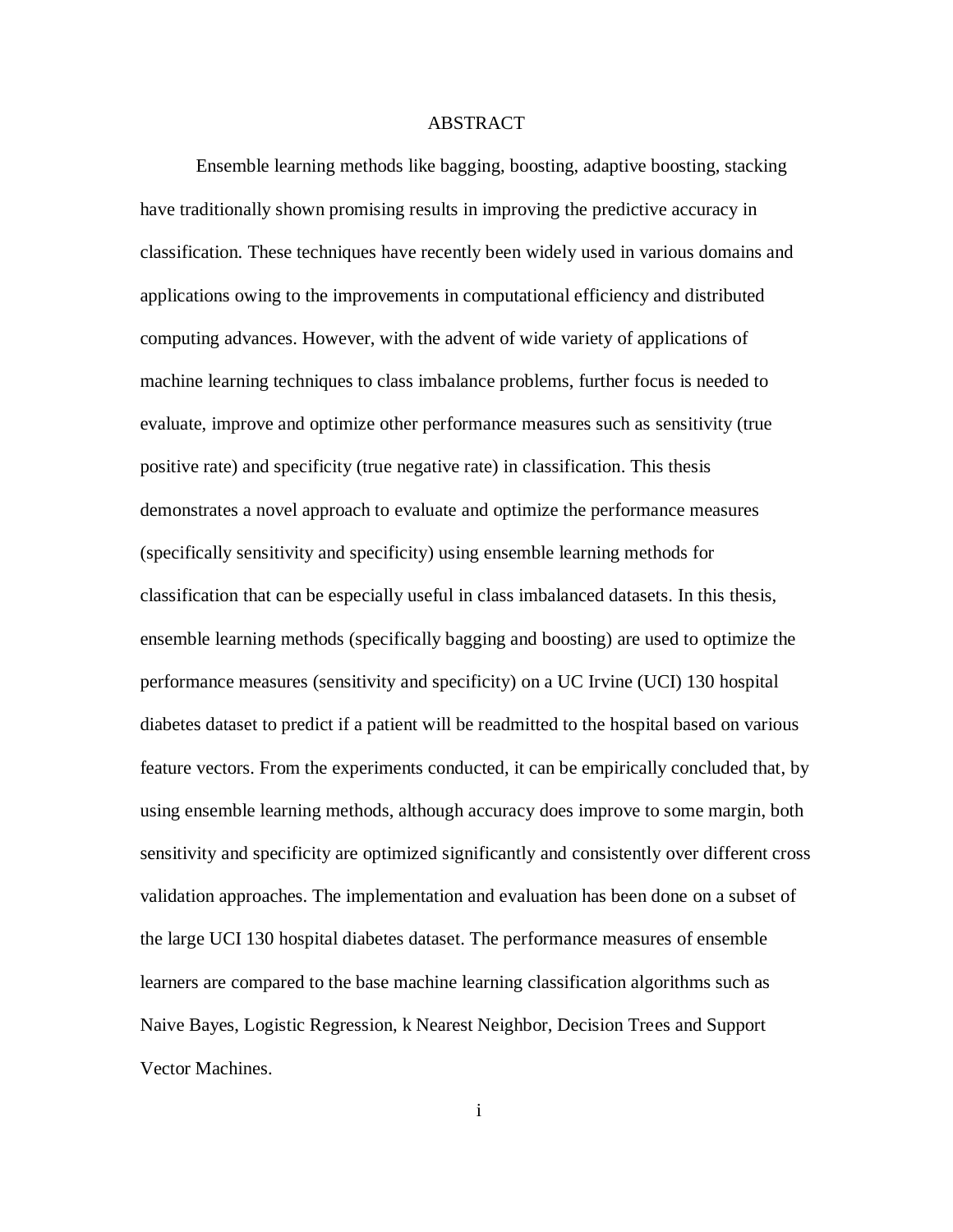# DEDICATION

*Dedicated to my Mother, Father and my two elder Brothers*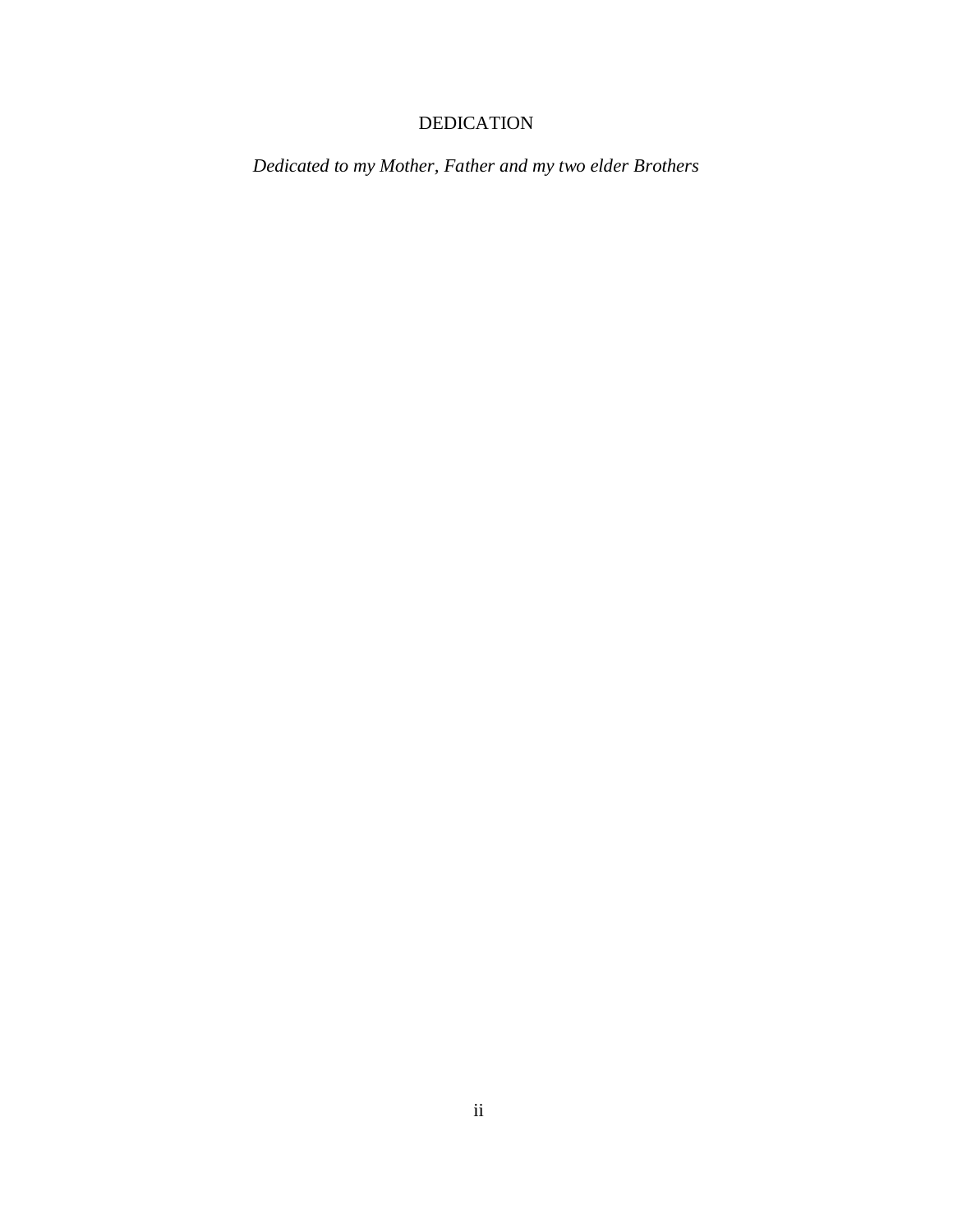# ACKNOWLEDGMENTS

I would like to first express my sincere gratitude and thanks to my thesis advisor Dr. Ajay Bansal, whose help, support and guidance was the cornerstone of this thesis. Without his guidance, this thesis would not have been possible. His guidance was invaluable to me at every stage of the thesis. Whenever I was stuck or I stumbled, Dr. Bansal helped me nudge and guide to the goal of completion of the thesis while learning the most from it.

Further, I would like to thank the R Foundation and the R community. The support of R community in providing the open source packages and software to implement and run the machine learning algorithms were integral to this research. Also, I would like to thank Arizona State University Libraries for the incredible resources provided to me for this thesis and in general for the facilities.

I would like to express my sincere gratitude and thanks to the thesis committee members, Dr. Srividya Bansal and Dr. Ashish Amresh for the constructive feedback, time and support they have given throughout my thesis research, defense and during the revisions of this thesis paper. Finally, I would like to thank my family and friends who gave me persistent encouragement and support while I was working on my thesis.

iii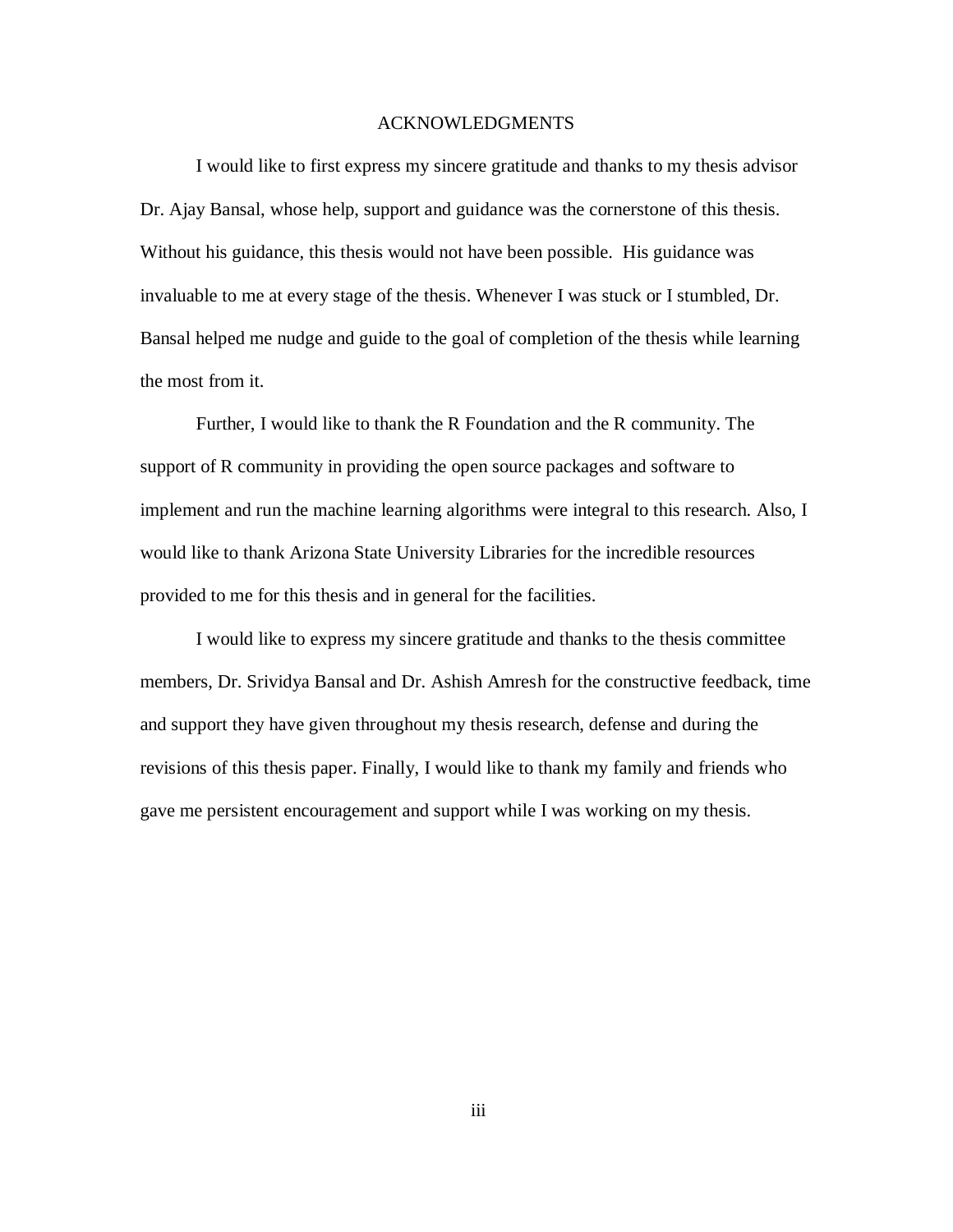# TABLE OF CONTENTS

|                | Page |
|----------------|------|
|                |      |
|                |      |
| <b>CHAPTER</b> |      |
| $\mathbf{1}$   |      |
|                |      |
|                |      |
|                |      |
|                |      |
| 2              |      |
| 3              |      |
|                |      |
|                |      |
|                |      |
|                |      |
|                |      |
|                |      |
| $\overline{4}$ |      |
|                |      |
|                |      |
| 5              |      |
| 6              |      |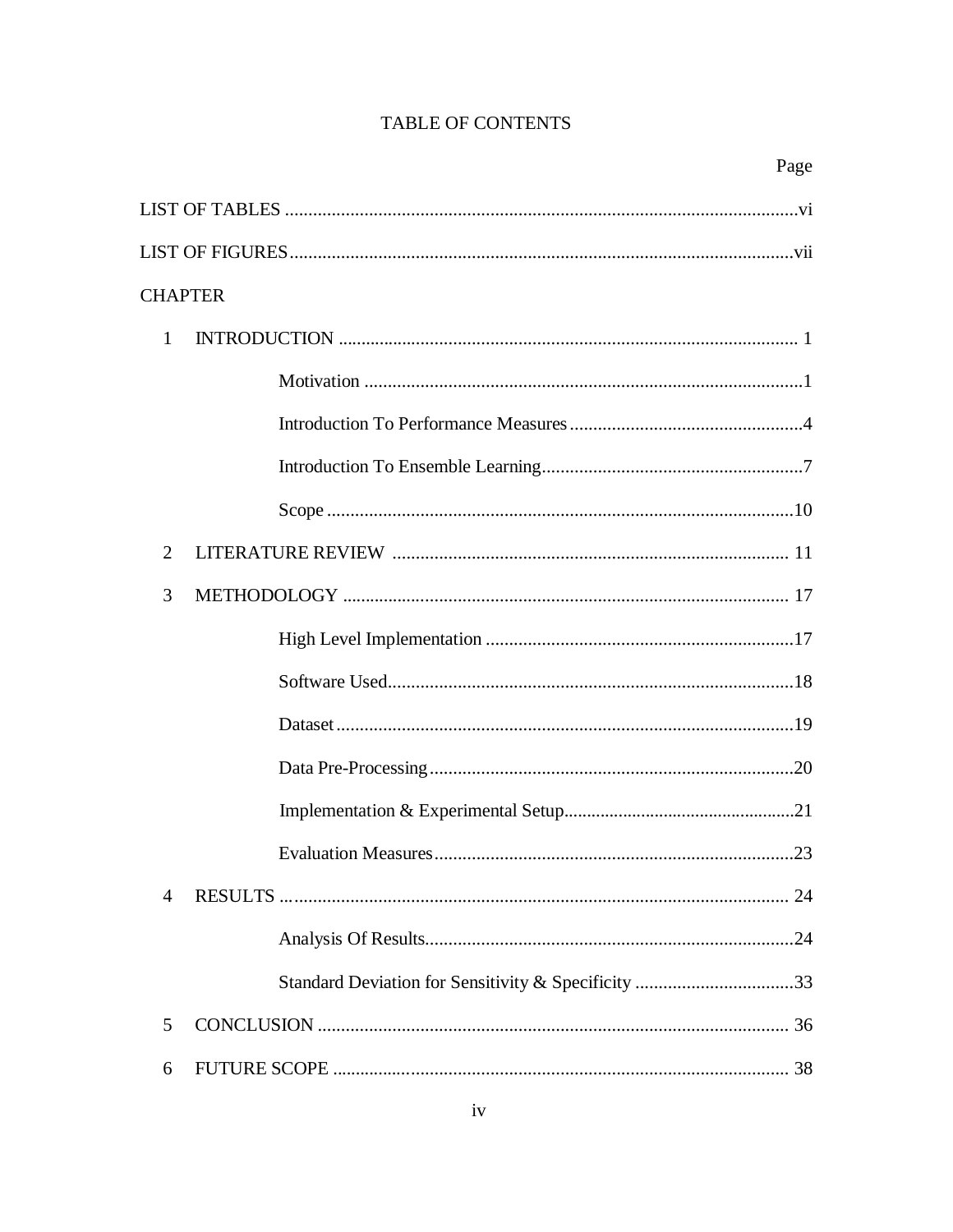|                 | Page |
|-----------------|------|
|                 |      |
| <b>APPENDIX</b> |      |
| A               |      |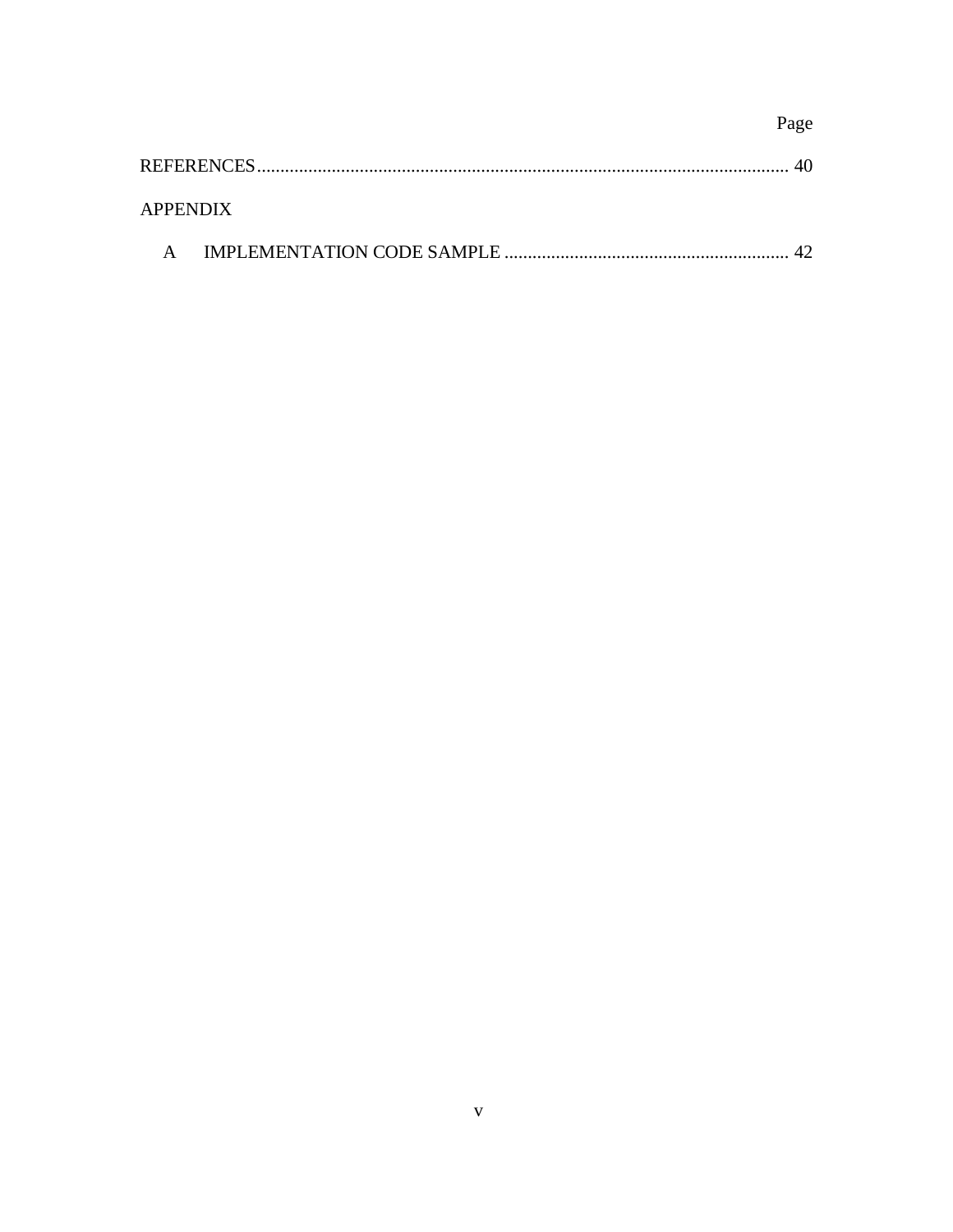# LIST OF TABLES

| Table        | Page |
|--------------|------|
| $\mathbf{1}$ |      |
|              |      |
|              |      |
|              |      |
|              |      |
|              |      |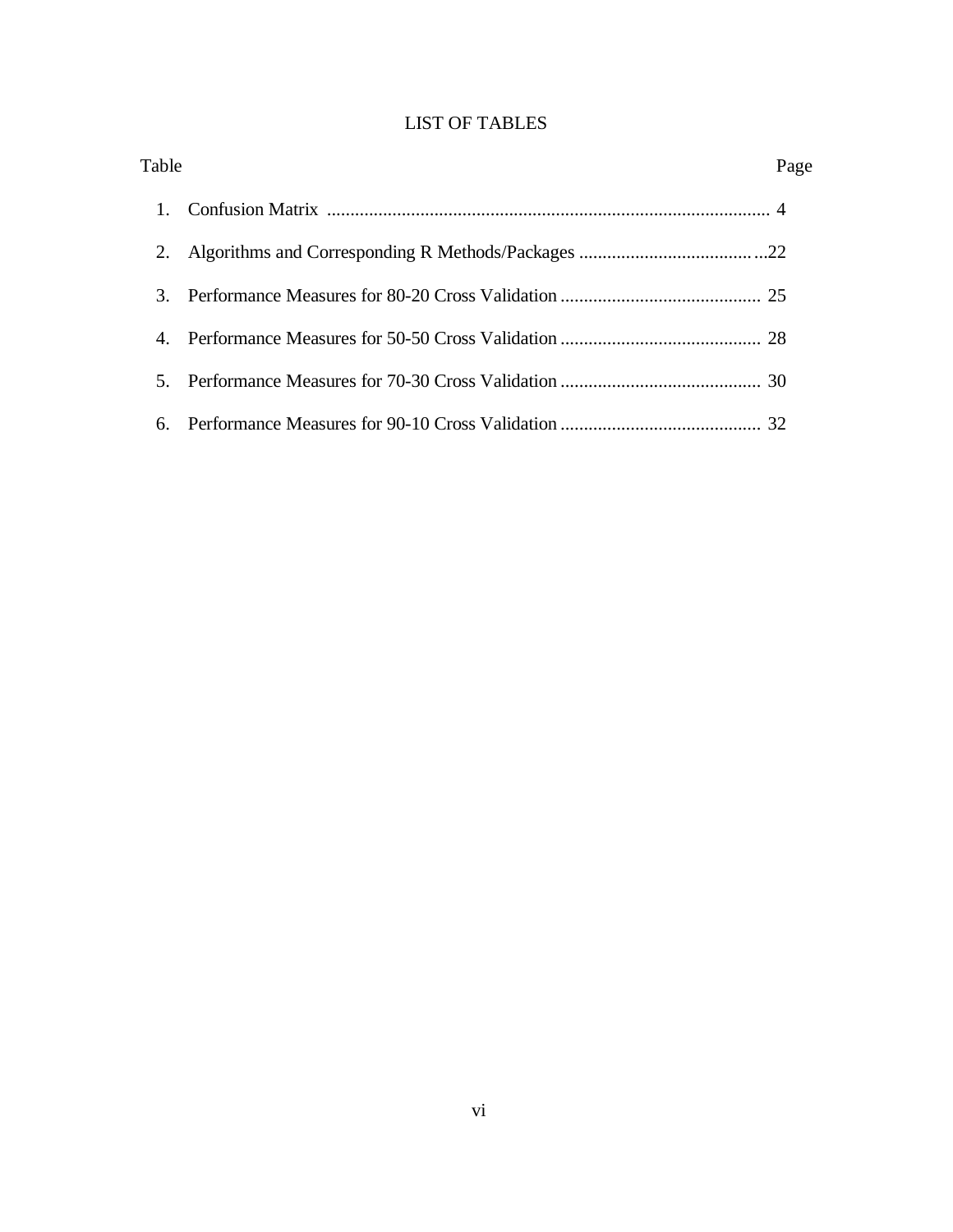# LIST OF FIGURES

| Figure |                                                            | Page |
|--------|------------------------------------------------------------|------|
| 1.     |                                                            |      |
| 2.     |                                                            |      |
| 3.     |                                                            |      |
| 4.     |                                                            |      |
| 5.     |                                                            |      |
| 6.     |                                                            |      |
| 7.     |                                                            |      |
| 8.     |                                                            |      |
| 9.     |                                                            |      |
| 10.    |                                                            |      |
| 11.    |                                                            |      |
| 12.    |                                                            |      |
| 13.    |                                                            |      |
| 14.    | Plot to Visualize Optimization of 70-30 Cross Validation30 |      |
| 15.    |                                                            |      |
|        |                                                            |      |
| 17.    |                                                            |      |
| 18.    |                                                            |      |
| 19.    |                                                            |      |
| 20.    |                                                            |      |
| 21.    |                                                            |      |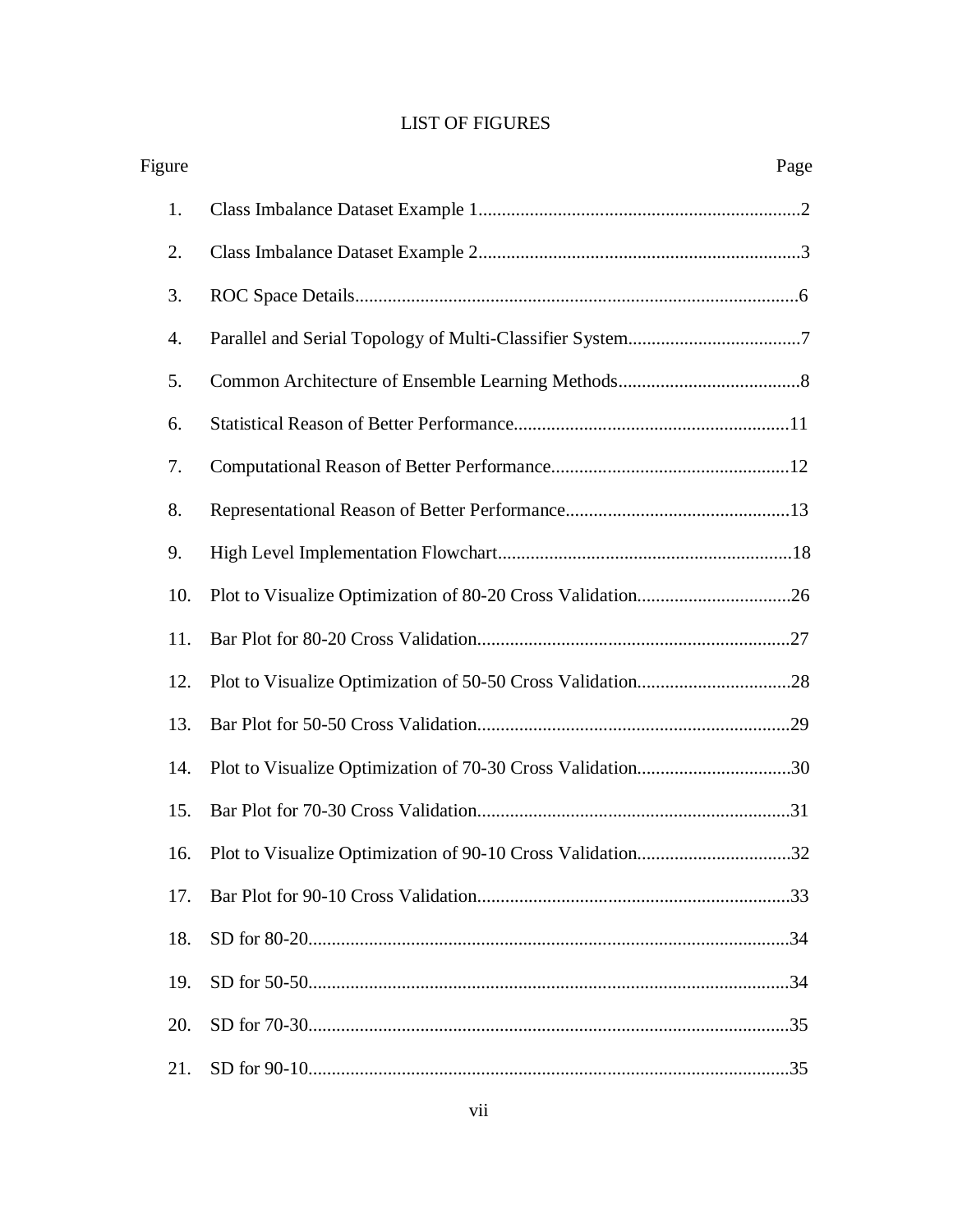# CHAPTER 1

#### INTRODUCTION

# 1.1 Motivation

There are wide variety of applications for machine learning algorithms. Also, there are various performance measures that needs to be evaluated when an algorithm is applied to a specific problem. We know that accuracy is one of the most common performance measure to evaluate any algorithm or model. However, we also know that higher accuracy does not necessarily means good performance of the algorithm. The other common performance measures used to evaluate the machine learning algorithms are specificity, sensitivity, precision, F1 score, ROC curve, etc. The type of dataset governs the need to evaluate these performance measures. For example, in the application of machine learning to medical diagnostics or medical domain in general, failing to predict positive individuals may result in fatal cost, however, failing to predict negative instances is also serious in some applications, for example, information retrieval, email spam filtering and facial recognition [Hsiao et.al 2014]. Hence, it is imperative to optimize sensitivity (which is a measure of the classification algorithm in avoiding false negative) and specificity (which is a measure of the classification algorithm in avoiding false positive). For example, in the case of email spam filtering, false positive can lead to an important email to land up in the spam mailbox.

There has been research done on optimizing the F1 measure or the F1 score to achieve a compromise between the performance measures of precision and recall by tuning the parameters in the algorithms especially by tuning the parameters in Support Vector Machines. However, in this thesis, a novel approach is used to evaluate and

1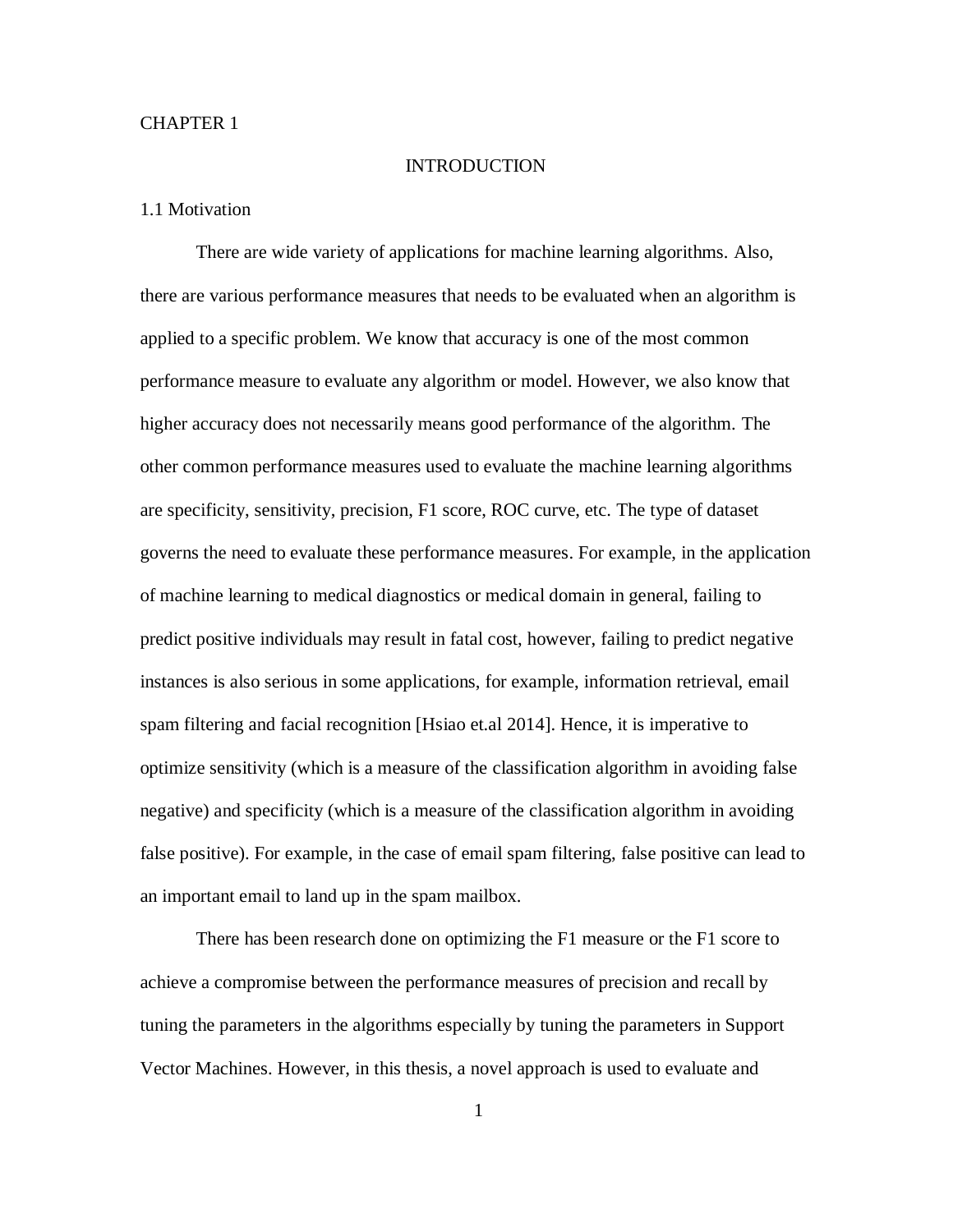optimize the sensitivity (recall) and specificity by using ensemble learning methods. It can be observed from the results that the optimization of the performance measures (sensitivity and specificity) with respect to each other is achieved by simply running the data over ensemble learners. The comparison of the performance measures is made with the base machine learning algorithms like the Logistic Regression, Naïve Bayes Classifier, k Nearest Neighbor, Decision Trees and Support Vector Machines.

The need for evaluation of these performance measures apart from accuracy and the need to optimize these performance measures with respect to each other becomes imperative especially when we have class imbalanced datasets. Class imbalance data leads to class imbalance problem. When the data has imbalanced amount of two class labels, it is called as class imbalanced data. For example, in Figure 1 below, we observe that the 80% of the actual target values are of class 0 (red color represents class 0) and 20% of the actual target values are of class 1 (green color represents class 1).



*Figure 1*: Class Imbalance Dataset Example 1

Similarly, in Figure 2 below, we observe that the 80% of the actual target values are of class 1 (green color represents class 1) and 20% of the actual target values are of class 0 (red color represents class 0). This is a classic example of a medical diagnostics data.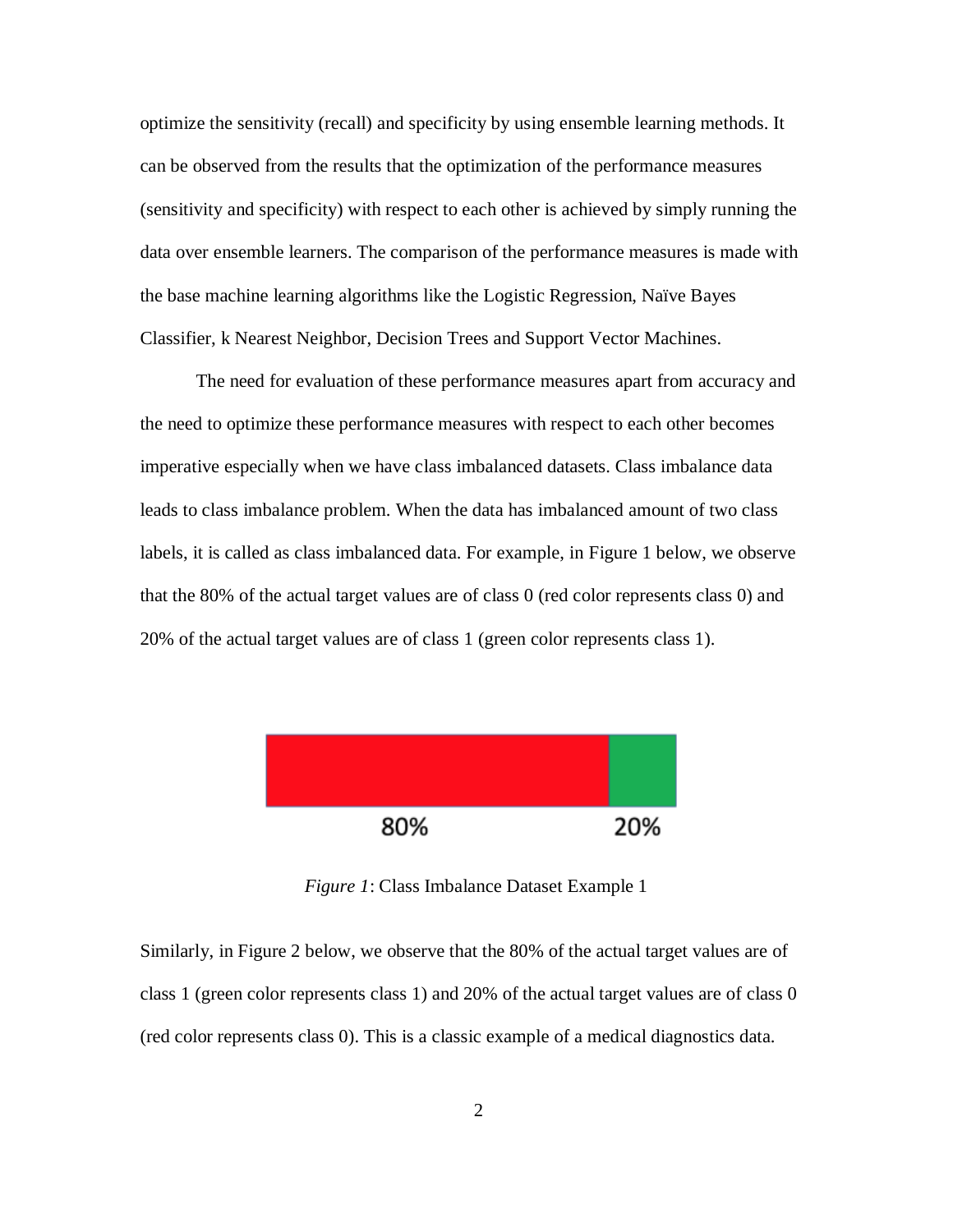

*Figure 2*: Class Imbalance Dataset Example 2

Most of the datasets these days are class imbalanced datasets and hence the need to evaluate and optimize the performance measures such as sensitivity, specificity, precision, F1 score, etc. are imperative for most of the datasets. Let us take an example of Figure 2 above, for instance, this is a medical diagnostics dataset and we are predicting whether unhealthy patients need to be readmitted to the hospital. In a scenario where only accuracy is considered for performance valuation of the algorithm/model applied to the dataset. Suppose, if we are training a model on this dataset to predict if a patient should be admitted to the hospital or discharged from the hospital based on diagnostic feature vectors, where the actual class 0 (in red) represents unhealthy patients and actual class 1 (in green) represents healthy patients, it is possible that with an algorithm or model that gives us 80% accuracy, we may still have all the 20% of unhealthy patients discharged from the hospital, which can be fatal. Hence, with this example, we underscore our claim that the performance measures such as sensitivity and specificity needs to be evaluated and optimized.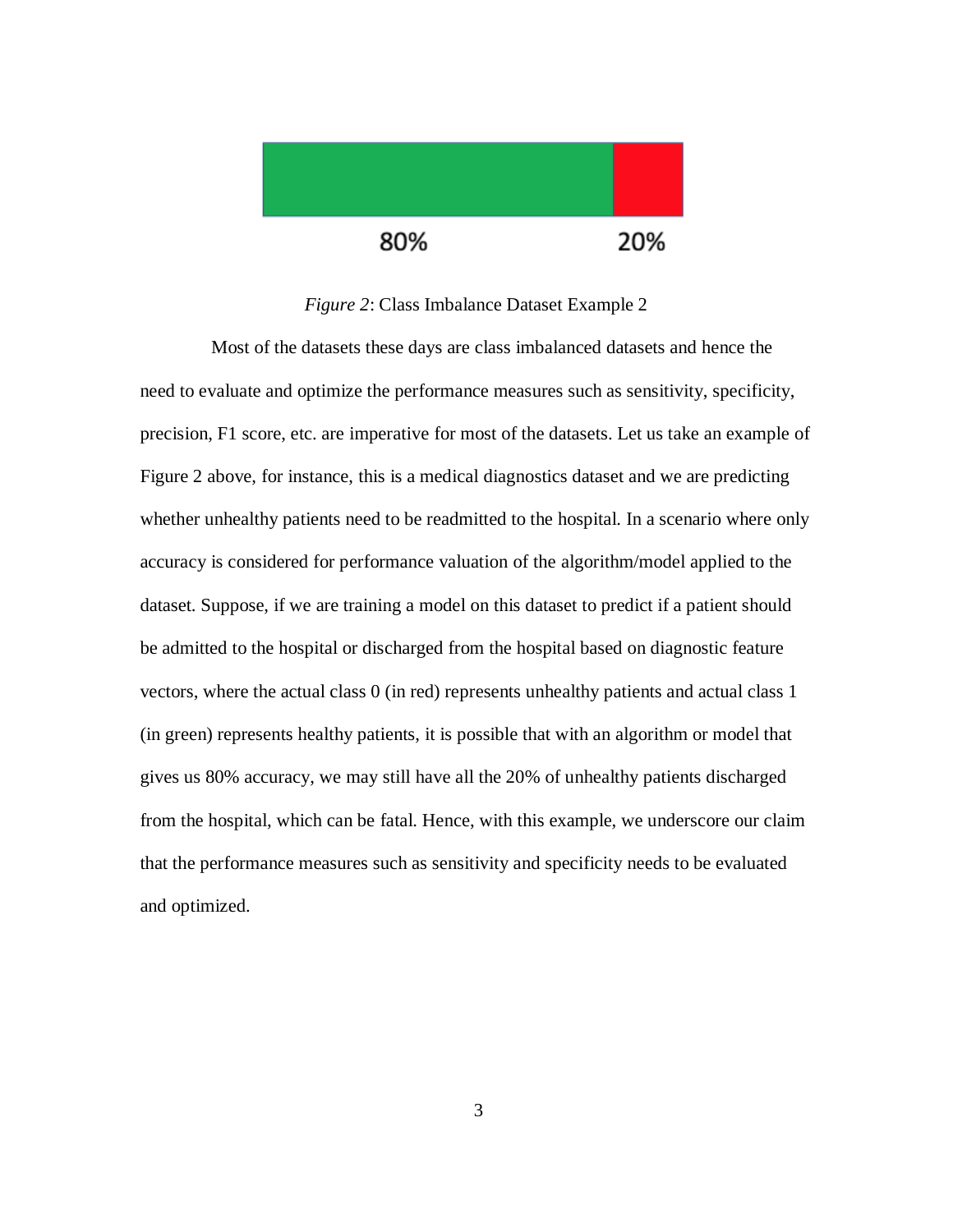# 1.2 Introduction to Performance Measures

The emphasis of this thesis is on evaluating and optimizing the performance measures using different base machine learning algorithms and the ensemble learning algorithms. Hence, let us discuss the performance measures in detail. *Confusion Matrix*: Confusion matrix is a table of 2 \* 2 which gives us the number of true positives, true negatives, false positives and false negatives. This table helps us to find the performance measures required to evaluate the machine learning algorithms in question [Confusion Matrix Wikipedia Page].

|          | Predicted as 1        | Predicated as 0       |
|----------|-----------------------|-----------------------|
| Actual 1 | <b>True Positive</b>  | <b>False Negative</b> |
| Actual 0 | <b>False Positive</b> | True Negative         |

# *Table 1*: Confusion Matrix

*Sensitivity* (or Recall) is the ratio of number of True Positive instances divided by the sum of number of True Positive and False Negative instances. Hence, higher the sensitivity, higher is the amount of class label predicted as 1 correctly. This performance measure is important in applications where we cannot afford to have any positive class label misclassified [Sensitivity and Specificity Wikipedia Page].

Sensitivity = Number of True Positives Number of True Positives + Number of False Negatives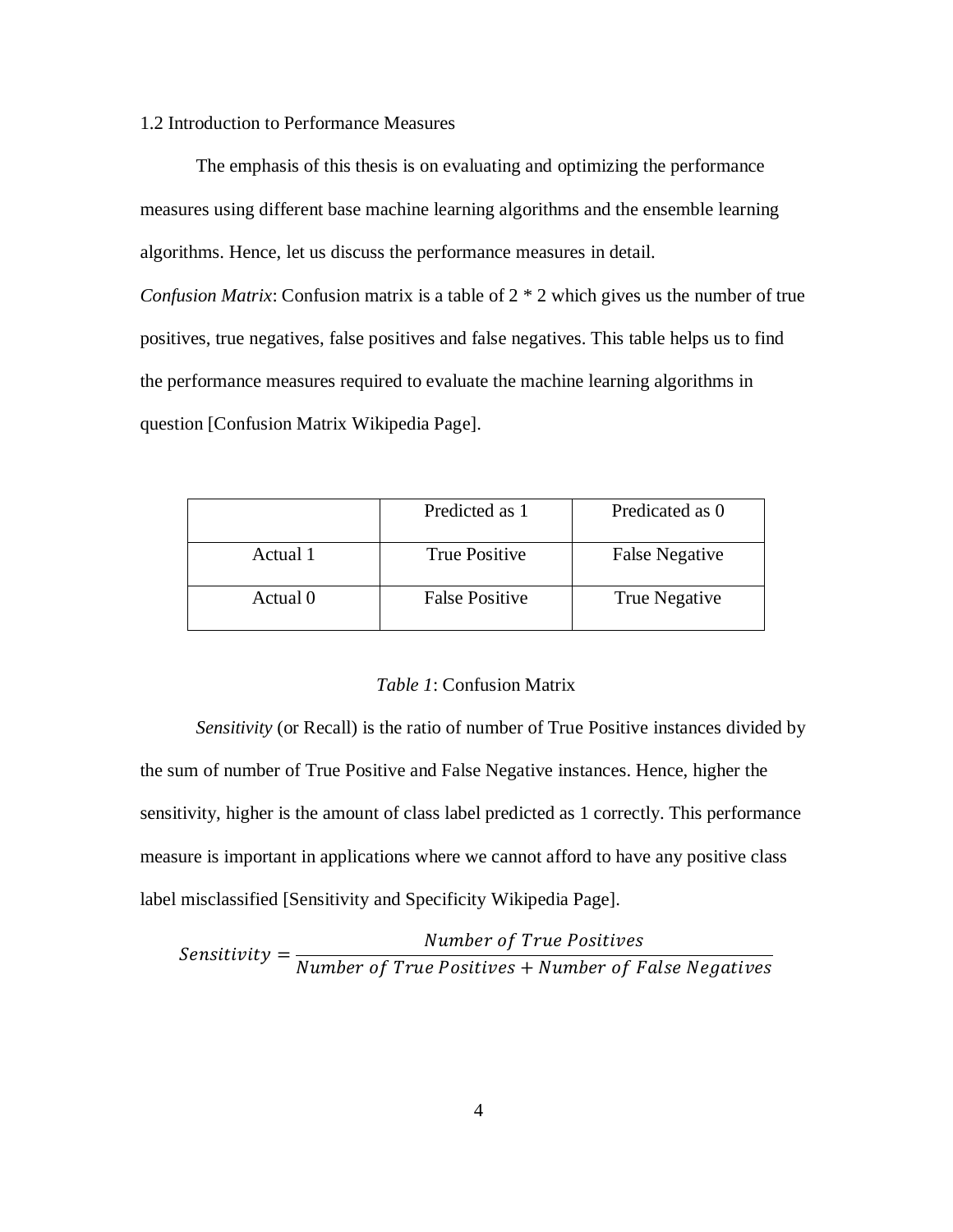*Specificity* is the ratio of number of True Negative instances divided by the sum of number of True Negative and False Positive instances. Hence, higher the specificity, higher is the amount of class label predicted as 0 correctly. This performance measure is important in applications where we cannot afford to have any negative class label classified as 1 [Sensitivity and Specificity Wikipedia Page]. For example, for information retrieval, in a search engine, having a false positive can be costly to the functionality and business of the search engine.

#### $Specificity =$ Number of True Negatives Number of True Negatives + Number of False Positives

*Precision* (or Positive Predictive value) is the ratio of number of True Positive instances divided by the sum of number of True positive and False positive instances. Here, higher the precision, higher is the amount of fraction of positive class labels predicted from the total positive class labels predicted [Sensitivity and Specificity Wikipedia Page].

 $Precision =$ Number of True Positives Number of True Positives + Number of False Positives

*F1 score* is a measure of the classification test's accuracy. It considers both Sensitivity (Recall) and Precision. F1 score is the weighted harmonic mean of precision and recall (sensitivity) [Sensitivity and Specificity Wikipedia Page].

*ROC Curve* illustrates the performance of a binary classifier. ROC stands for Receiver Operating Characteristics. ROC curve is the most common method to select an optimal model. ROC curve is created by plotting the true positive rate (which is same as Sensitivity) against the false positive rate (which is same as 1-specificity) at different threshold settings. [ROC Wikipedia Page]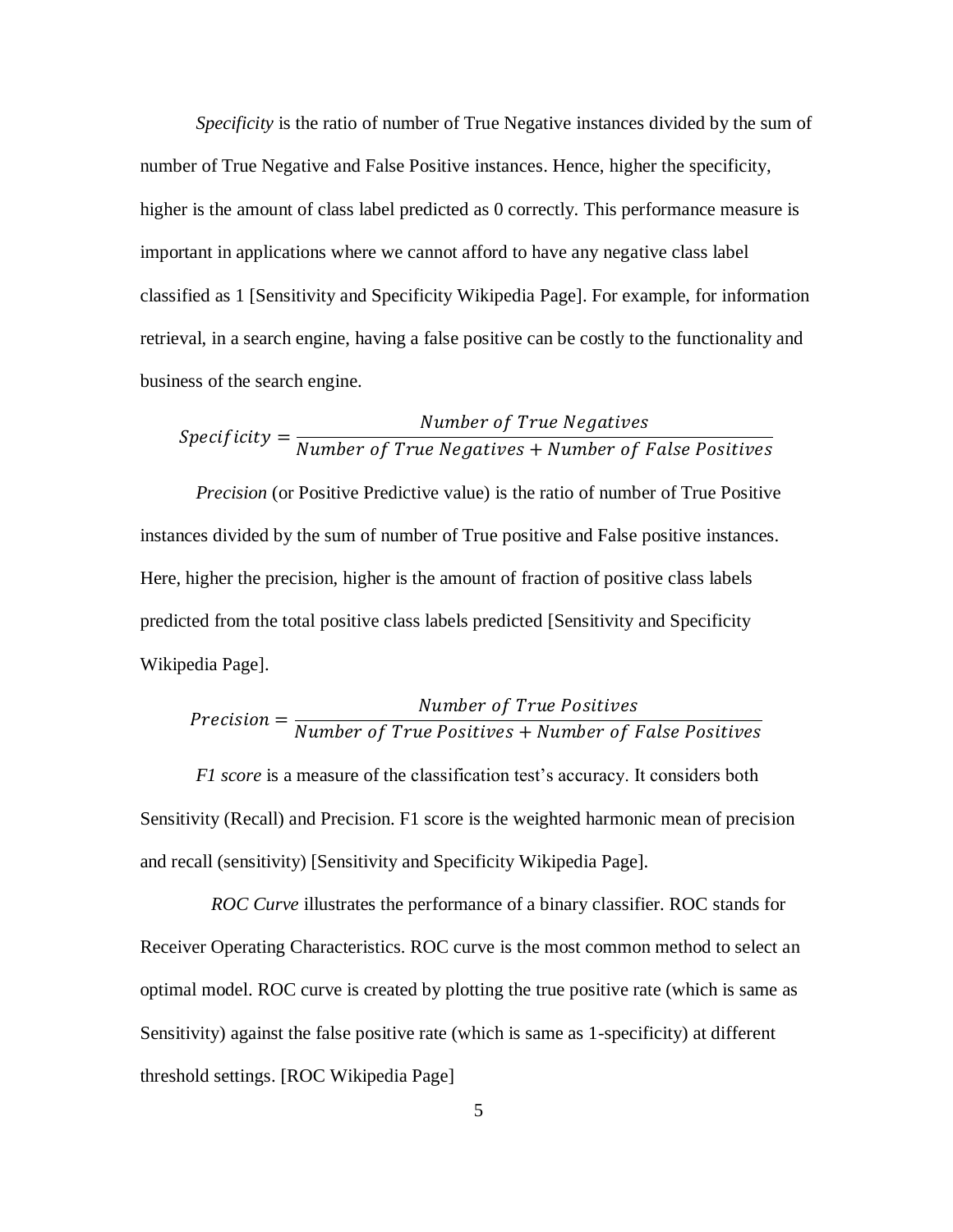

*Figure 3*: ROC Space Details [Kai walz ROC Curve Wikimedia]

By analyzing the ROC curve, we can find the optimal algorithm/model. As we can see in Figure 3, the best classifier would hug the whole ROC space at the upper left hand corner. The random guess is a diagonal line drawn at 45 degrees from the x-axis. The area above this line is better as it approaches the point However, in this thesis, ROC curve is not used to compare the ensemble learning models with the base learning models as this thesis does not evaluates and delves into the threshold settings of the various classifiers but only the absolute values. Also, this thesis specifically evaluates the specificity and sensitivity. Hence, the comparison is made using different graphs as seen in the Results section below using sensitivity and specificity.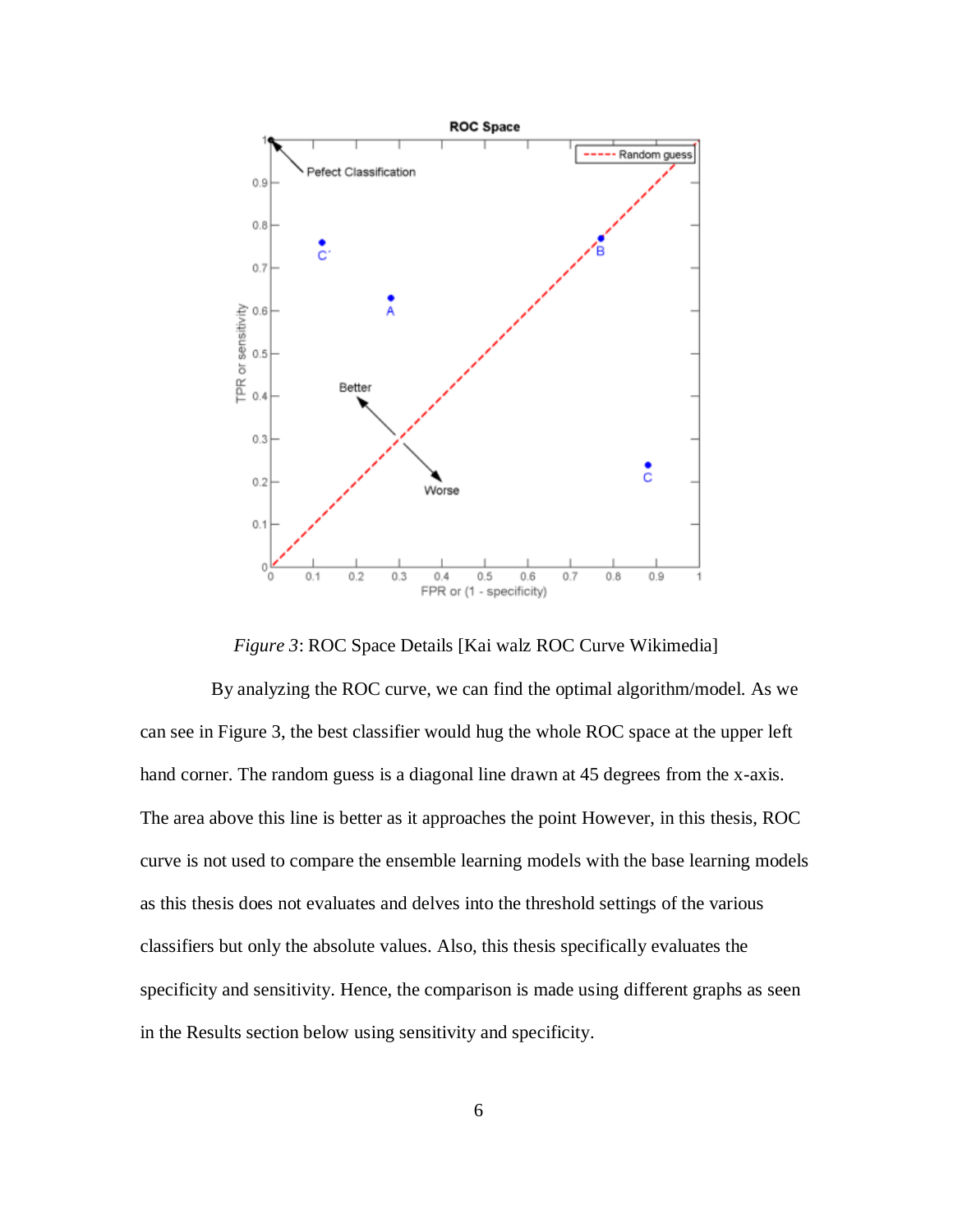# 1.3 Introduction to Ensemble Learning

In this thesis, ensemble learning algorithms were used to evaluate, compare and optimize the performance measures (specifically specificity and sensitivity). Here, let us discuss the ensemble learning methods. There are various types of ensemble learning methods which are considered a sub-category of hybrid intelligent systems [Woźniak et.al 2014]. Some of the types of ensemble learning methods are Bagging, Boosting, Adaptive Boosting, Stacked Generalization, Mixture of Experts, etc. [Robi Polikar, Ensemble Learning, 2009]. Ensemble learning is a method to combine multiple models such as classifiers to solve and predict a machine learning problem. It is typically used to improve predictive performance of a model, reduce the likelihood of selecting a poor learner and to assign to confidence to the decision made by the model. [Robi Polikar, Ensemble Learning, 2009]. In general, ensemble learning methods are also divided into the same category of topologies as multi-classifier system. The categories of multiclassifier systems are parallel and serial multi-classifier system as shown in the Figure 4 below.



*Figure 4*: Parallel and Serial Topology of Multi-Classifier System [Woźniak et.al 2014]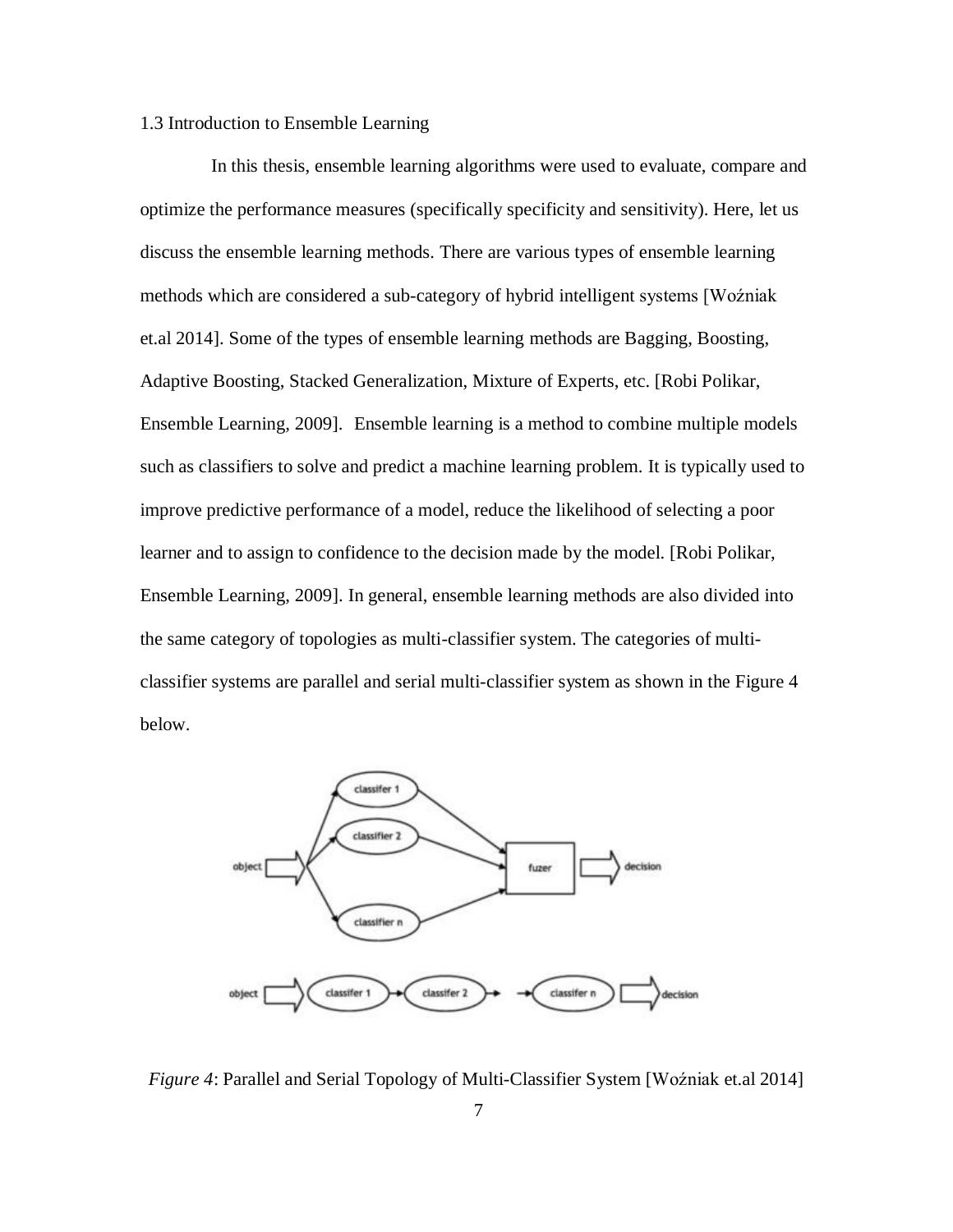As this thesis is limited to classification, let us see the various types of ensemble learning methods available for usage in classification. Figure 5 below shows a common architecture of the ensemble learning methods. Although the specific techniques to divide the data and the data fusion technique differs for bagging, boosting, adaptive boosting, however, Figure 5 shows the common components and the architecture of an ensemble learning method. Here, the input space (or sometimes input features) are divided into different subspaces and fed to the base classifier. After the classification is done by each weak classifier, the results are fused together using various fusion techniques like majority voting, weighted majority voting, etc. [Asmita, Shukla, 2014].



*Figure 5*: Common architecture of Ensemble Learning Methods [Asmita, Shukla, 2014]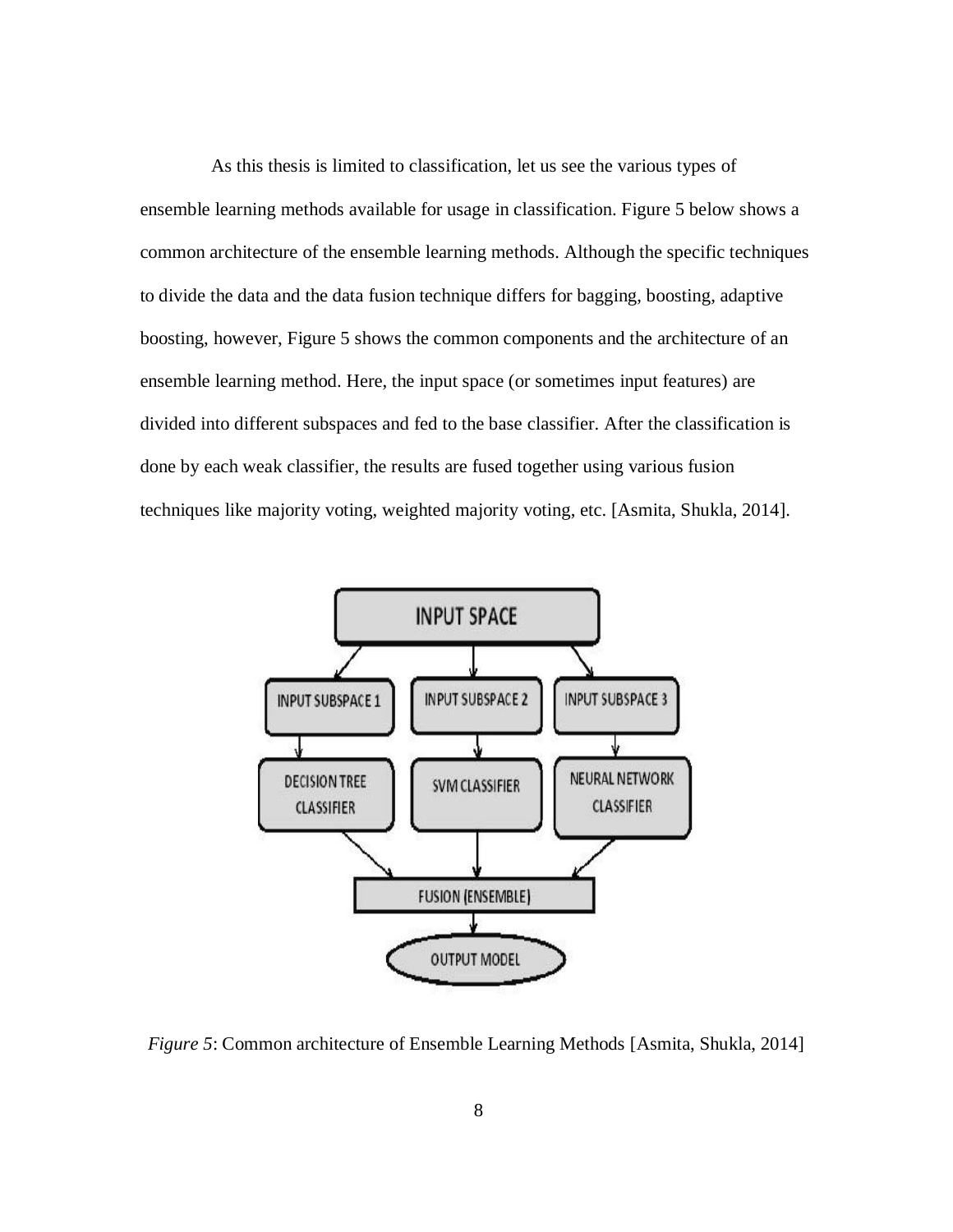Commonly used ensemble learning algorithms are [Robi Polikar, Ensemble Learning, 2009]:

- 1) Bagging: Bagging which stands for Bootstrap aggregation obtains diversity in classification by randomly sampling the data – with replacement – from the entire training dataset. Each training dataset is used to train a different classifier of the same type or different types. Simple majority vote is used to fuse the resultant models.
- 2) Boosting: Boosting is similar to the ensemble learning method of bagging in that it resamples the data, however, it strategically samples the subset of the training data to create several weak classifiers. The classifiers are combined through a nway majority vote. For example, if there are three classifiers, the first subset of the training data is selected randomly, the second subset is selected in an informative way as per the boosting algorithm. The third subset is sampled based on the instances where both the first and second classifier disagrees with each other. Hence, during fusion of data, a strong classifier is created.
- 3) Adaptive boosting: This is considered as the best-known ensemble learning algorithm. In this method, the sampling of data is done in the same way as boosting, however, the samples are iteratively updated to focus on increasingly difficult instances. It essentially adapts to the difficult instances from the previous weak learners. Adaptive boosting in turn has many types.
- 4) Stacked Generalization: This method employs multi-tier architecture to train the bootstrap sample of training data creating Tier-1 models, whose output is then

9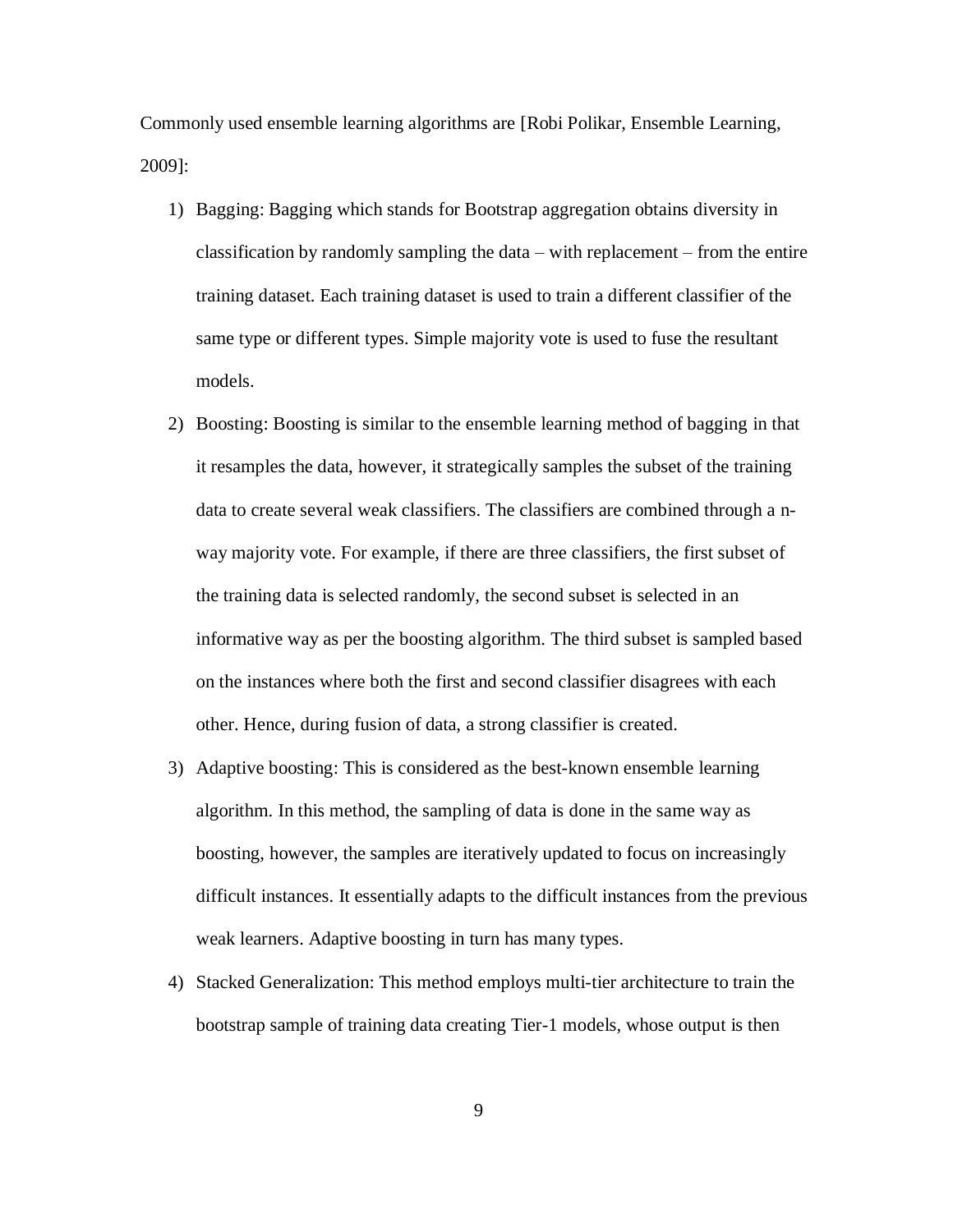used to train the Tier-2 models and so on. Thus, in the last Tier, we get the best model.

5) Mixture of experts: Mixture of experts method of ensemble learning generates several experts (classifiers) whose output are combined through a linear rule. Expectation maximization (EM) algorithm is used to assign weights to the combination of classifiers. This is typically used when heterogeneous set of feature space exists.

Apart from the above methods, various types of other ensemble learning algorithms are available which primarily focus on using the diversity of the classifiers and combining the classifiers to achieve stronger prediction in classification.

### 1.4 Scope

The scope of this thesis is to evaluate and optimize the performance measures of sensitivity and specificity for at least two of the ensemble learning methods (i.e. bagging and boosting) and compare them with the base machine learning algorithms. The optimization is achieved with respect to the values of sensitivity and specificity with each other. While doing so, this thesis achieves optimized sensitivity and specificity using ensemble learning methods as opposed to the previous methods that have focused on tuning the parameters of the base learners or creating framework. This thesis focuses on sensitivity and specificity for the analysis of the performance measures, using one dataset. However, this dataset is divided into various sub-sets of data and four types of cross validation methods are employed to divide the data into test and training. The holdout cross-validation methods employed are 80-20, 50-50, 70-30, 90-10.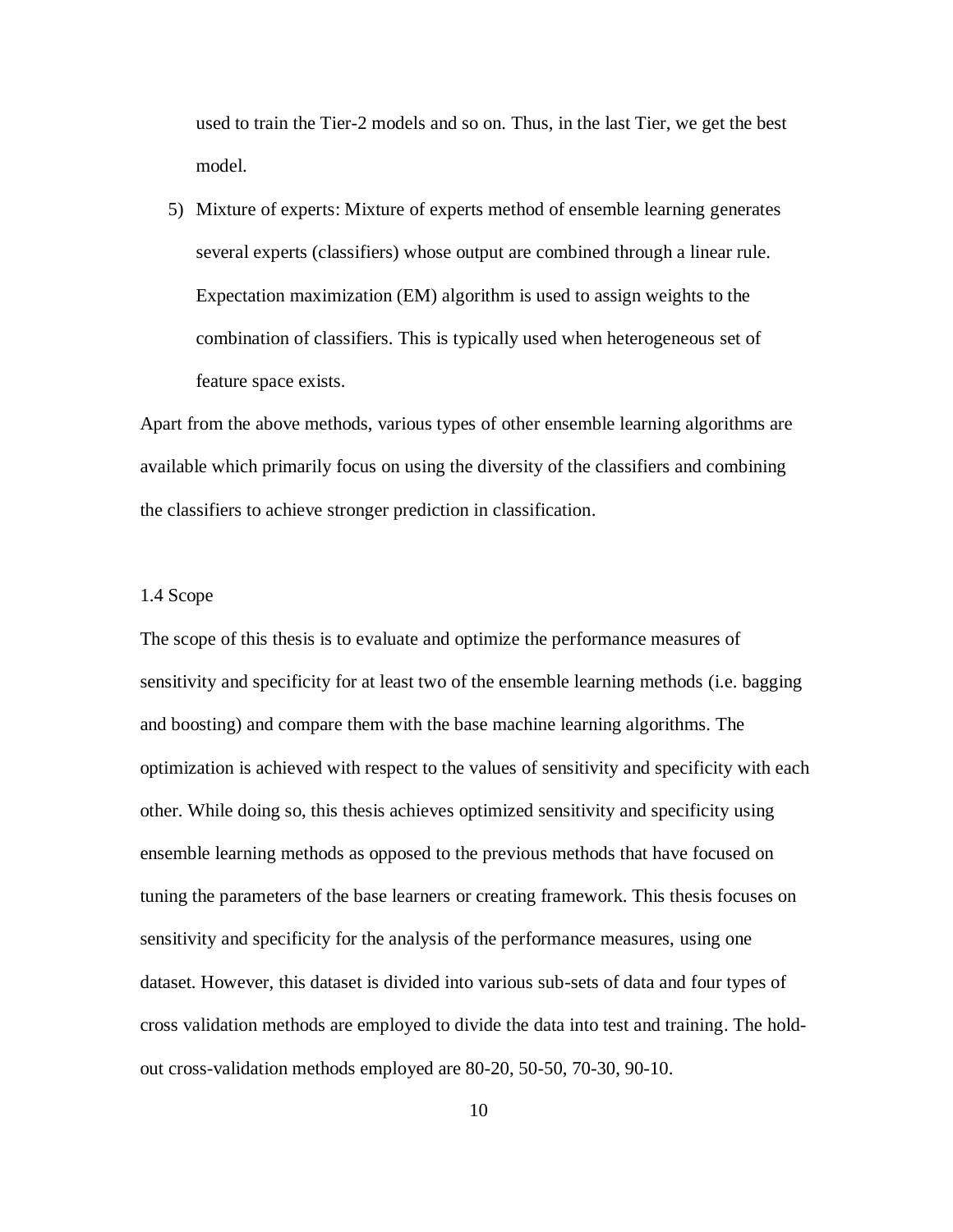### LITERATURE REVIEW

As we know from Chapter 1, that, ensemble learning is the process by which multiple models, such as classifiers or experts, are "strategically generated and combined" to solve a machine learning problem. [Robi Polikar, Ensemble Learning, 2009]. We also need to understand why ensemble learners often perform better than any single classifier. The three reasons for which using an ensemble based system works better than a single classifier are statistical, computational and representational [Dietterich 2000]. First, the author notes that statistically, a learning algorithm can be considered searching a space of Hypothesis. For a single classifier, the *statistical* problem arises when the amount of training data is very less. If we look at the Figure 6 below, we see that we can find a good approximation to the true hypothesis *f* if the ensemble learning algorithm "can "average" their votes and reduce the risk of choosing the wrong classifier" [Dietterich, 2000].



*Figure 6*: Statistical reason of better performance by ensemble learners [Dietterich, 2000]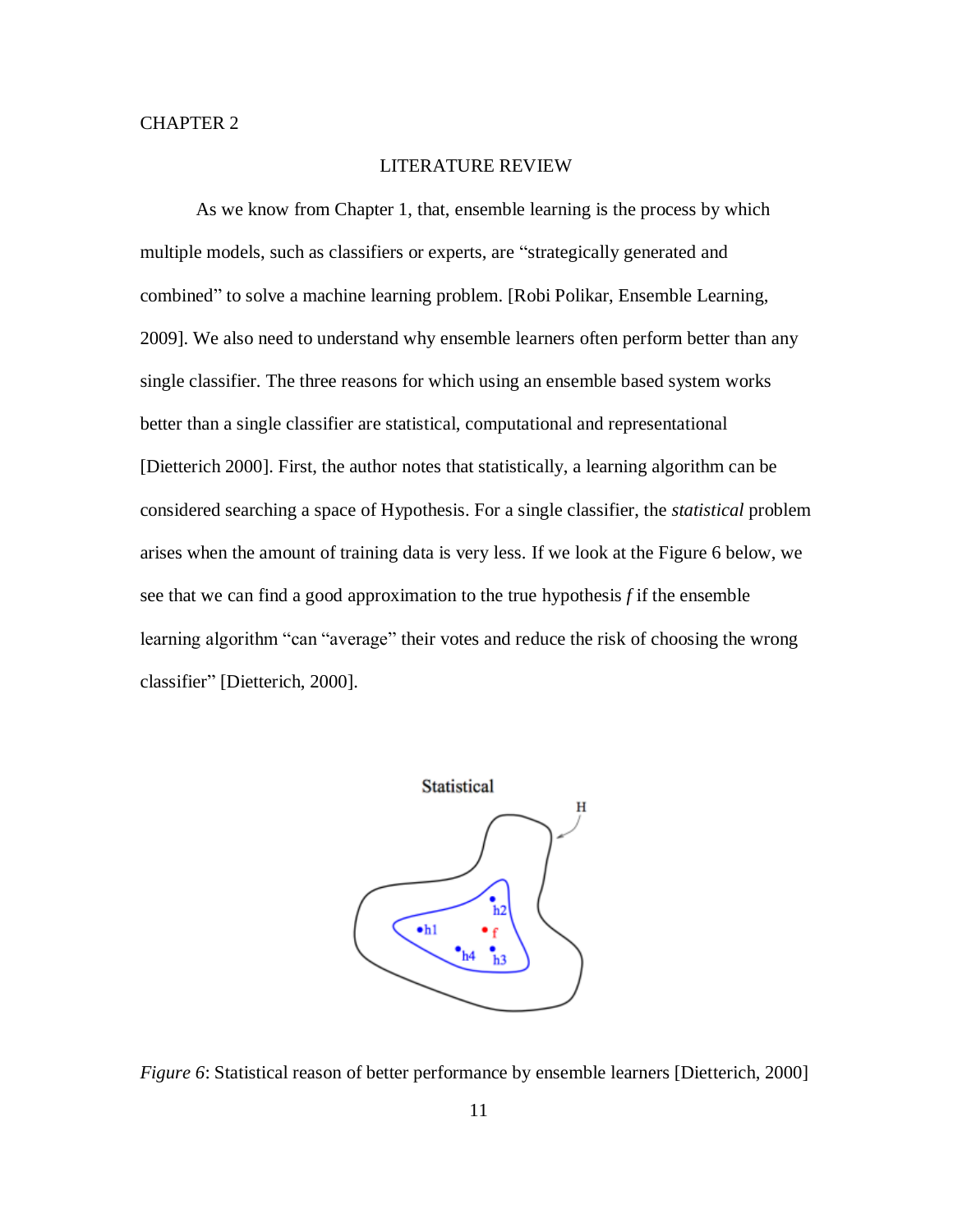Even if we have large amount of training data, the second reason why a single classifier can be weak in approximating to or determining the true hypothesis is *computational* reason. The greedy approach employed by the single classifiers in finding the local optima would result in finding the local optima as opposed to global optima [Dietterich, 2000]. As per this paper, Ensemble learners would do the "local search from many different starting points" and hence they would provide a better approximation to the true hypothesis as explained in the Figure 7 below.



*Figure 7*: Computational reason of better performance by ensemble learners [Dietterich, 2000]

Further, as per the author, the third reason is *representational* which is "somewhat subtle". The hypothesis space for a single classifier is limited to the classifier, although decision tree and neural networks are both flexible algorithms. Given enough training data, they will "explore the space of all possible classifiers" [Dietterich, 2000]. Nevertheless, as the hypothesis space for these single classifiers is limited, using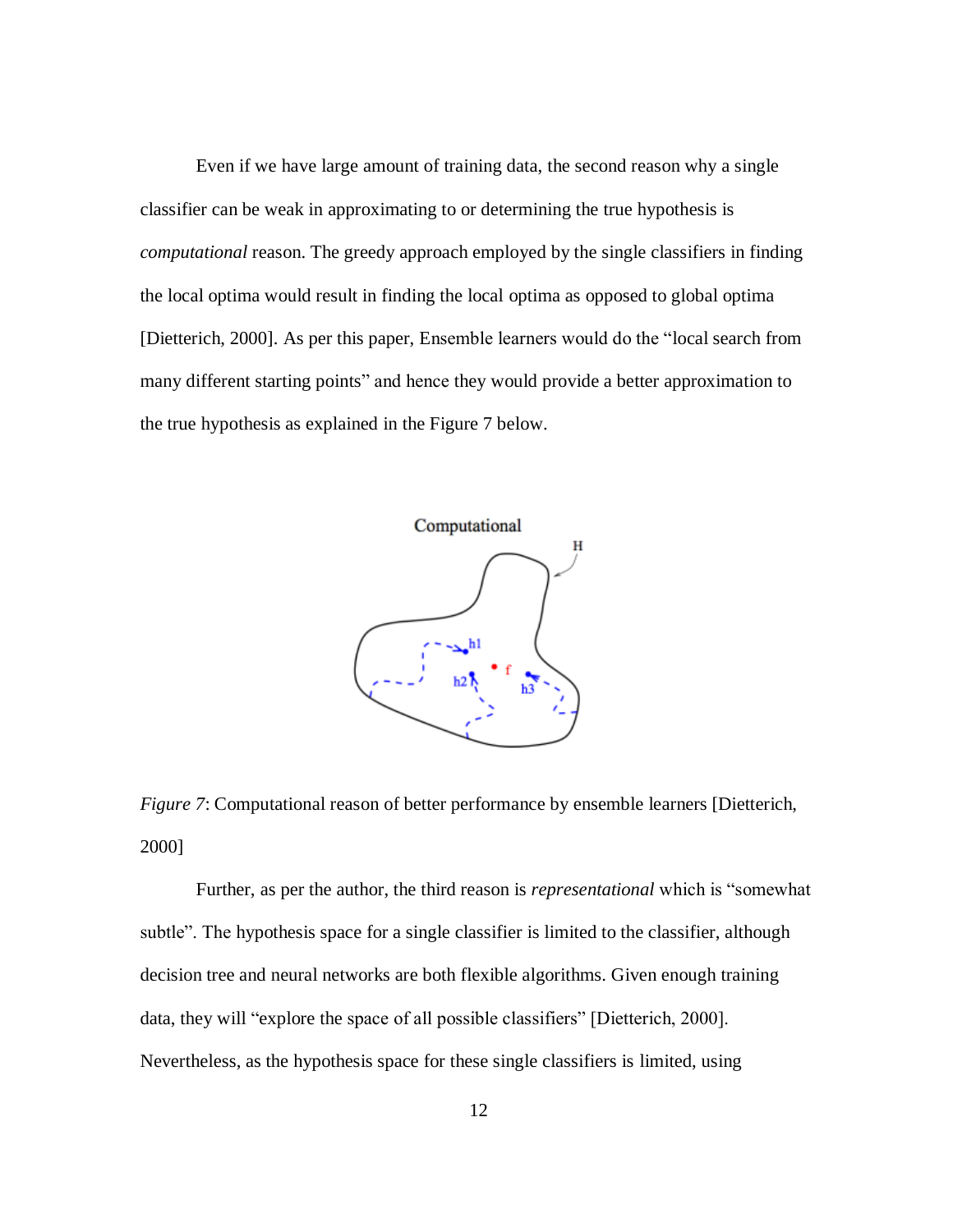"weighted sum of hypothesis", the hypothesis space can be expanded by the ensemble learners [Dietterich, 2000]. This is very accurately described in the Figure 8 below. The true hypothesis *f* can be explored outside the limited space of single classifiers.



*Figure 8*: Representational reason of better performance by ensemble learners [Dietterich, 2000]

By studying the literature, we can observe that researchers have used different performance measures for optimization, depending on the application and domain. Typically, we can see that the various performance measures such as F1 score, Sensitivity, Specificity, Precision, Recall, ROC, Area Under the Curve (AUC) etc. are based on the confusion matrix which helps us better analyze and evaluate the performance of the classifiers. These measures are very important, which directly and indirectly puts emphasis on approximating to correct prediction for each instance in the dataset in an ideal case. In this thesis, however, the visualization and analysis of the results is done using sensitivity and specificity, by finding the relation with each other, and by visualizing the standard deviation for sensitivity, specificity and accuracy.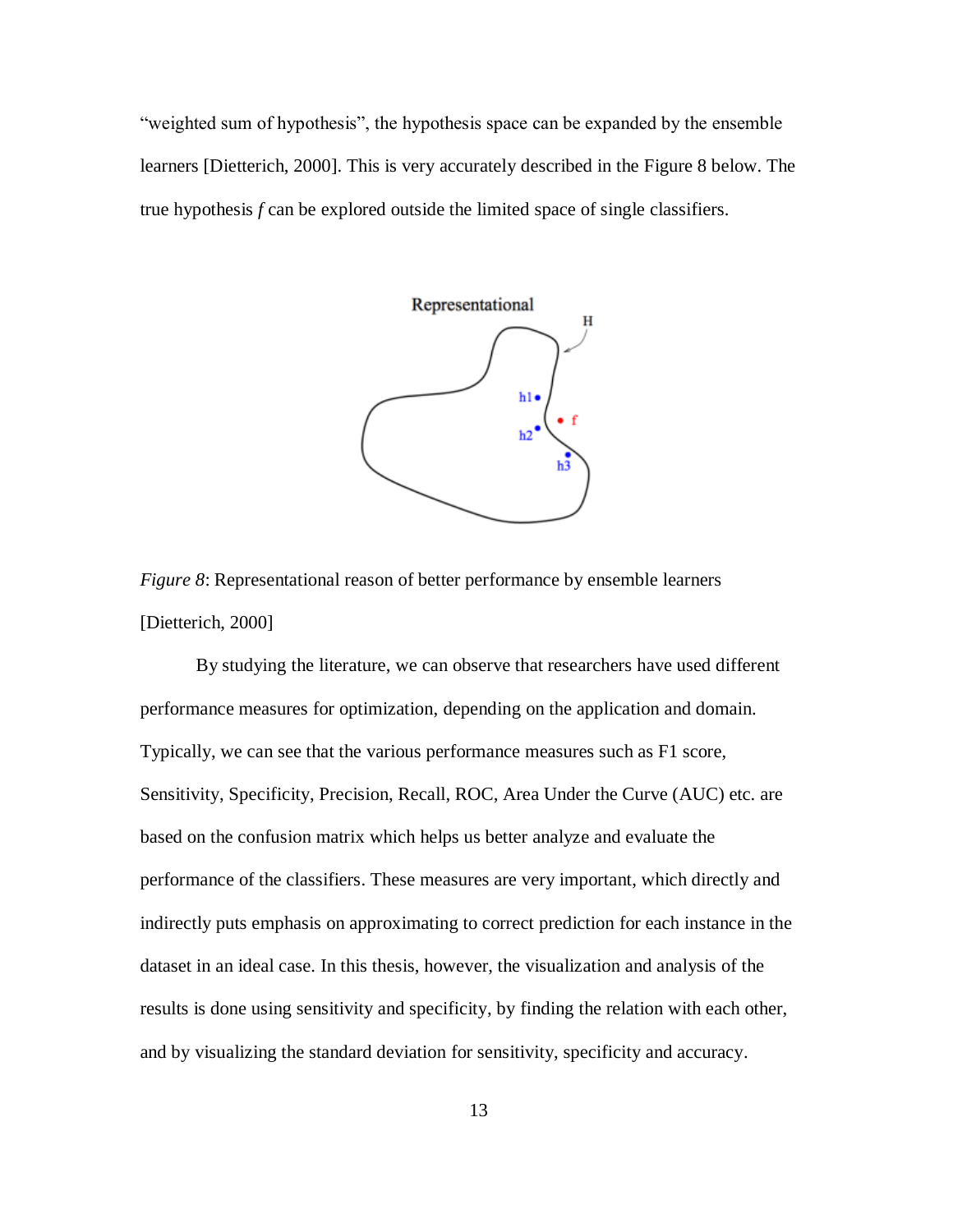Now, we will study the literature for the research done attempting to optimize the performance measures using various methods that include base machine learning tuning, usage of ensemble learning and other methods to form a framework, etc. [Hsiao et.al, 2014] proposed a two-stage framework and a novel evaluation criterion, namely optimal specificity under perfect sensitivity (OSPS). They argued that for medical data classification, this criterion is more suitable than other conventional measures such as accuracy, f-score, or area-under-ROC curve. Here, they employ instance ranking strategy to optimize the specificity given perfect sensitivity using threshold for the perfect sensitivity. They used two toolkits to experiment on their dataset, one of which included Adaboost which is one of the ensemble learning methods. The Adaboost used Classification and Regression Trees (CART) as the base learner.

Further, Support Vector Machine (SVM) parameter tuning has also shown to optimize F1 score in unbalanced data. F measure, which is the harmonic mean of precision and recall, is considered the relevant performance measure to be achieved especially when we have unbalanced data. SVMs have been traditionally used for classification of unbalanced data by "weighting more heavily the error contribution from the rare class" [Musicant, et.al 2003]. In this paper, the authors provided significant and new theoretical results that support this popular heuristic. Specifically, they demonstrated that with the right parameter settings SVMs approximately optimize F-measure in the same way that SVMs have already been known to approximately optimize accuracy. They argue that this finding has numerous theoretical and practical implications for using SVMs in F-measure optimization.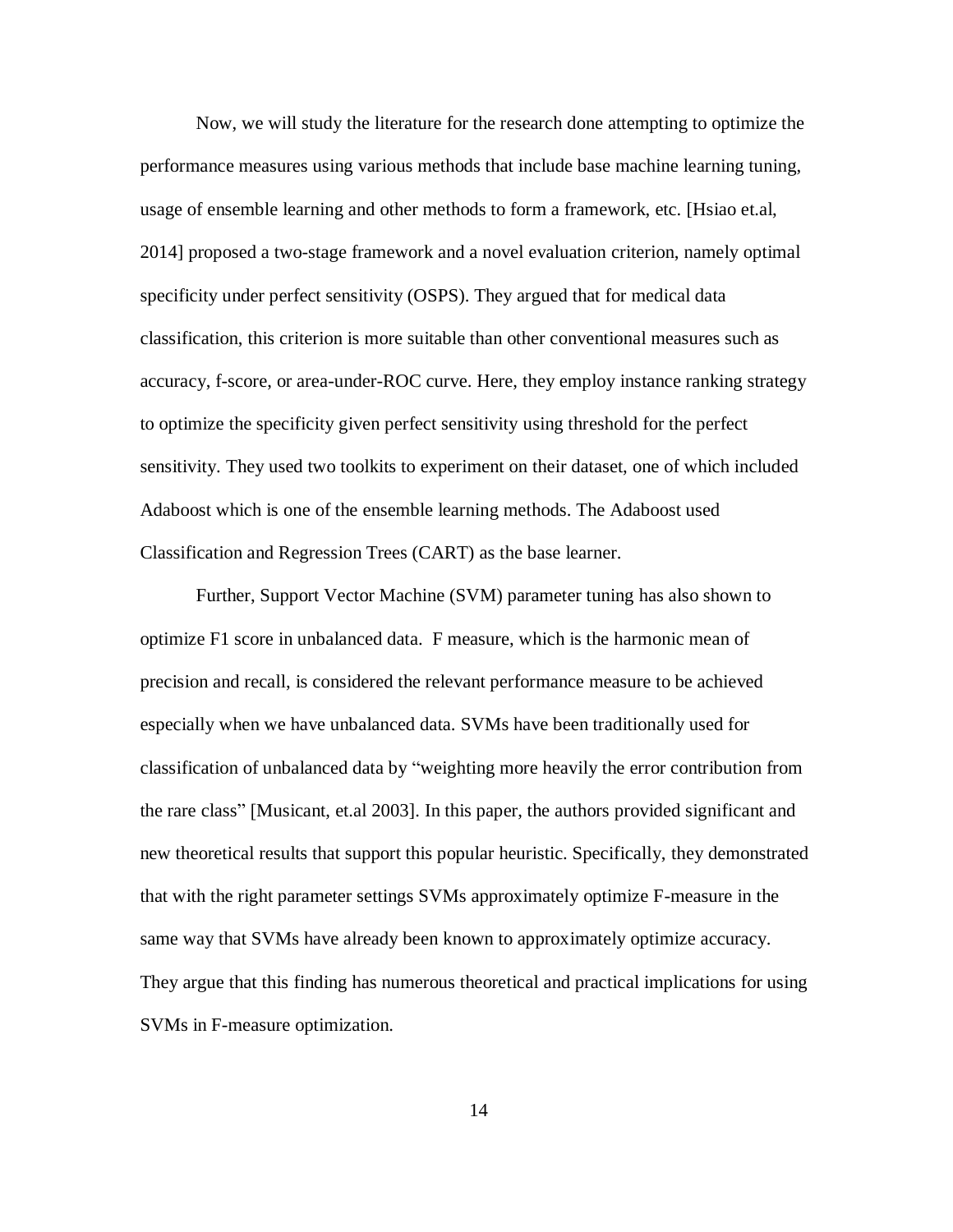Moreover, [Chai et. al 2012] investigated the connections and theoretical justification of the two methods commonly used to optimize F score. The two algorithms for learning discussed to maximize F-measures are: the empirical utility maximization (EUM) approach that learns a classifier having optimal performance on training data, and the decision-theoretic approach (DTA) approach that "learns a probabilistic model and then predicts labels with maximum expected F-measure." [Chai et. al 2012]. In the paper, the authors further studied the conditions under which one approach is preferable to the other using synthetic and real datasets. They claim that their results suggested that the two approaches are asymptotically equivalent given large training and test sets. Empirically they also prove that the EUM approach appeared to be more robust against model misspecification and the decision-theoretic approach appears to be better for handling rare classes and a common domain adaptation scenario.

Now, this thesis proposes to optimize performance measures using ensemble learning methods. We know that the diversity in the ensemble learning methods help achieve better accuracy and other performance measures. Hence, we also need to understand if there is any relation between accuracy and diversity in ensemble learning methods. [Zeng et. al, 2014] proposed a novel method to evaluate the quality of a classifier ensemble which is inspired by the F measure used in information retrieval. They proposed a Weight Accuracy Diversity (WAD) measure to assess the quality of the classifier ensemble. They claim that WAD would help find a balance between accuracy and diversity which is needed for enhancing the predictive ability of an ensemble learner over unknown data as higher diversity not necessarily means better performance by the ensemble learning algorithm. This research would not only help us understand the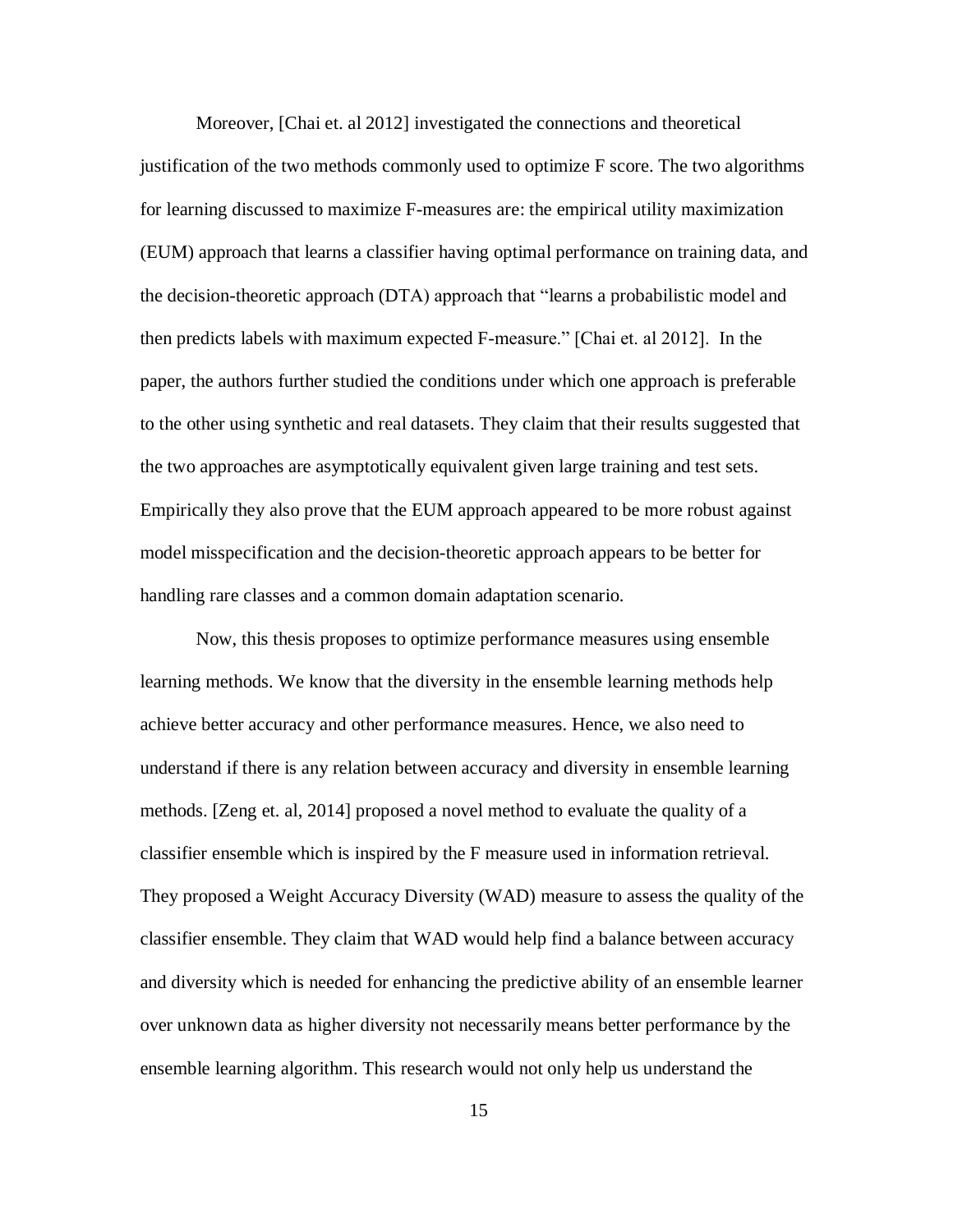relation between accuracy and diversity in classifying ensemble learning methods but would also help us qualitatively assess and compare the various ensemble learning methods using classification.

The literature helps us understand that past research is focused on tuning the existing base learning algorithms, developing frameworks based on the domain of the application, developing methods to optimize the F score, providing theoretical justification and empirical evidence for the methods already developed, providing reasons to use ensemble learning methods and to qualitatively assess and balance the ensemble learning methods with respect to accuracy and diversity to find a balance. The work done by these researchers have significantly helped discuss and achieve significant success in performance measures and ensemble learning methods. However, no apparent focus has been made in direct usage of ensemble learning methods for improving or optimizing the performance measures i.e. sensitivity (recall) and specificity. In this thesis, in the further chapters we will see how the ensemble learning methods are empirically proven to improve, optimize and balance the performance measures of sensitivity and specificity.

16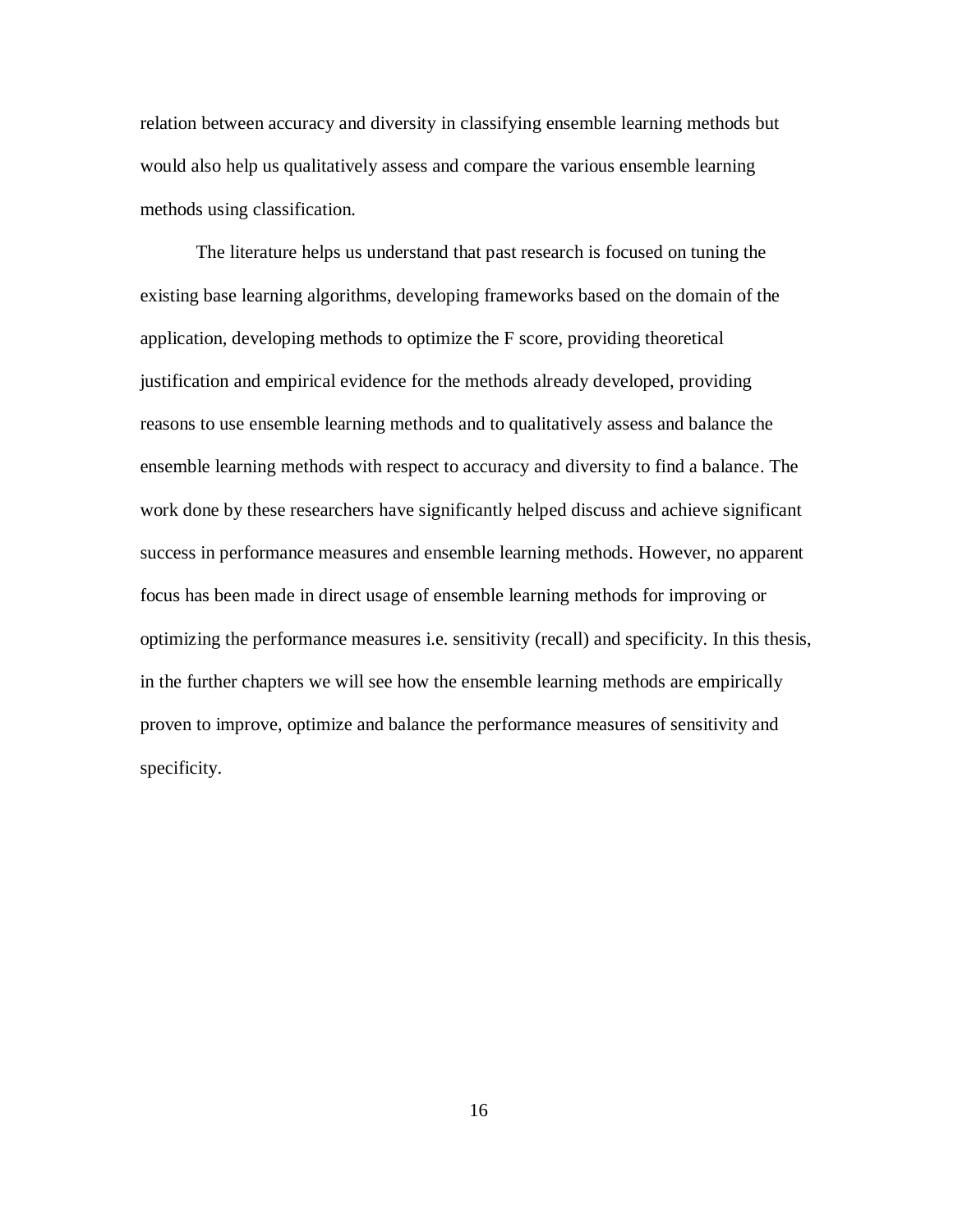# CHAPTER 3

#### **METHODOLOGY**

# 3.1 High Level Implementation

The Figure 9 below shows the high-level flowchart of the experimental implementation set up. These six high-level steps are consistent with the details provided below. These steps were implemented and were common to all the learners (base and ensemble learners). First for each learner, the libraries from the R Comprehensive R Archive Network (CRAN) Package were imported. Then, the data was pre-preprocessed. This step of preprocessing included various important and critical sub-steps. Once the data pre-processing was completed which includes factoring, normalization, making the feature vectors binary wherever necessary, the data was split using hold out cross validation methods into training and test datasets. The respective base machine learning or ensemble learning model were then trained using the training data over these cross validation methods. The test data is tested on the generated model using the predict methods. Finally, the predicted feature vector thus created is compared to the actual target feature vector with the help of confusion matrix.

The base learning classifiers and ensemble learning methods were implemented using the R CRAN packages library. To generate the confusion matrix or the cross table and the performance measures, the respective R library methods were used. The large dataset was divided into 10 subsets of 10000 instances.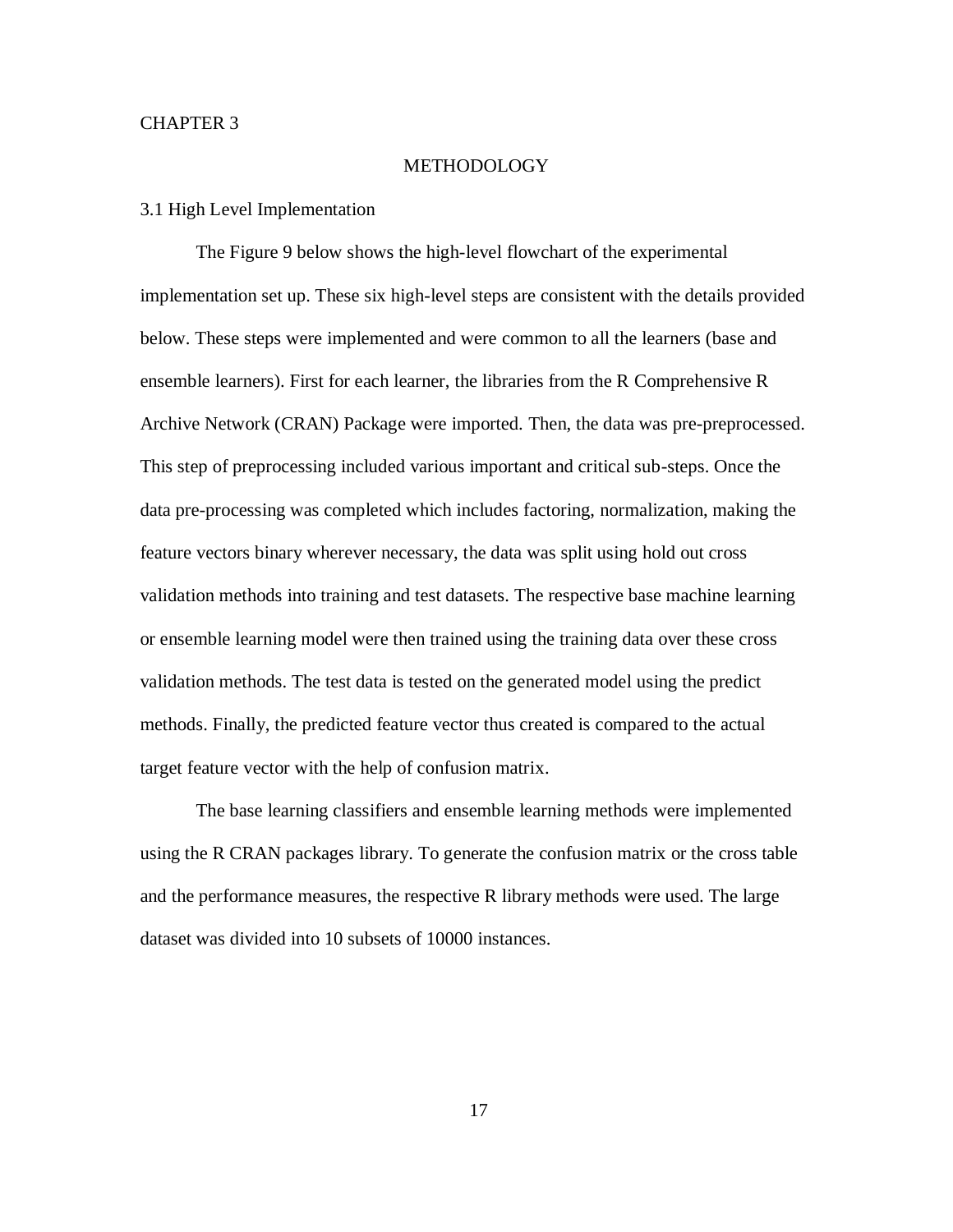

*Figure 9*: High Level Implementation Flowchart

# 3.2 Software Used

The following software have been used to implement and experiment this thesis:

- R version 3.2.3: R and the associated R CRAN packages [R CRAN Packages, 2017] was used for implementing the machine learning algorithms and evaluate the performance measures. R is free and open source.
- R Studio 1.0.136: R Studio which is a free and open source integrated development environment for R was used for the ease of implementation.
- Microsoft Excel 2016: Excel 2016 was used to generate the tables and plot the graphs. Excel 2016 was licensed through Arizona State University student license.
- Lucidchart: Lucidchart was used to create the flowchart. Lucidchart is free and available with Google account.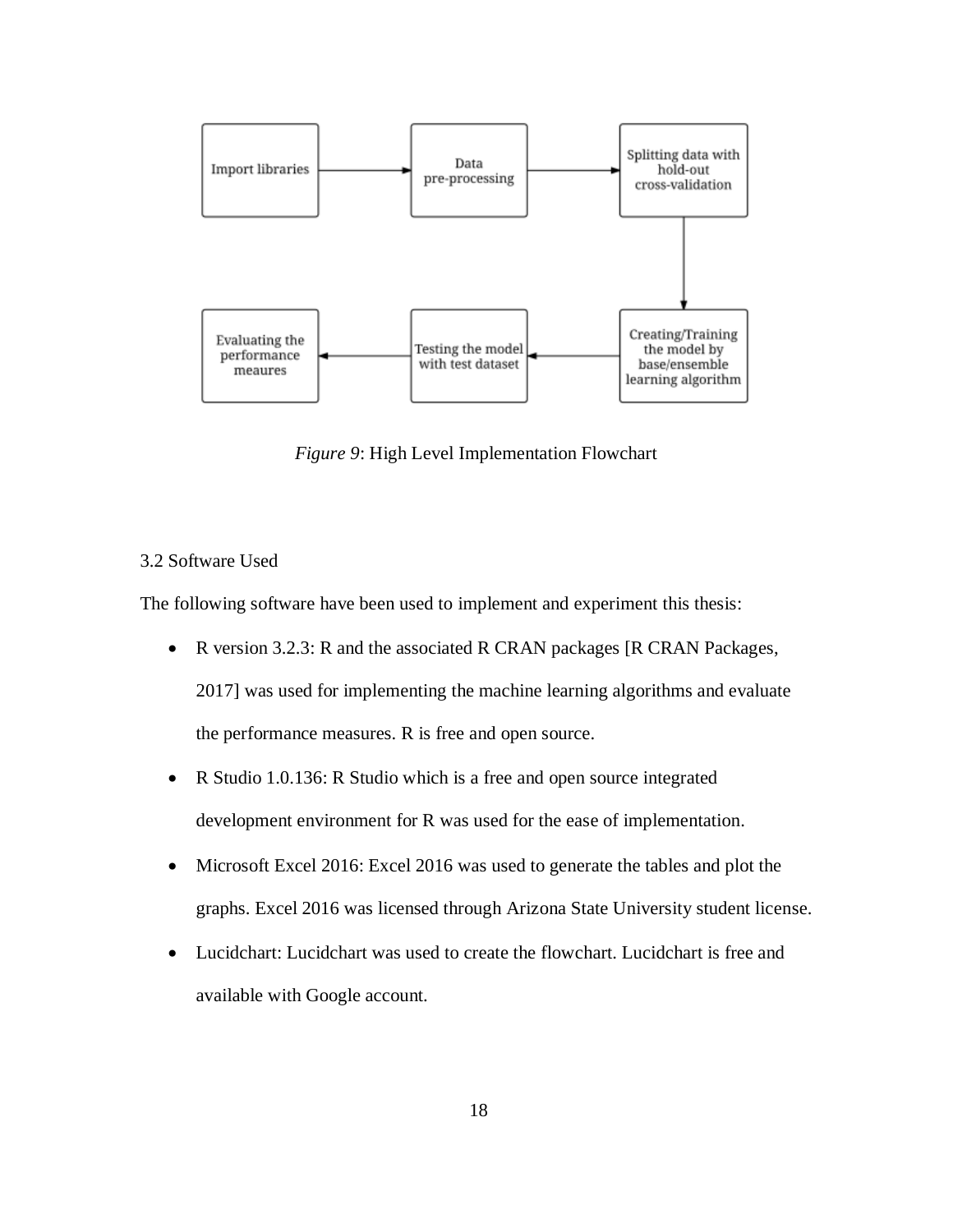### 3.3 Dataset

In this thesis, the UC Irvine (UCI) Diabetes 130-US hospitals for the years 1999- 2008 dataset [Strack et al. 2014] has been used. This dataset is multi-variate dataset, contains 100,000 instances and 55 features. "The dataset represents 10 years (1999-2008) of clinical care at 130 US hospitals and integrated delivery networks. It includes over 50 features representing patient and hospital outcomes. Information was extracted from the database for encounters that satisfied the following criteria:

(1) It is an inpatient encounter (a hospital admission).

(2) It is a diabetic encounter, that is, one during which any kind of diabetes was entered to the system as a diagnosis.

(3) The length of stay was at least 1 day and at most 14 days.

(4) Laboratory tests were performed during the encounter.

(5) Medications were administered during the encounter.

The data contains such attributes as patient number, race, gender, age, admission type, time in hospital, medical specialty of admitting physician, number of lab test performed, HbA1c test result, diagnosis, number of medication, diabetic medications, number of outpatient, inpatient, and emergency visits in the year before the hospitalization, etc." [Strack et al. 2014].

It is a three-class label dataset with the values being NO, <30, >30. Here, NO means that the patient was not readmitted after the discharge. <30 means that the patient was readmitted within 30 days of discharge. >30 means that the patient was readmitted after 30 days of discharge.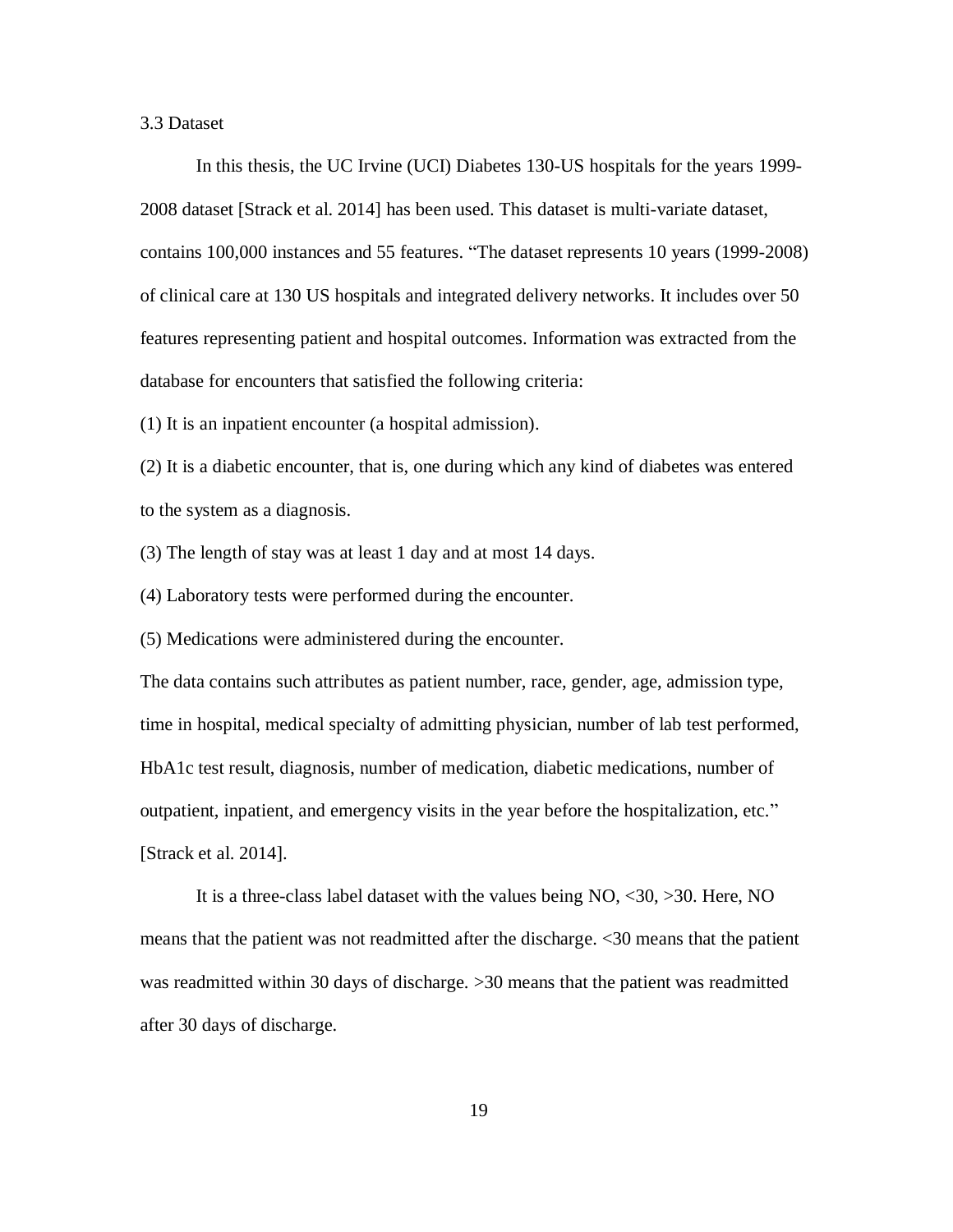#### 3.4 Data pre-processing

Before using this data in the implementation of machine learning algorithms to evaluate and compare the performance measures of ensemble learning methods to the base machine learning algorithms, the data is pre-processed. This was needed to ensure that all the classification algorithms and ensemble learners can be equally and fairly implemented on the dataset. First, the missing values in the dataset are converted into NA and in turn into 0. The following eight feature vectors were dropped from dataset as they do not actively represent the classification problem and do no contribute to the target class label values for classification: Encounter ID, Patient Number, Weight (this feature vector was dropped as 97% values are missing), Payer Code, Medical Specialty, Diagnosis 1, Diagnosis 2, Diagnosis 3. Then, the target feature vector "readmitted" was changed to a binary feature vector as 0 or 1 by converting the three class label dataset into two class label classification dataset as follows: If the target feature vector value is  $\langle 30 \text{ or } 30, 10 \rangle$  it was changed to 1. If the target feature vector is NO, the target feature vector value was changed to 0.

To ensure consistency for the implementation, the nominal feature vectors were changed to binary feature vectors. After changing the feature vectors, the dataset now contained 98 feature vectors. Further, the numeric data which is now contained in the first eight feature vectors is normalized to ensure that the evaluation and comparison is fairly made when using these feature vectors for classification. After the normalization, the data in these 8 numeric feature vectors lied in the range of 0 to 100. The normalization range was chosen to be from 0 to 100 to ensure that the wide variety of the values in the dataset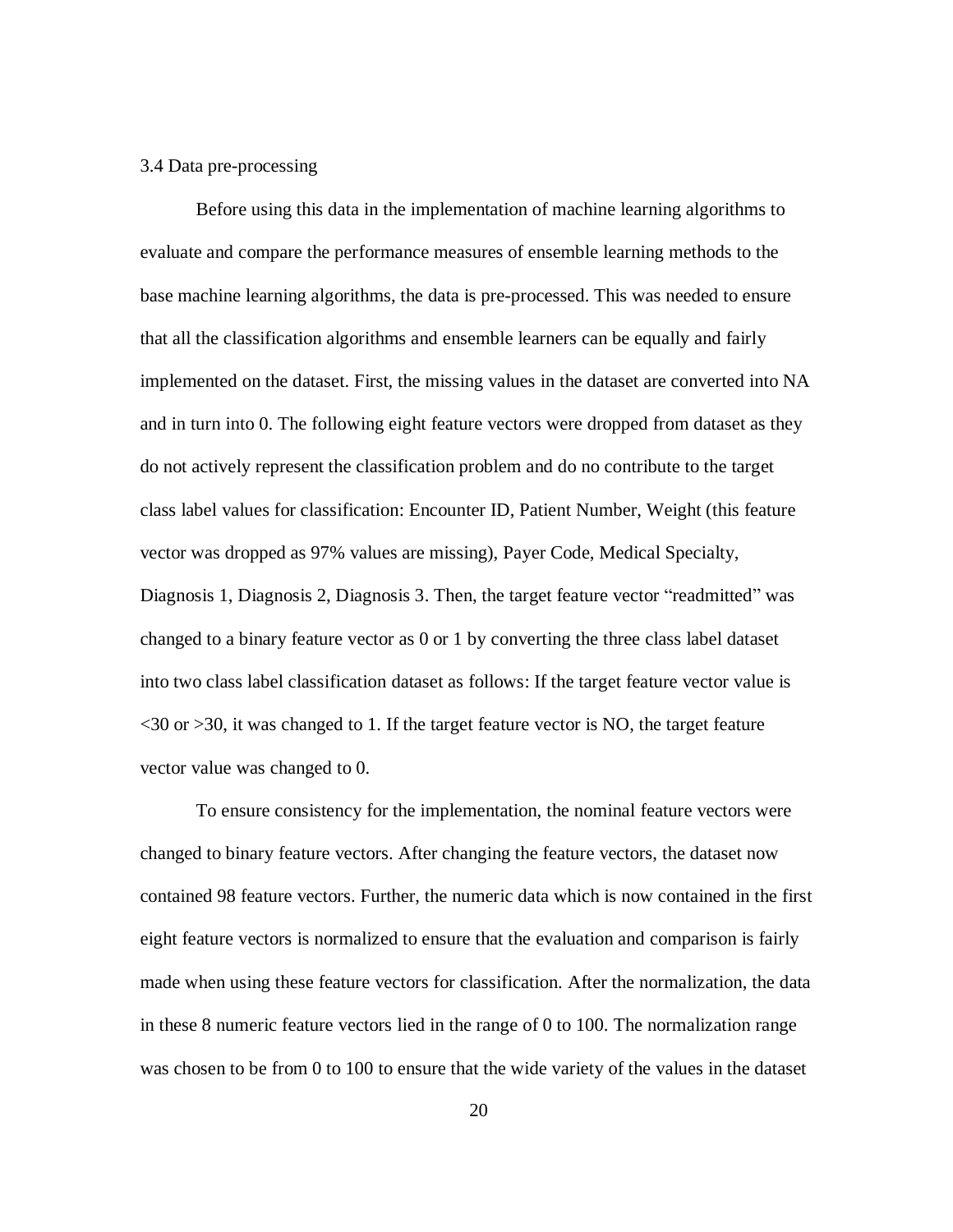are included without having any common values. For example, it would be statistically incorrect to bring 100000 instances with different nominal features in a range of 0 to 10 as most of the instances in that case would have common values. This would lose the consistency and integrity of data in the dataset. Now the dataset was made ready to be implemented for all the algorithms.

Now, the instances were separated in 10 blocks of 10000 instances of dataset to implement as individual separate datasets. This would give us wide range of results for effective comparison. The hold out cross-validation method used were 90-10, 80-20, 70- 30 and 50-50 cross validation method. These different methods of cross validation helped to demonstrate whether any changes in the cross-validation affects the performance measures, especially, the measures that are critical to the application domain i.e. accuracy, sensitivity and specificity. In this thesis, only one subset of 10000 instances of the dataset was used.

#### 3.5 Implementation & Experimental Setup

The base machine learning algorithms and the ensemble learning algorithms were implemented in the R version 3.2.3. As seen in the Table 2 below, the following algorithms were implemented and following are the corresponding R methods and packages used for the implementation. The training data was separated according to the hold out cross-validation methods described above and the model was trained on the training dataset. Once the model was trained, the test data was fed to the model using the respective prediction methods to determine the performance measures. In case of logistic regression, the threshold probabilities generated are converted into binary target values.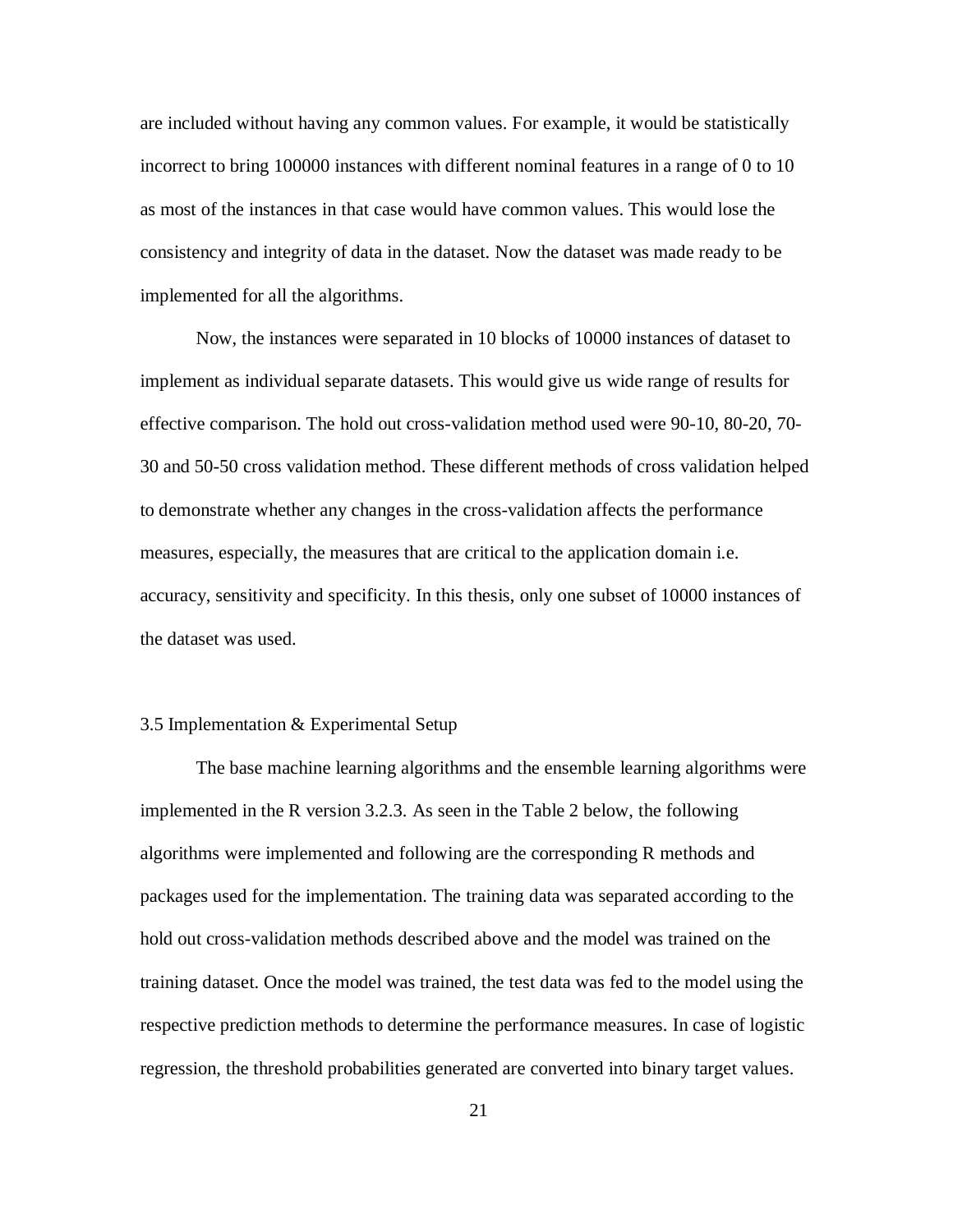When the probability is greater than 0.5, the binary target value is changed to 1 else 0. In the case of k Nearest Neighbor (kNN), the k value is selected as the optimal value which is the square root of the number of training examples. This is dynamically calculated for each dataset and encoded in the code. The target value is converted into a factor wherever required. The Support Vector Machine (SVM) algorithm is implemented for both the radial basis function and the sigmoid basis function. For bagging, the treebag method (algorithm) is used which means the base learning algorithm for bagging was decision tree. Similarly, the boosting algorithm is implemented using Decision Trees and Gradient Boosting Model using Decision Trees.

| Algorithm                                   | R Methods  | R Packages             |
|---------------------------------------------|------------|------------------------|
| Logistic Regression                         | Glm        | Multiple               |
| Naïve Bayes Classifier                      | naiveBayes | Multiple               |
| K Nearest Neighbor (kNN)                    | knn        | Multiple               |
| <b>Decision Trees</b>                       | C5.0       | C50/Multiple           |
| Support Vector Machine (sigmoid)            | svm        | e1071/Multiple         |
| Support Vector Machine (radial)             | svm        | e1071/Multiple         |
| Bagging (CART)                              | treebag    | caretEnsemble/Multiple |
| <b>Boosting (Decision Trees)</b>            | C5.0       | caretEnsemble/Multiple |
| <b>Boosting (Gradient Boosting Machine)</b> | gbm        | caretEnsemble/Multiple |

*Table 2*: Algorithms and corresponding R methods/packages

The bagging and both the boosting ensemble methods were resampled over 30 iterations. This value was referred in the article by [Brownlee, 2016]. As part of future work, more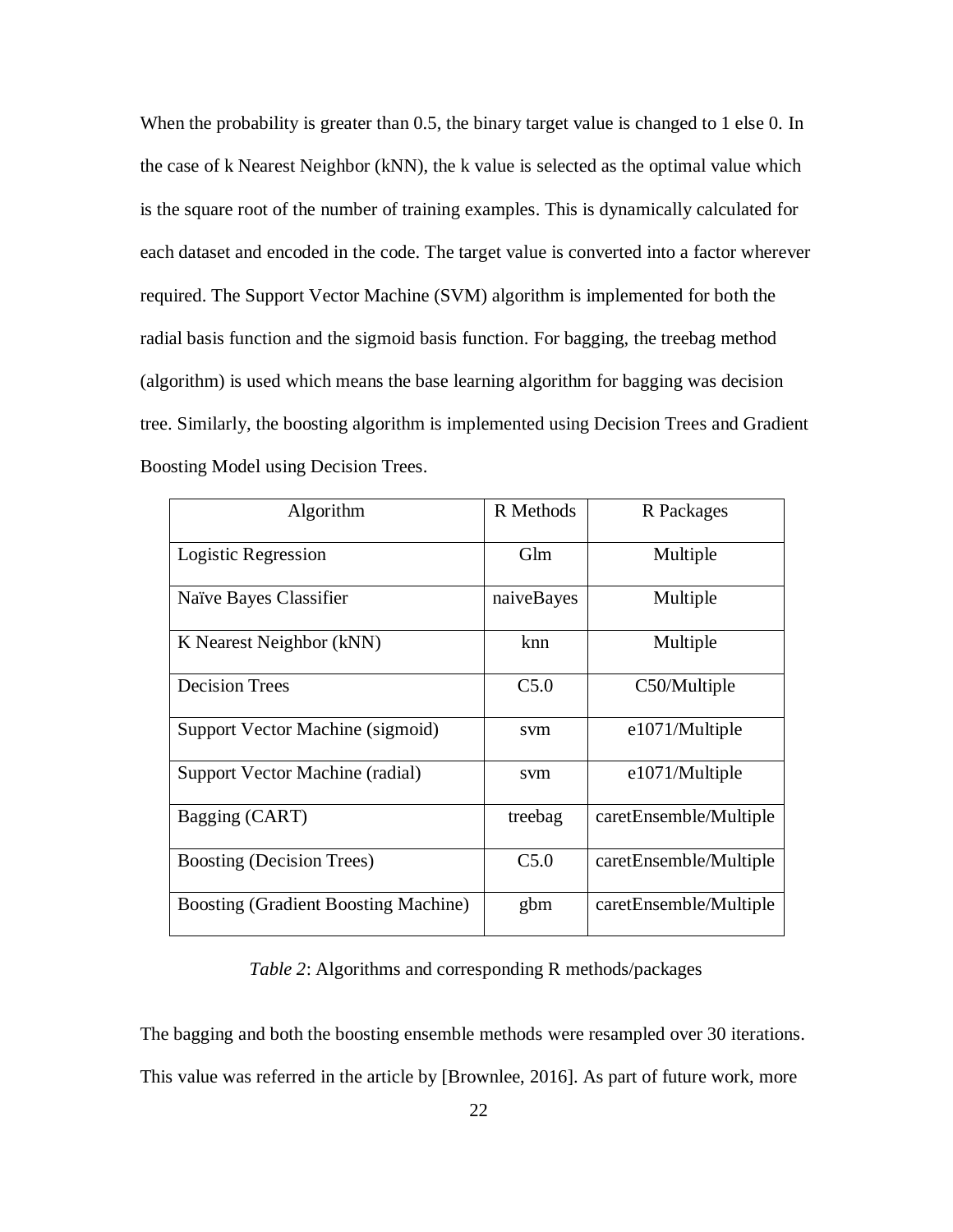experiments can be conducted by fine tuning the number of classifiers/iterations for each ensemble learning method that is implemented. For bagging, boosting and boosting using gradient boosting model, decision tree was used as a base machine learning algorithm. Decision tree was chosen as a base learning algorithm for the ensemble learners as it did not optimize both the performance measures as good as the other base learning algorithms on the same dataset, so to compare and evaluate if the ensemble learning algorithms perform better than the base learning algorithm, decision trees were used.

# 3.6 Evaluation Measures

The evaluation measures are generated and demonstrated by plotting the confusion matrix and by using the summary of the results using R packages. These results include various performance measures including the ones that are integral to this thesis i.e. accuracy, sensitivity and specificity. The two R methods that were used to generate the evaluation measures are CrossTable() and confusionMatrix(). CrossTable generates a 2\*2 confusion matrix of the True Positives, True Negatives, False Positives and False Negatives. confusionMatrix() provides a detailed summary including the confusion matrix and the associated performance measure values.

23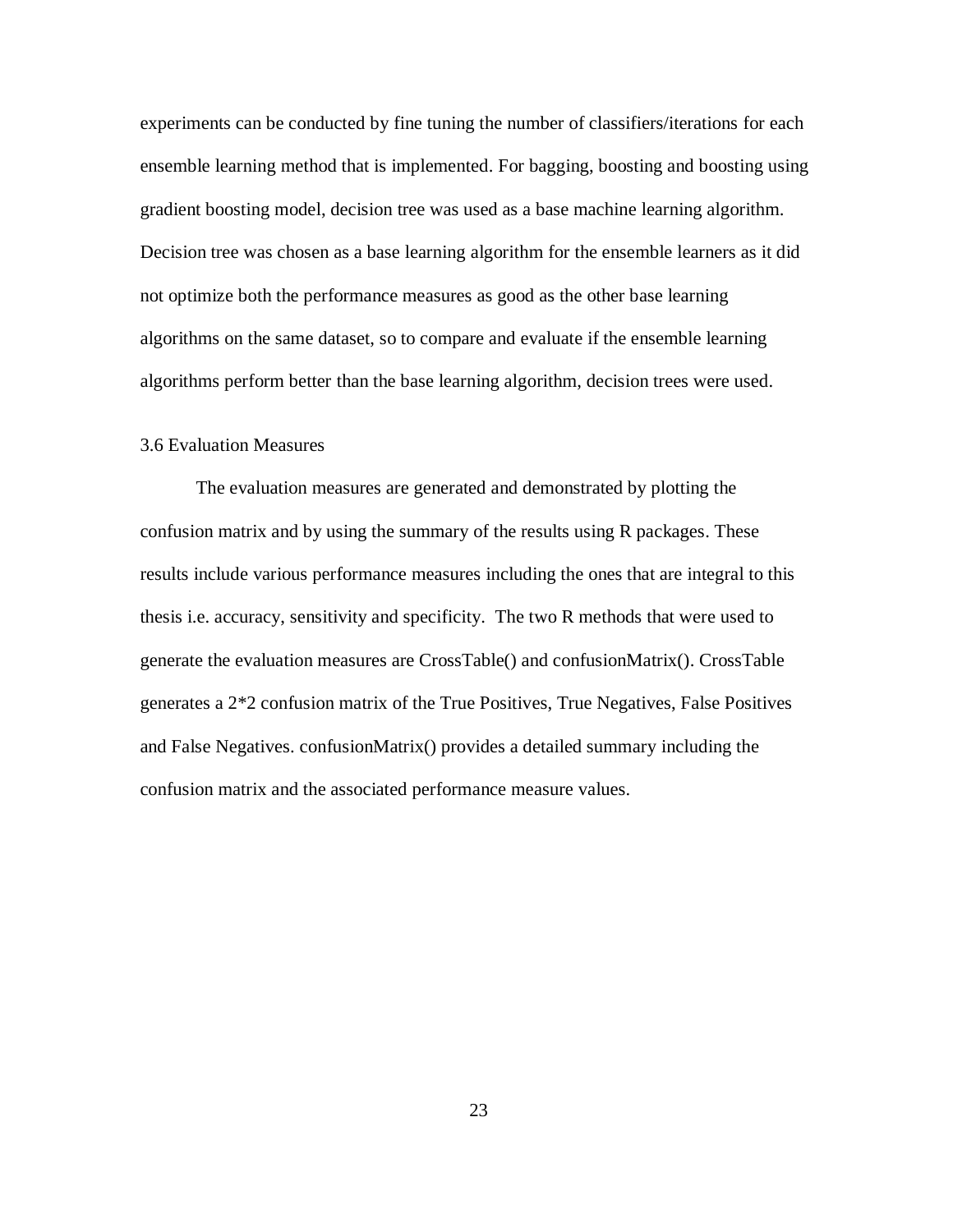#### CHAPTER 4

### RESULTS

### 4.1 Analysis of Results

Here, the below tables give the summary of the results obtained for the first 10000 instances of the dataset. The below four tables are populated with the results of the four cross validation methods employed to test the model. After each table, the corresponding graphs are plotted to analyze the results. It can be clearly seen that the ensemble learning methods of Bagging using Decision Trees, Boosting using Decision Trees and Boosting using Gradient Boosting Model shows consistent improvement in the optimization of both sensitivity and specificity. It is also observed from the plots and the graphs that optimization is achieved without compromising the accuracy of the prediction. For example, the Sensitivity and Specificity are balanced and optimum consistently when bagging and both the boosting methods are used with 80-20 cross validation method. Further for the same dataset, in the column (bar) graph we can observe that both sensitivity and specificity almost have equal height. From the tables and figures followed below, we can see that the same results are consistently achieved across the different cross-validation methods that are experimented. Although, Logistic regression, kNN and SVM with radial basis function also demonstrates optimization as proved by the graphs below, we can see consistent optimized results are achieved with the help of ensemble learning algorithms such as Bagging, Boosting using CART (Decision Trees) and Boosting using Gradient Boosting Machine (GBM) using Decision Trees.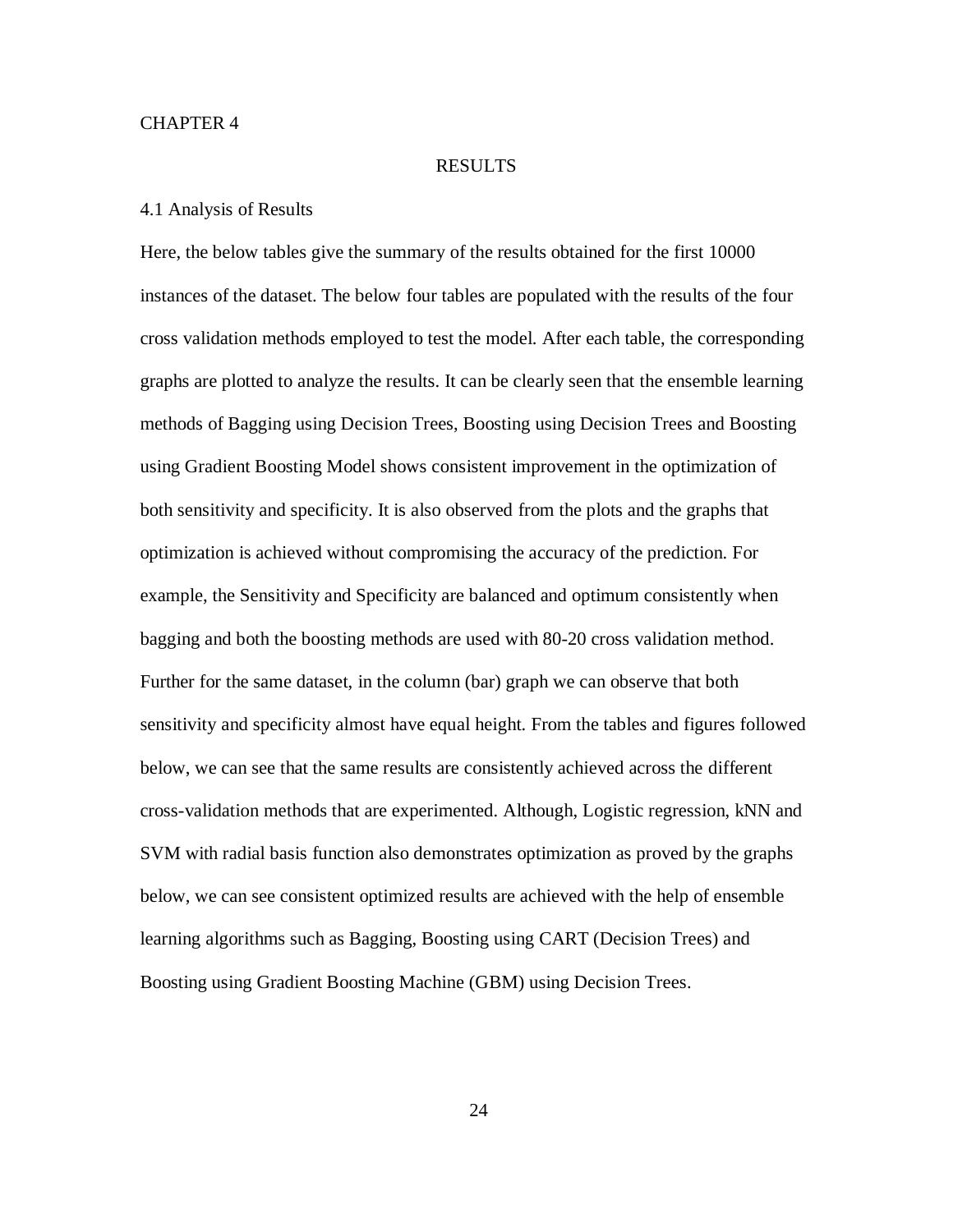Now let us analyze the results in detail that are presented below based on the experimental set up discussed above. The results are arranged in the following order. First, the table of the results for each hold-out cross validation method is seen, Then, a graph of absolute values of sensitivity, specificity and accuracy are plotted as points that are connected with dotted lines. This graph is very helpful in visualizing whether a specific learner was able to achieve optimization/balancing of the performance measures. The x axis on this graph has the absolute names of the algorithms and y axis has the value of the specific learner. Further, a bar plot graph is plotted to compare only the height of sensitivity and specificity to better visualize the performance measures. Finally, in the end the standard deviation of each learner is calculated for accuracy, sensitivity and specificity. The lower the standard deviation, the more the algorithm is optimized with respect to the performance measure of sensitivity and specificity.

| Algorithm                     | Sensitivity | Specificity | Accuracy |
|-------------------------------|-------------|-------------|----------|
| Logistic Regression           | 0.6683      | 0.5068      | 0.6125   |
| Naive Bayes Classifier        | 0.9315      | 0.2632      | 0.584    |
| K Nearest Neighbor (KNN)      | 0.6091      | 0.5631      | 0.591    |
| <b>Decision Trees</b>         | 0.7759      | 0.4221      | 0.5975   |
| $SVM$ (kernel = sigmoid)      | 0.91692     | 0.04496     | 0.489    |
| $SVM$ (kernel = radial)       | 0.6076      | 0.5491      | 0.5775   |
| <b>Bagging Decision Tree</b>  | 0.5873      | 0.5867      | 0.587    |
| <b>Boosting Decision Tree</b> | 0.6631      | 0.5338      | 0.601    |
| <b>Boosting GBM</b>           | 0.6781      | 0.56        | 0.62     |

*Table 3*: Performance measures for 80-20 cross validation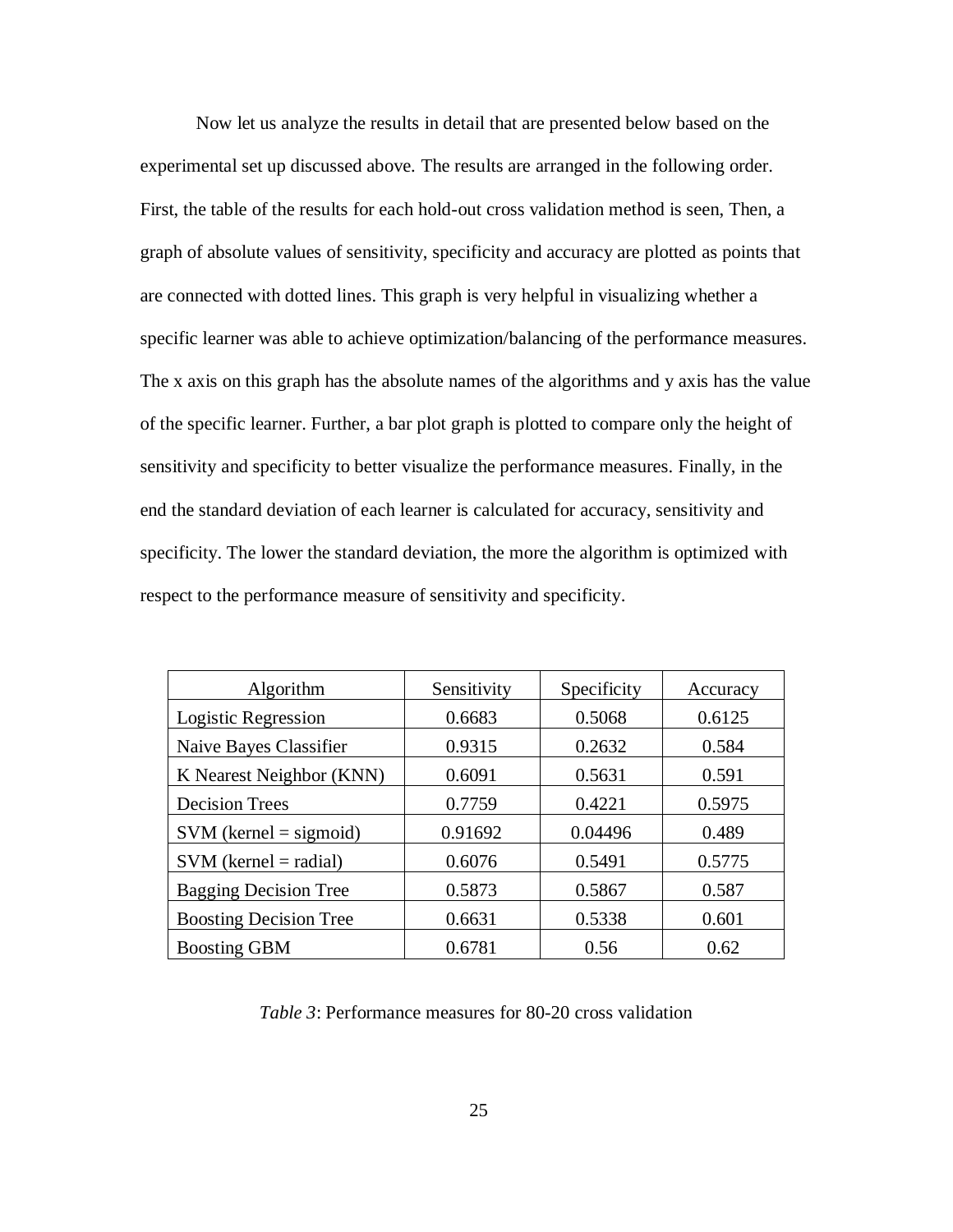First, for the 80-20 holdout cross validation method, we can observe from Table 3, that the performance measure values are diverse and lie in the range from 0.04 to 0.91. We have achieved wide variety of optimization of sensitivity and specificty with respect to each other. Hence, to visualize we observe from Figure 10, that the bagging, boosting and boosting using GBM have considently performed better in optimizing both sensitvity and specificity. Although, we can observe that Logistic Regression, k Nearest Neighbor (kNN) and Support Vector Machine using Radial basis function has also performed better in optimizing both sensitvity and specificity. However, we also need to ascertain whether the results hold consistency and confidence across all the hold-out cross validation methods. The worst performance has been shown by Support Vector Machine (SVM) using Sigmoid basis function.



*Figure 10*: Plot to visualize optimization of 80-20 cross validation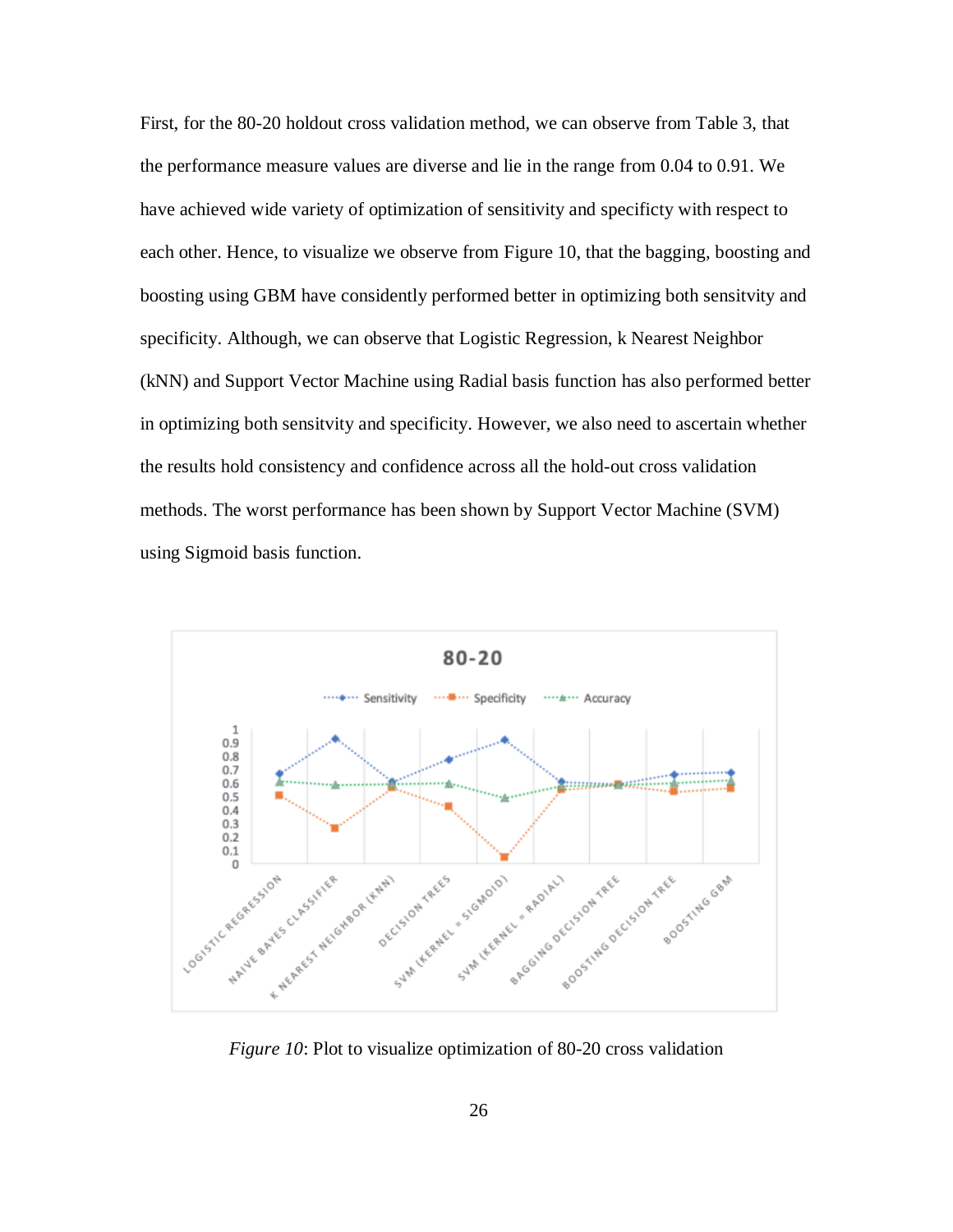In SVM using sigmoid, we see that Sensitvity is very high but specificity is very low. This performance may be accepted in medical domain but not in information retrieval where a higher specificity is accepted. This can be visualized from Figure 11 as well.



*Figure 11*: Bar Plot for 80-20 cross validation

Now, for the 50-50 holdout cross validation method, we can observe from Table 4, largely most of the values are consistent with 80-20 cross validation method. Here as well, we have achieved wide variety of optimization of sensitivity and specificty with respect to each other As per Figure 12, we can observe that again the bagging, boosting and boosting using GBM methods have consistently performed better in optimizing both sensitvity and specificity. Here too, we observe that Logistic Regression, k Nearest Neighbor (kNN) and Support Vector Machine using Radial basis function has performed better in optimizing both sensitvity and specificity.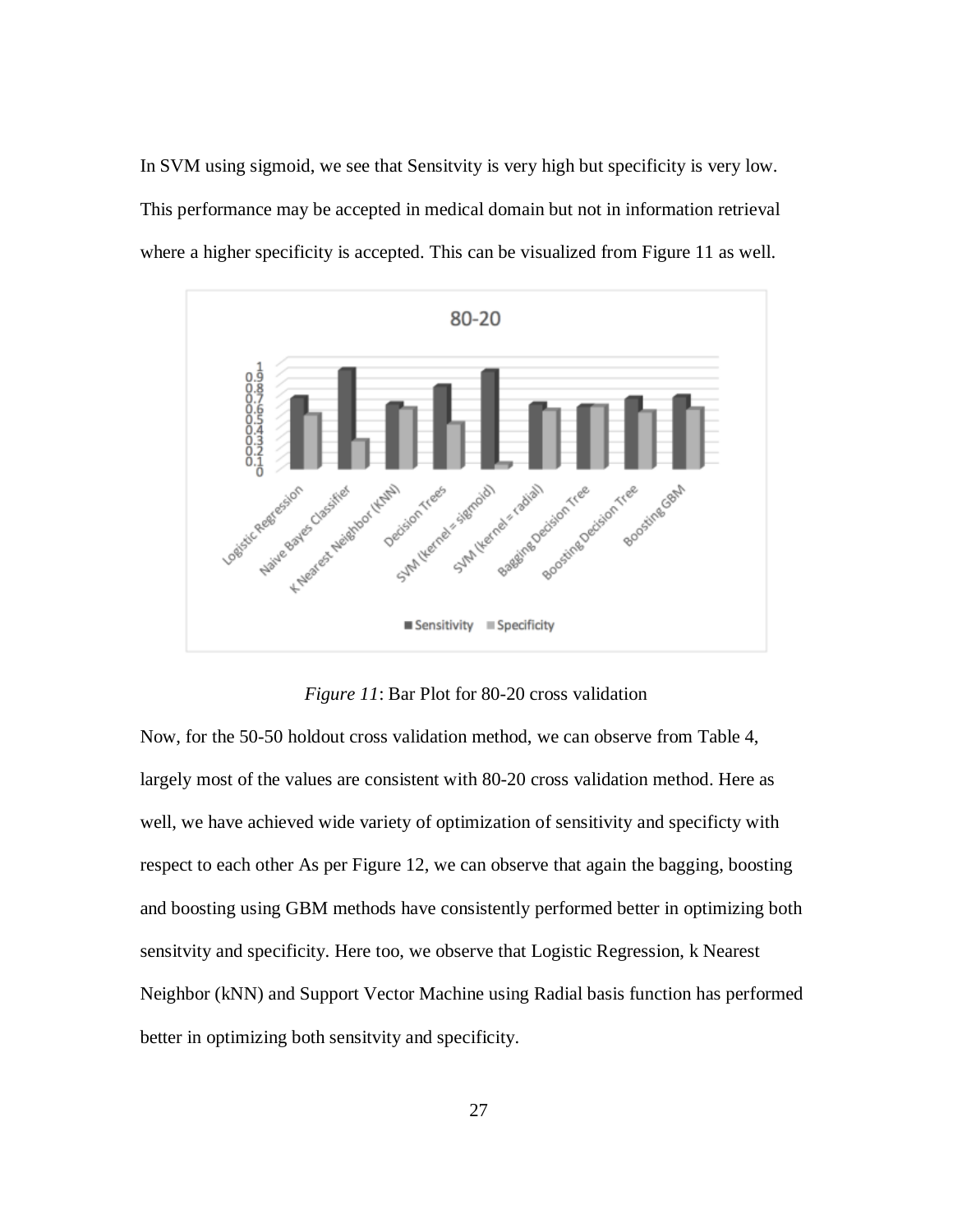| Algorithm                     | Sensitivity | Specificity | Accuracy |
|-------------------------------|-------------|-------------|----------|
| Logistic Regression           | 0.6442      | 0.5515      | 0.5992   |
| Naive Bayes Classifier        | 0.9473      | 0.1077      | 0.5312   |
| K Nearest Neighbor (KNN)      | 0.6144      | 0.5628      | 0.589    |
| <b>Decision Trees</b>         | 0.7382      | 0.4524      | 0.5978   |
| $SVM$ (kernel = sigmoid)      | 0.96855     | 0.01018     | 0.4978   |
| $SVM$ (kernel = radial)       | 0.5479      | 0.6277      | 0.5866   |
| <b>Bagging Decision Tree</b>  | 0.606       | 0.5533      | 0.5798   |
| <b>Boosting Decision Tree</b> | 0.6022      | 0.7318      | 0.4645   |
| <b>Boosting GBM</b>           | 0.6312      | 0.5928      | 0.6126   |

Table 4: Performance measures for 50-50 cross validation

There has been a subtle change though, in the observation of boosting using GBM, as per Figure 12 and Figure 13, the performance of Boosting using GBM has improved further.



*Figure 12*: Plot to visualize optimization of 50-50 cross validation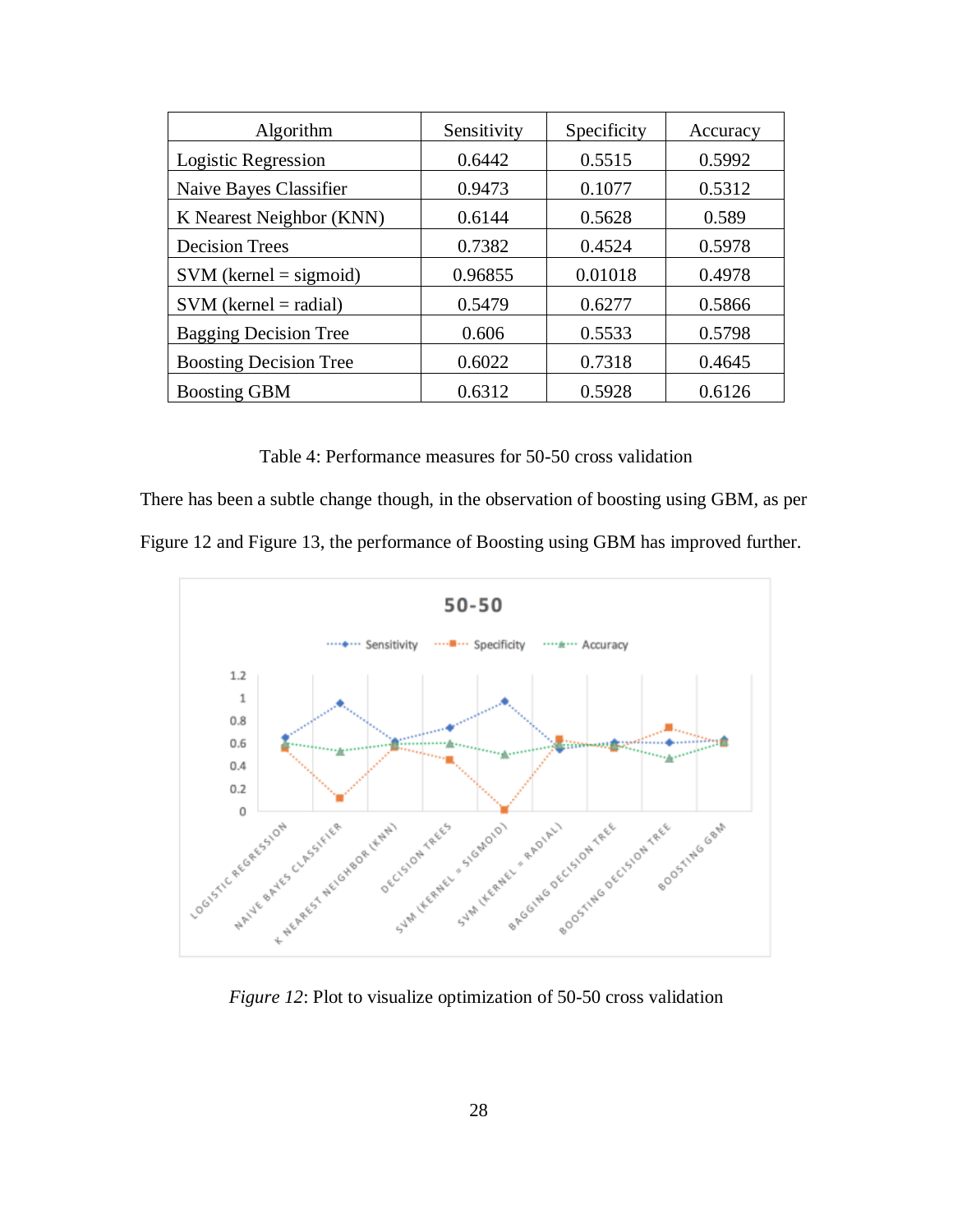

*Figure 13*: Bar Plot for 50-50 cross validation

Further, we can observe from Table 5, Figure 14 and Figure 15 for 70-30 hold out cross validation method, largely most of the values are consistent with 80-20 and 50-50, however, there has been a visible change in perfomrance of Logistic Regression, Naïve Bayes and Boosting using GBM. As per Figure 14, we can observe that again the bagging, boosting and boosting using GBM methods have consistently performed better in optimizing both sensitvity and specificity. In this case, we observe that only k Nearest Neighbor (kNN) and Support Vector Machine using Radial basis function has performed better in optimizing both sensitvity and specificity as compared to other base learners. The same observation is made through the bar plot of the 70-30 cross valudation method. The height of most of the bars for ensemble learning algorithms for both sensitvity and specificity are of mostly equal size.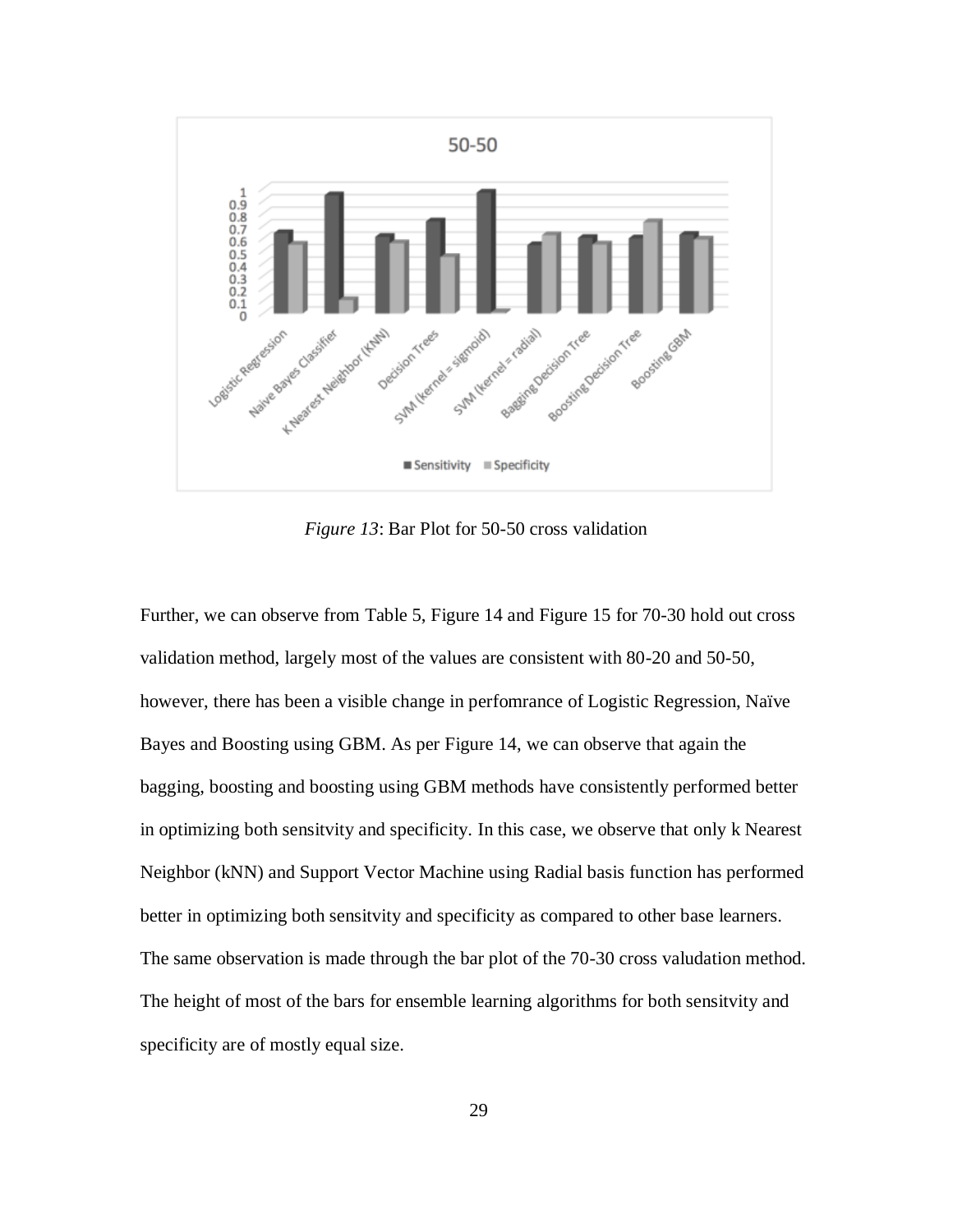| Algorithm                     | Sensitivity | Specificity | Accuracy |
|-------------------------------|-------------|-------------|----------|
| Logistic Regression           | 0.7562      | 0.4156      | 0.5907   |
| Naive Bayes Classifier        | 0.4514      | 0.6994      | 0.5743   |
| K Nearest Neighbor (KNN)      | 0.6286      | 0.5425      | 0.585    |
| <b>Decision Trees</b>         | 0.7886      | 0.4253      | 0.6087   |
| $SVM$ (kernel = sigmoid)      | 0.94184     | 0.02623     | 0.488    |
| $SVM$ (kernel = radial)       | 0.5435      | 0.5967      | 0.5693   |
| <b>Bagging Decision Tree</b>  | 0.6077      | 0.5622      | 0.5847   |
| <b>Boosting Decision Tree</b> | 0.5878      | 0.5968      | 0.5922   |
| <b>Boosting GBM</b>           | 0.6775      | 0.5331      | 0.6068   |

*Table 5*: Performance measures for 70-30 cross validation

In this case, for Logistic Regression, we observe that although sensitvity has increased, however, specificity has reduced as compared to the 80-20 and the 50-50 hold out cross validation method.



*Figure 14*: Plot to visualize optimization of 70-30 cross validation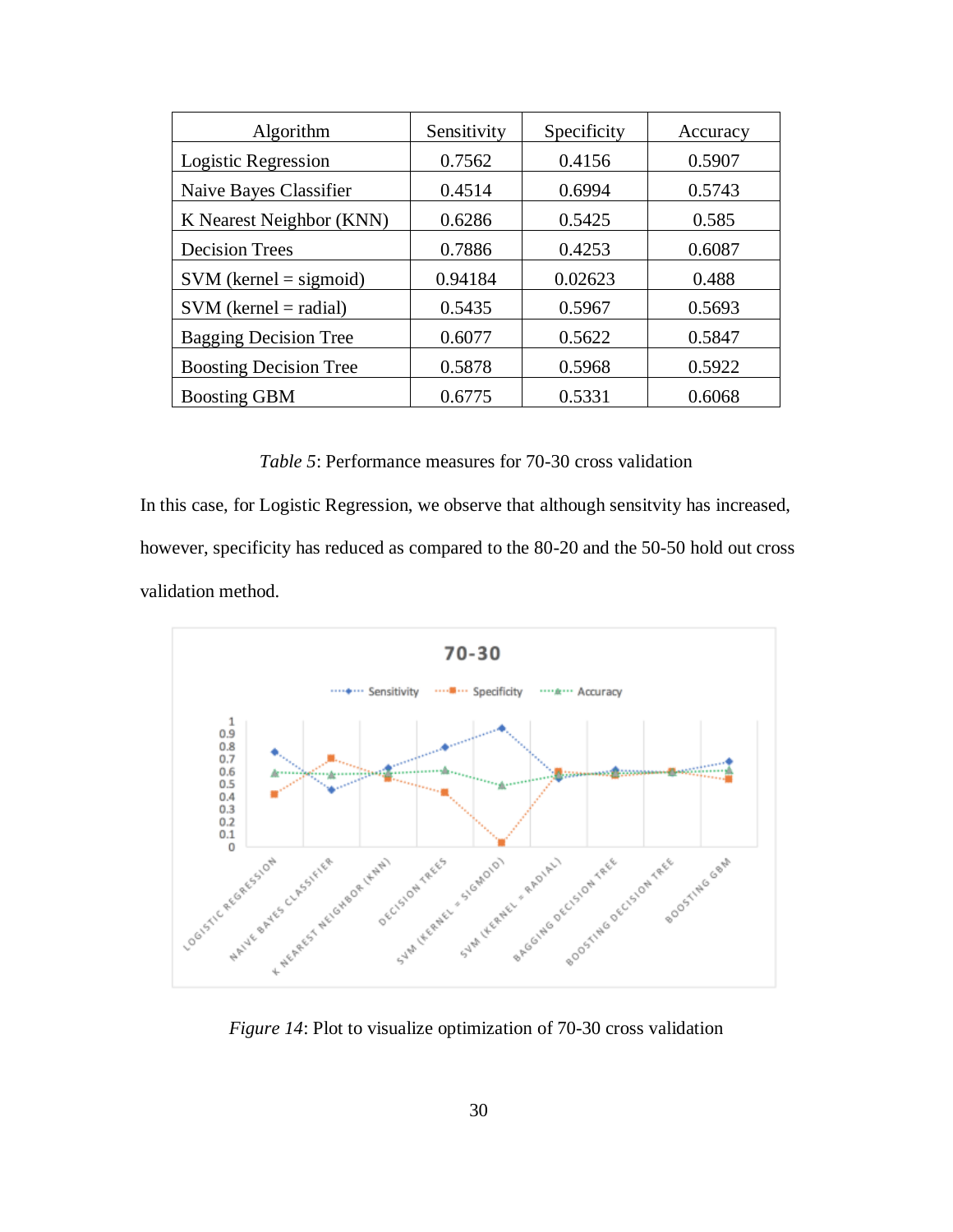

*Figure 15*: Bar Plot for 70-30 cross validation

Finally, for 90-10 hold out cross validation method, most of the results are consistent with 80-20 and 50-50. As per Table 6 and *Figure 16*, we can observe that again the bagging, boosting and boosting using GBM methods have considently performed better in optimizing both sensitvity and specificity. In this case, the specificity for Logistic Regression has been regained and both the performance measures are similarly optimized as in 80-20 and 50-50. The height of most of the bars for ensemble learning algorithms for both sensitvity and specificity are of mostly equal size.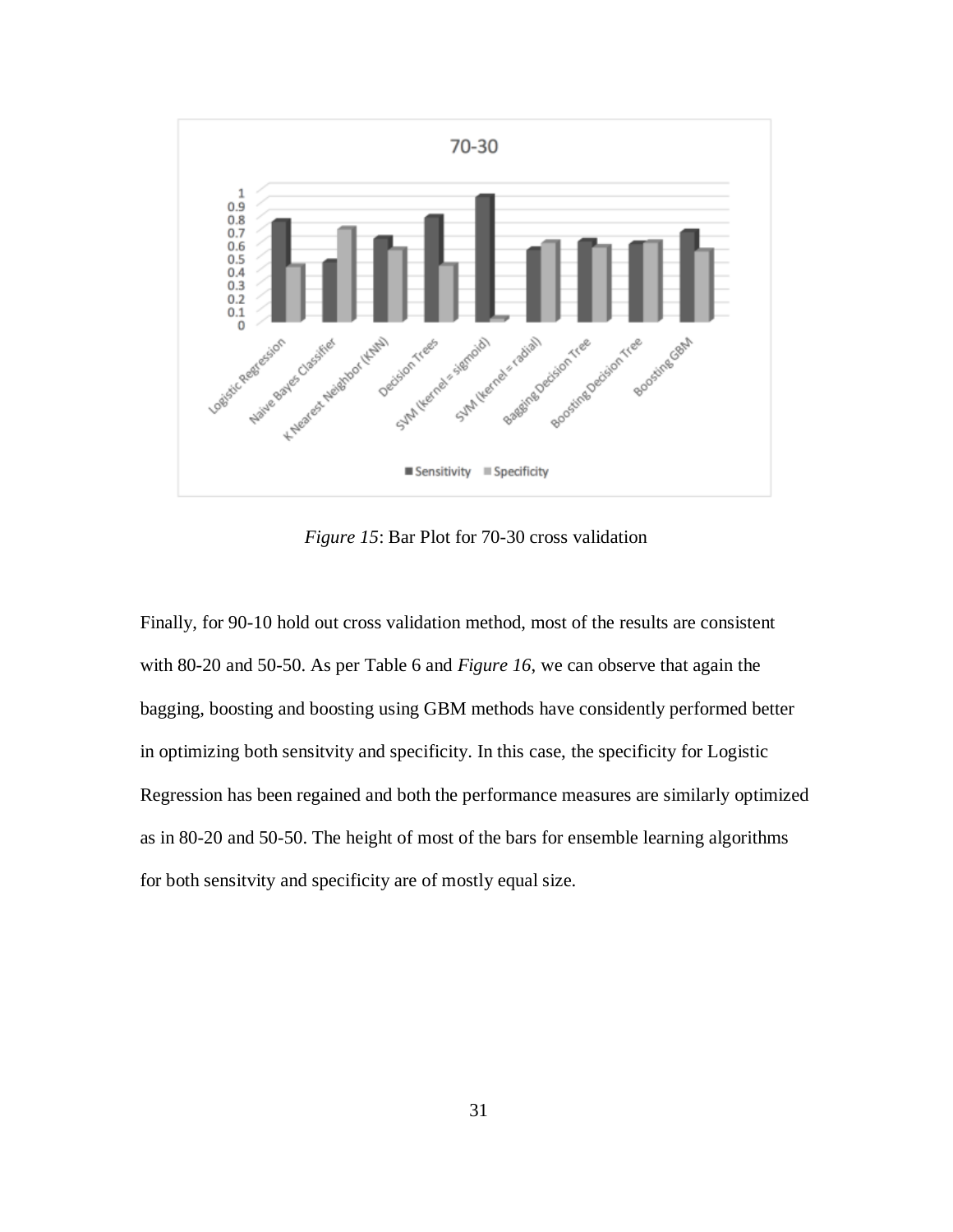| Algorithm                     | Sensitivity | Specificity | Accuracy |
|-------------------------------|-------------|-------------|----------|
| Logistic Regression           | 0.6941      | 0.5266      | 0.606    |
| Naive Bayes Classifier        | 0.856       | 0.212       | 0.534    |
| K Nearest Neighbor (KNN)      | 0.6085      | 0.5542      | 0.581    |
| <b>Decision Trees</b>         | 0.7536      | 0.4617      | 0.605    |
| $SVM$ (kernel = sigmoid)      | 0.93023     | 0.03926     | 0.499    |
| $SVM$ (kernel = radial)       | 0.5578      | 0.6031      | 0.578    |
| <b>Bagging Decision Tree</b>  | 0.6         | 0.534       | 0.568    |
| <b>Boosting Decision Tree</b> | 0.6965      | 0.4938      | 0.598    |
| <b>Boosting GBM</b>           | 0.6498      | 0.5494      | 0.601    |

*Table 6*: Performance measures for 90-10 cross validation

From Figure 16 and Figure 17, we see that for all the hold out cross validation methods, sensitvity always have been inheriently high, which is a good observation as the number of false negatives can be reduced.



*Figure 16*: Plot to visualize optimization of 90-10 cross validation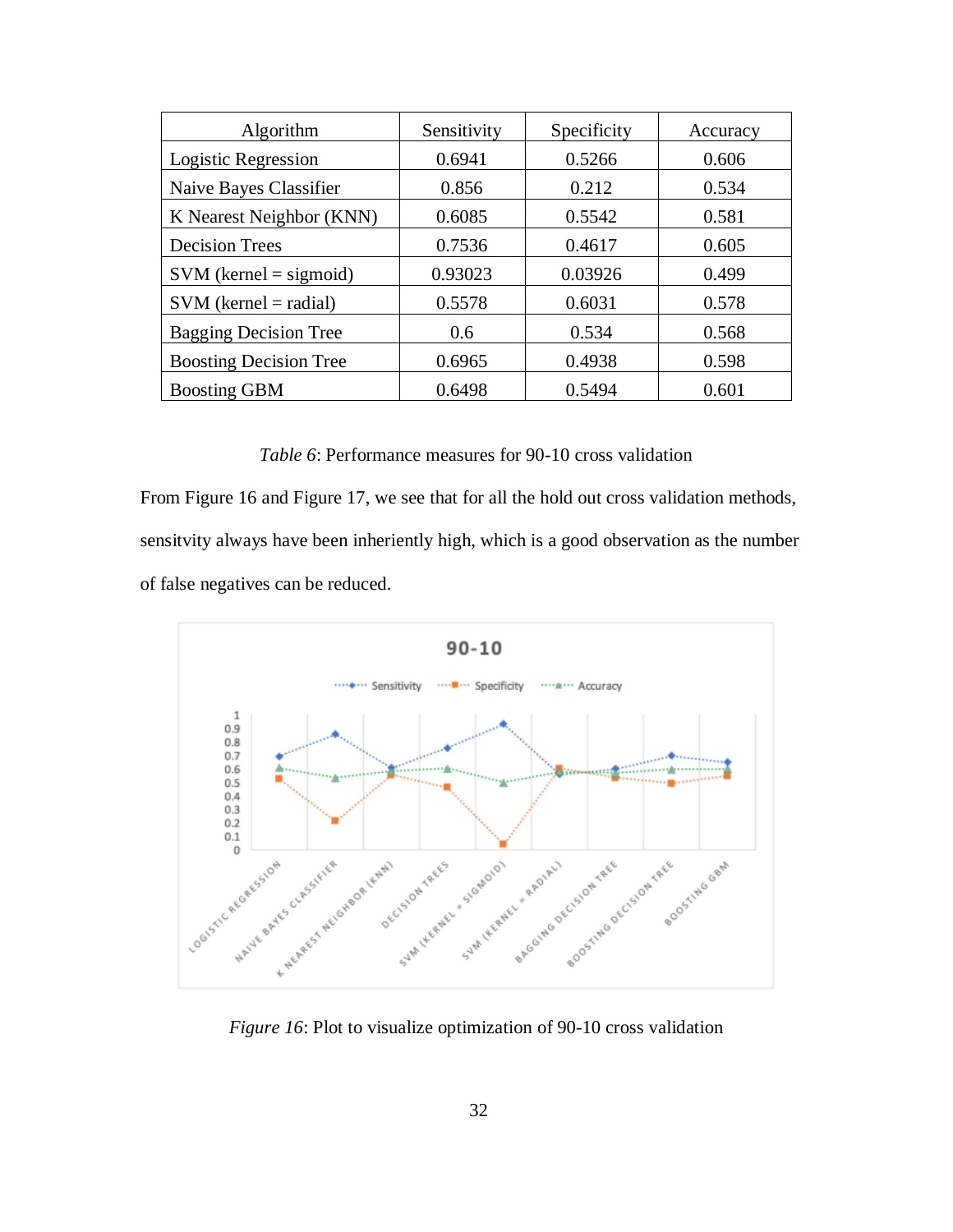

*Figure 17*: Bar Plot for 90-10 cross validation

# 4.2 Standard Deviation for Sensitivity and Specificity

Now, let us observe how spread out sensitivity and specificity across the four cross-validation approaches are for the ensemble learning and base machine learning algorithms. These standard deviations are calculated using values of accuracy, specificity and sensitivity. As accuracy is approximately same or better across all experiments conducted, higher standard deviation would mean, more the sensitivity and specificity are spread out and lower the standard deviation would mean, more the two measures are optimized and close to each other. This measure helps us understand the optimization process if the above graphs are hard to visualize.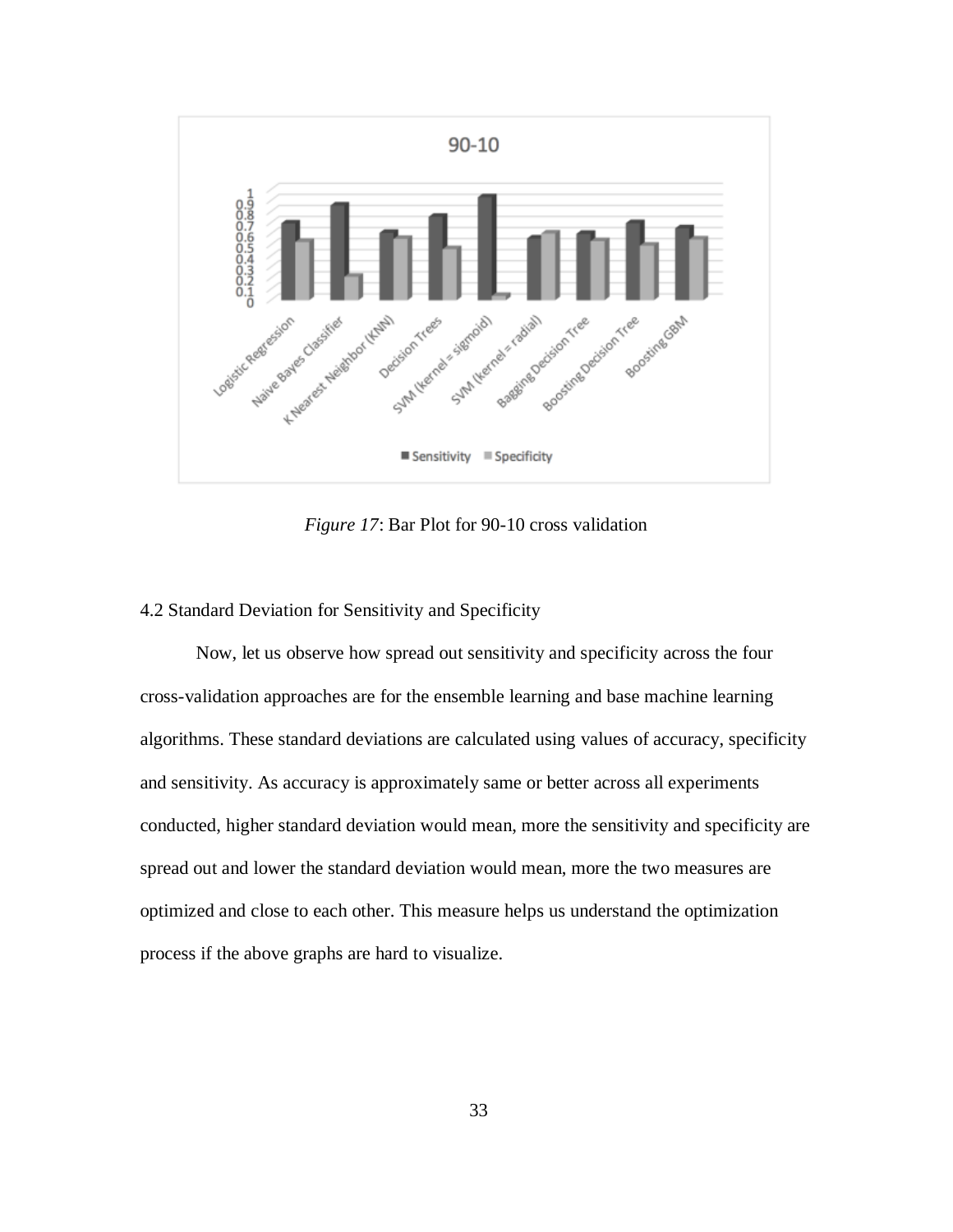

*Figure 18*: SD for 80-20

Here, in Figure 18 and Figure 19, as we have observed in earlier graphs, we can observe that the ensemble learning methods and three of the single classifier system viz., Logistic Regression, k Nearest Neighbor and SVM using Radial basis function has lower Standard Deviation.



*Figure 19*: SD for 50-50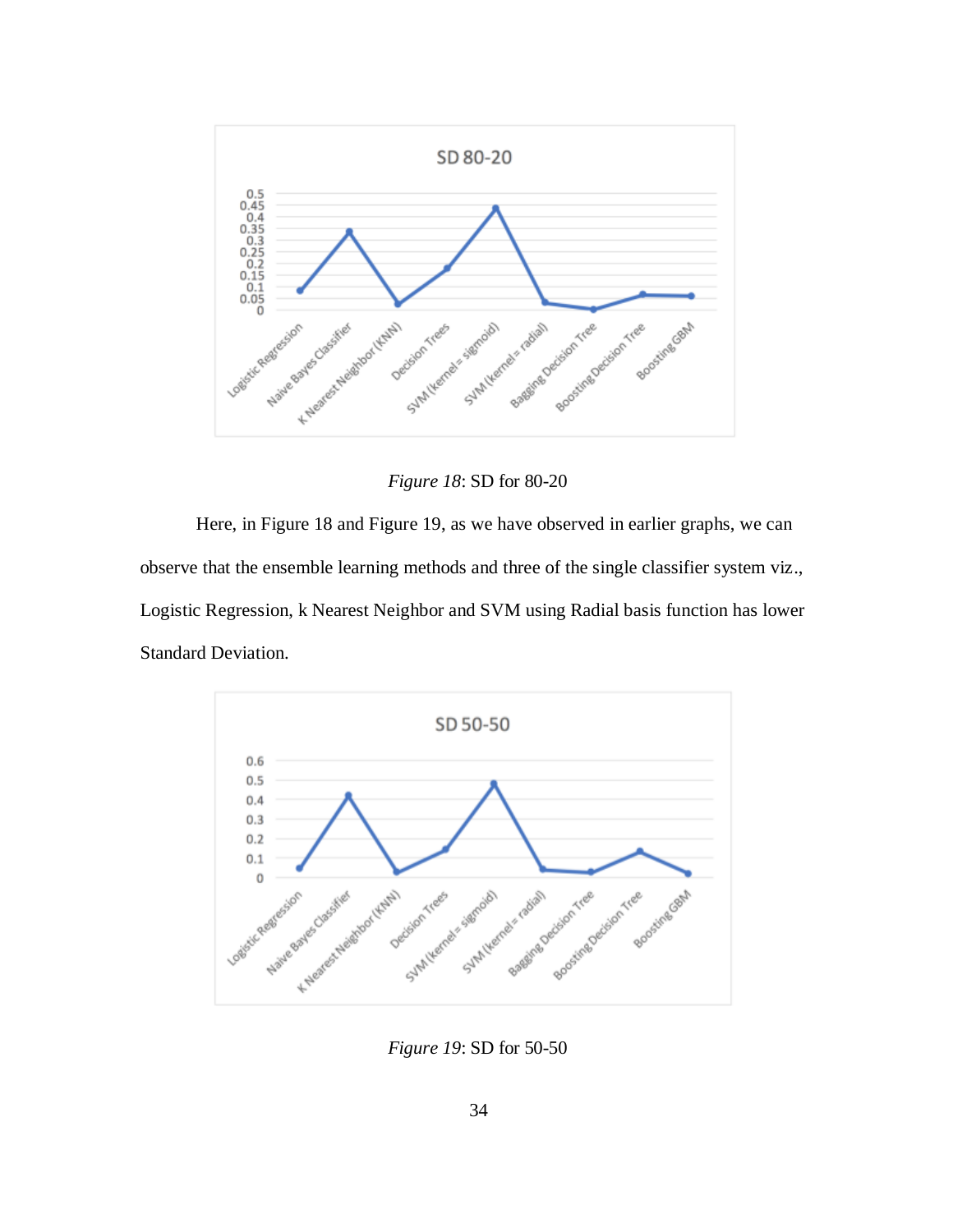

*Figure 20*: SD for 70-30

However, for 70-30 hold out cross validation method, as seen in Figure 20, the standard deviation for Logistic Regression is seen to be increased and hence the Sensitivity and Specificity are spread out from each other. Similarly, Figure 21 corresponds to the graphs and tables for 90-10.



*Figure 21*: SD for 90-10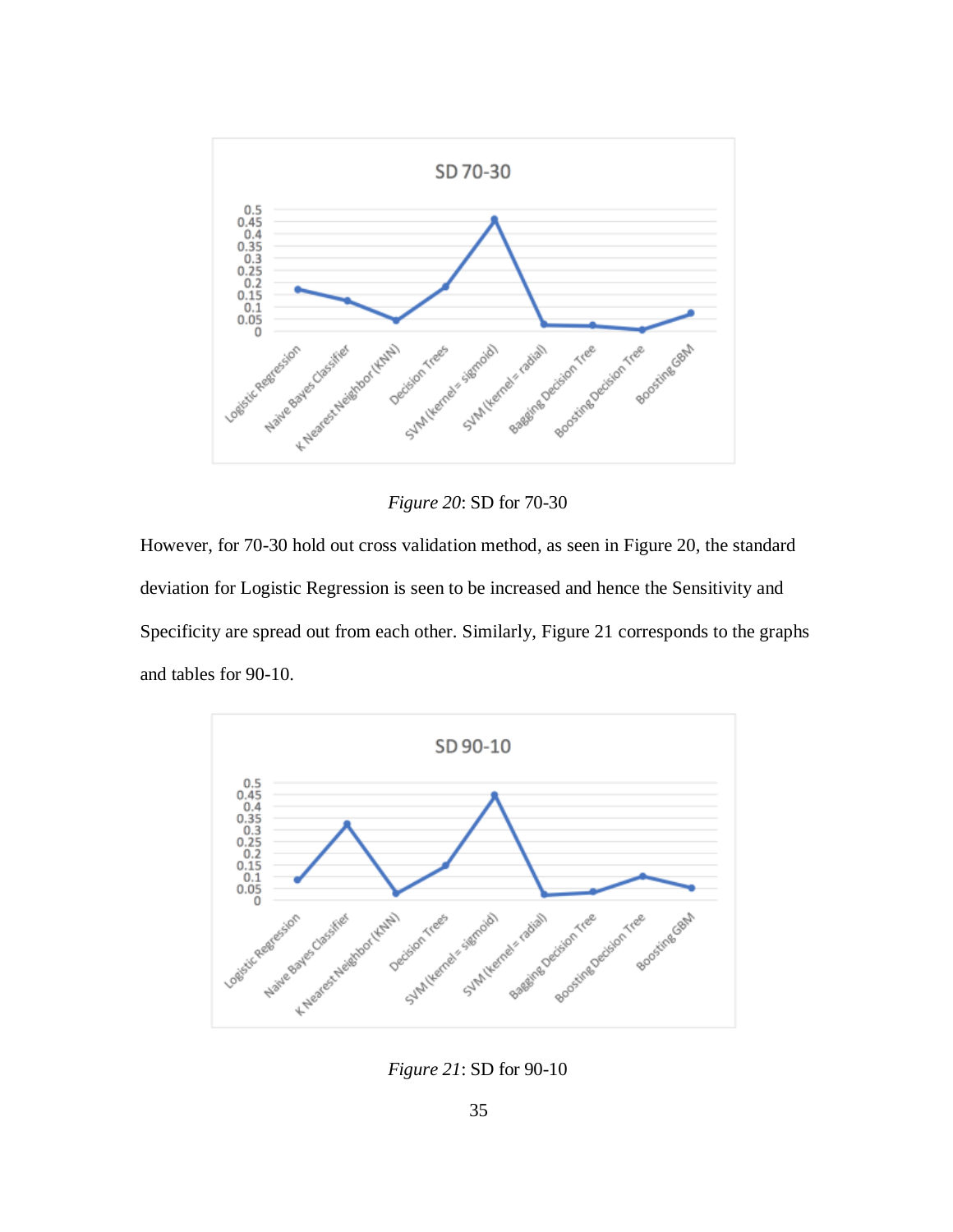### **CONCLUSION**

Given the evaluation and analysis done on the results for the experiments conducted on this dataset over different cross validation approaches, in this thesis, it can be empirically concluded that by using ensemble learning methods such as bagging, boosting using decision trees and boosting -- Gradient Boosting Modeling (GBM) using decision tress, sensitivity and specificity can be optimized with respect to each other without compromising accuracy. This usage of ensemble learning methods for optimizing sensitivity and specificity would help apply this technique to various domain of applications. Although depending on the application and domain, the need for sensitivity and specificity differs, however, given this method, the avenues of balancing and nearly approximating the performance measures of sensitivity and specificity to 1 using ensemble learning methods are opened. The comparison made with the base machine learning algorithms helped underscore the claim.

Although, in some cases, it was observed that the base machine learning algorithms also optimized sensitivity and specificity with respect to each other, for example, Logistic Regression, Support Vector Machines using radial basis function and K Nearest Neighbor, however, over different cross validation methods, the optimization may not be consistent as can be seen with Logistic Regression which achieved a poor performance over 70-30 hold-out cross validation method. This work can be used in applications where equal values of sensitivity and specificity are expected to be achieved. With the help of future work and research on tuning of ensemble learning methods,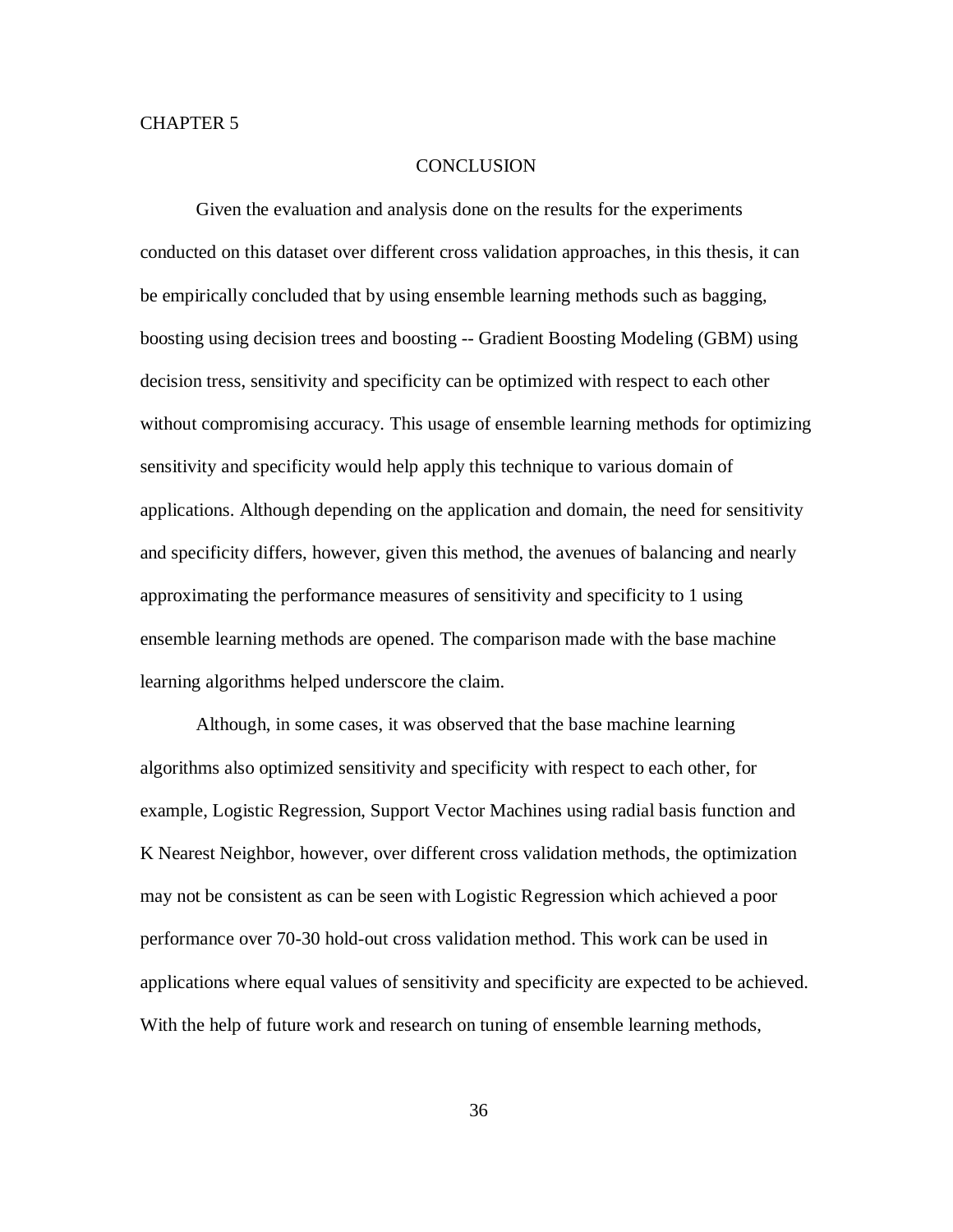developing comprehensive frameworks, it is shown that indeed, we have possibility to achieve better performance for Sensitivity and Specificity.

Hence, as evident from the results, it is empirically concluded that the ensemble learning methods additionally provide the confidence of model selection with respect to the optimization of performance measures of sensitivity and specificity.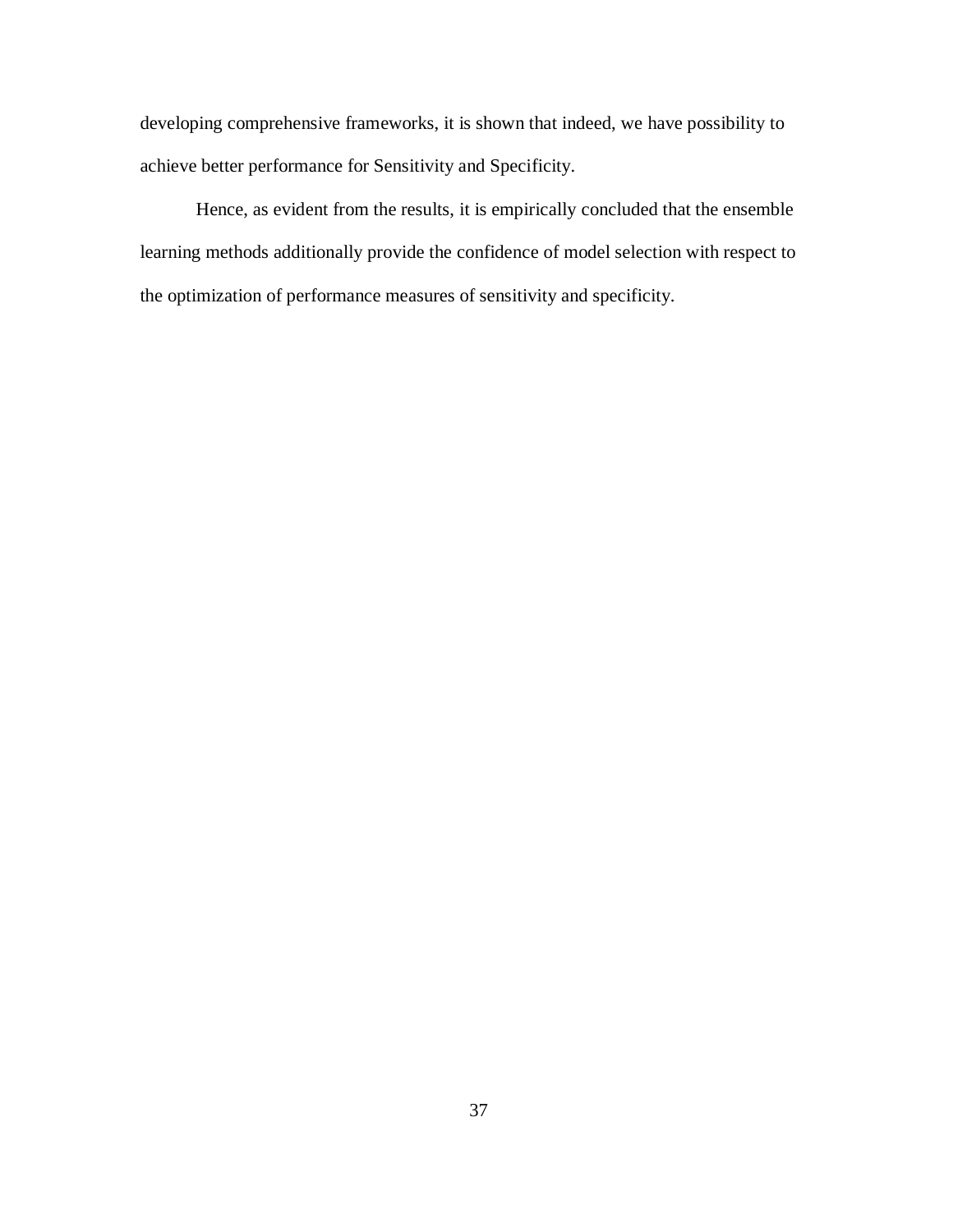### FUTURE SCOPE

The significant and consistent improvement in optimization of the performance measures using ensemble learning demonstrated in this thesis provides a benchmark to further evaluate these performance measures for optimization by fine tuning the base machine learning algorithms and especially fine tuning the ensemble learners for detailed optimization research. For example, fine tuning the number of classifiers, type of classifiers and the configuration parameters. Further specific experiments can be conducted to assess and evaluate the results specifically for class imbalance classification problems. Moreover, apart from bagging, boosting and boosting -- Gradient Boosting Model (GBM), other ensemble learning methods like stacked generalization and mixture of experts can be experimented and studied in future. Further, the ensemble learning methods using different classifiers can be experimented as well.

As optimization in detail includes fine tuning the parameters and configuration of the ensemble learning algorithms as opposed to trying different ensemble learning algorithms, it would be beneficial to experiment and evaluate the ensemble learners at the configuration level. There is a scope to continue the experimentation over different datasets to underscore the claim that ensemble learners can optimize the sensitivity and specificity. Bagging and both the boosting ensemble methods were resampled over 30 iterations in this thesis. As part of future work, more experiments can be conducted by fine tuning the number of classifiers/iterations and experimenting the other subsets of the same dataset.

38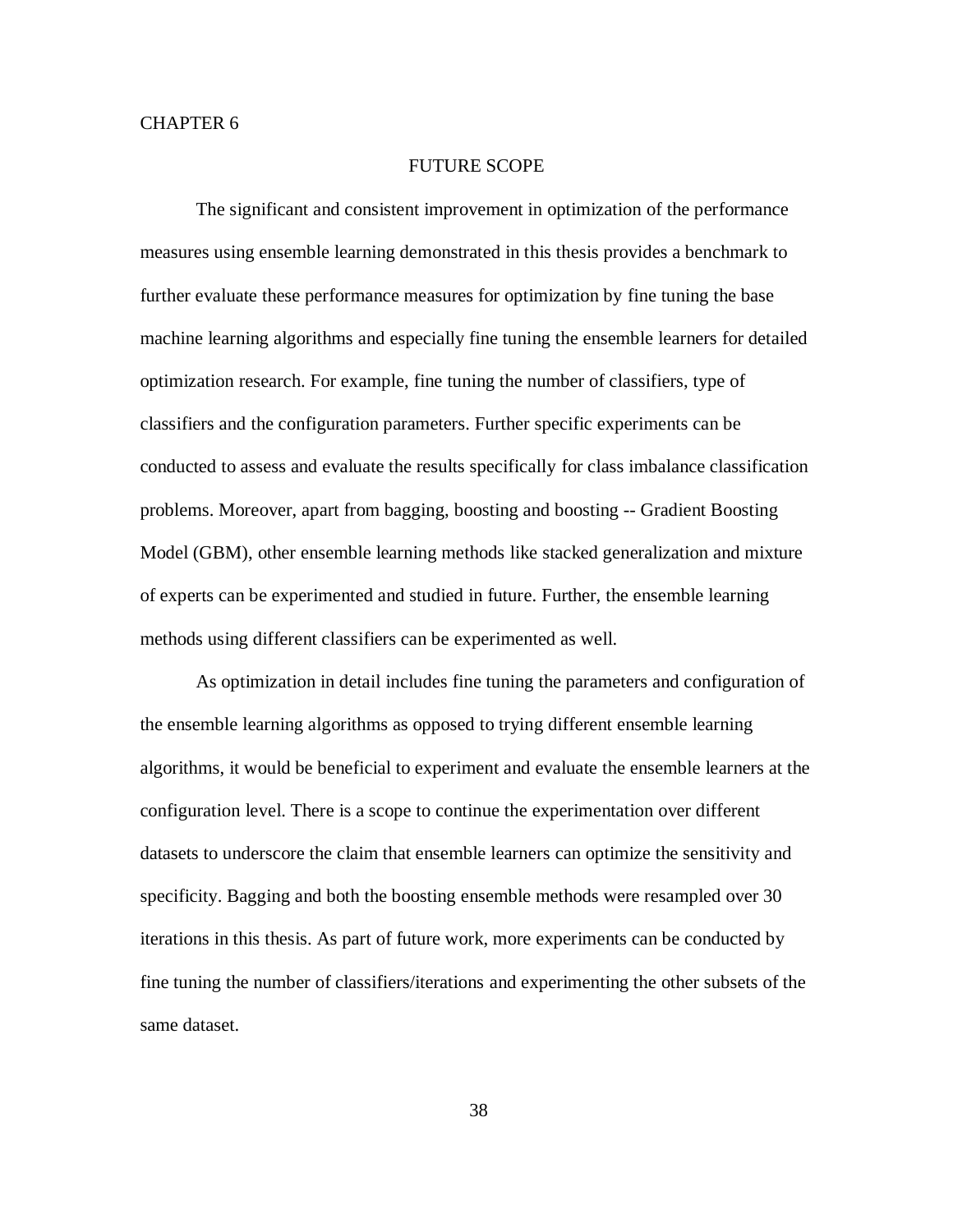As the results showed that the base learning algorithms such as the kNN, Logistic Regression and SVM using radial basis function performed as better as the ensemble learning methods, further research can be conducted to investigate the cause of the same. Also, the ensemble of these base learners as opposed to only Decision Trees can be implemented to study if there are any further improvements in the performance measures. Further, theoretical research can be done to assess, evaluate and validate these improvements in performance measures by ensemble learning methods.

Finally, there is a scope to improve the computational efficiency of the ensemble learning methods as these take more computational resources as compared to the base learning algorithms.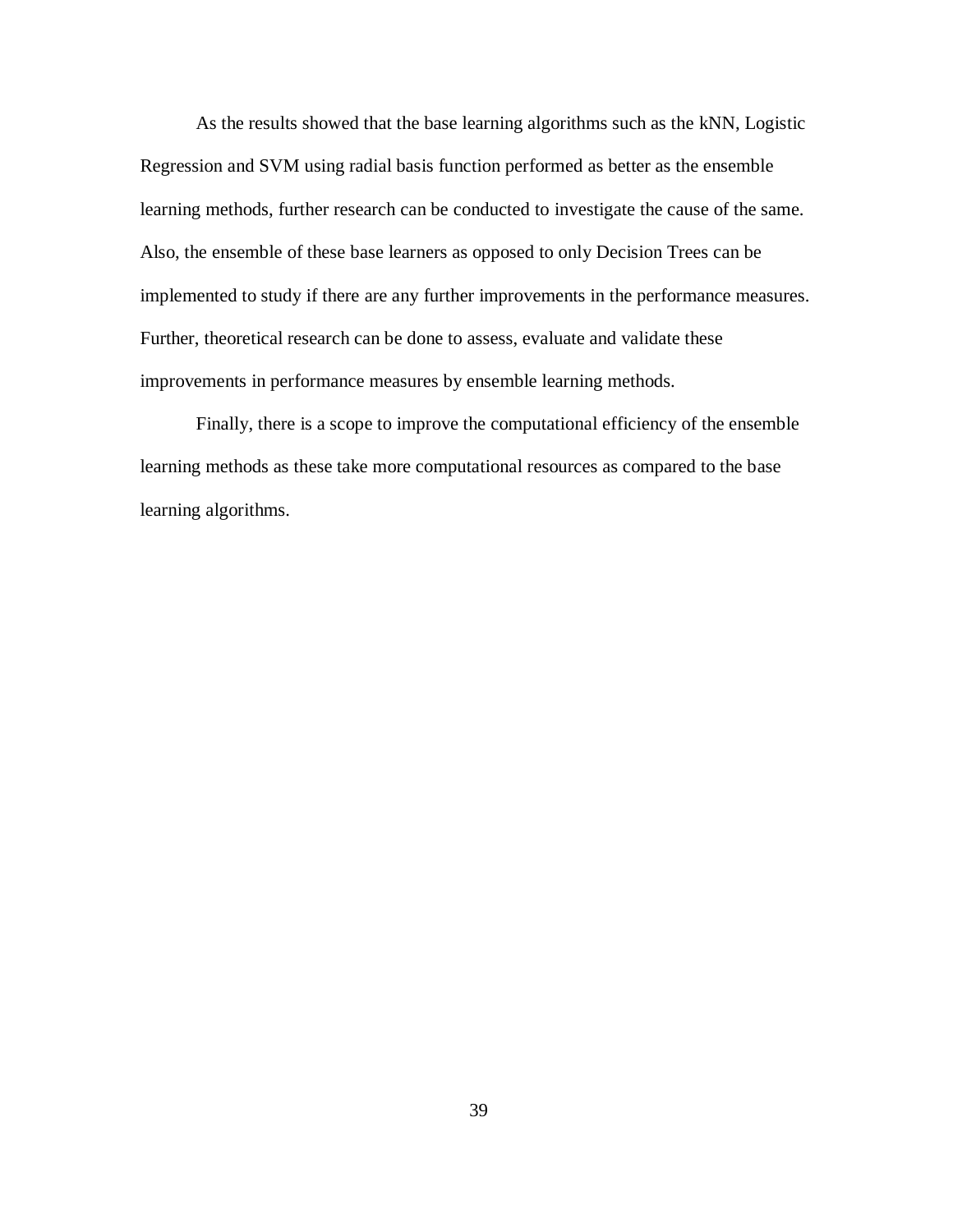#### REFERENCES

Beata Strack, Jonathan P. DeShazo, Chris Gennings, Juan L. Olmo, Sebastian Ventura, Krzysztof J. Cios, and John N. Clore, "Impact of HbA1c Measurement on Hospital Readmission Rates: Analysis of 70,000 Clinical Database Patient Records" *BioMed Research International*, vol. 2014, Article ID 781670, 11 pages, 2014.

Cho-Yi Hsiao, Hung-Yi Lo, Tu-Chun Yin and Shou-De Lin, "Optimizing specificity under perfect sensitivity for medical data classification," *2014 International Conference on Data Science and Advanced Analytics (DSAA)*, Shanghai, 2014, pp. 163-169. doi: 10.1109/DSAA.2014.7058068 URL: http://ieeexplore.ieee.org/stamp/stamp.jsp?tp=&arnumber=7058068&isnumber=70 58031

Michał Woźniak, Manuel Graña, Emilio Corchado, "A survey of multiple classifier systems as hybrid systems", *Information Fusion*, Volume 16, March 2014, Pages 3-17, ISSN 1566-2535, http://dx.doi.org/10.1016/j.inffus.2013.04.006.

Robi Polikar (2009), "Ensemble learning", *Scholarpedia*, 4(1):2776.

T.G. Dietterich, "Ensemble Methods in Machine Learning*," Int. Workshop on Multiple Classifier Systems, Lecture Notes in Computer Science*, Vol. 1857, pp. 1-15, 2000, Springer-Verlag.

A.C. Tan, D. Gilbert, "Ensemble machine learning on gene expression data for cancer classification", *Appl. Bioinform.*, 2 (2003), pp. S75–83

Musicant, D., Kumar, V., & Ozgur. A. (2003). Optimizing f-measure with support vector machines. Proc. FLAIRS.

Nan, Ye; Chai, Kian Ming; Lee, Wee Sun; Chieu, Hai Leong, "Optimizing F-measure: A Tale of Two Approaches", 06/2012, ICML2012.

Diabetes 130-US hospitals for years 1999-2008 Data Set*, UC Irvine (UCI) Machine Learning Repository*, Last accessed: April 2, 2017, https://archive.ics.uci.edu/ml/datasets/Diabetes+130-US+hospitals+for+years+1999- 2008

R CRAN Packages, Last Accessed: April 2, 2017 https://cran.r-project.org/web/packages/available\_packages\_by\_name.html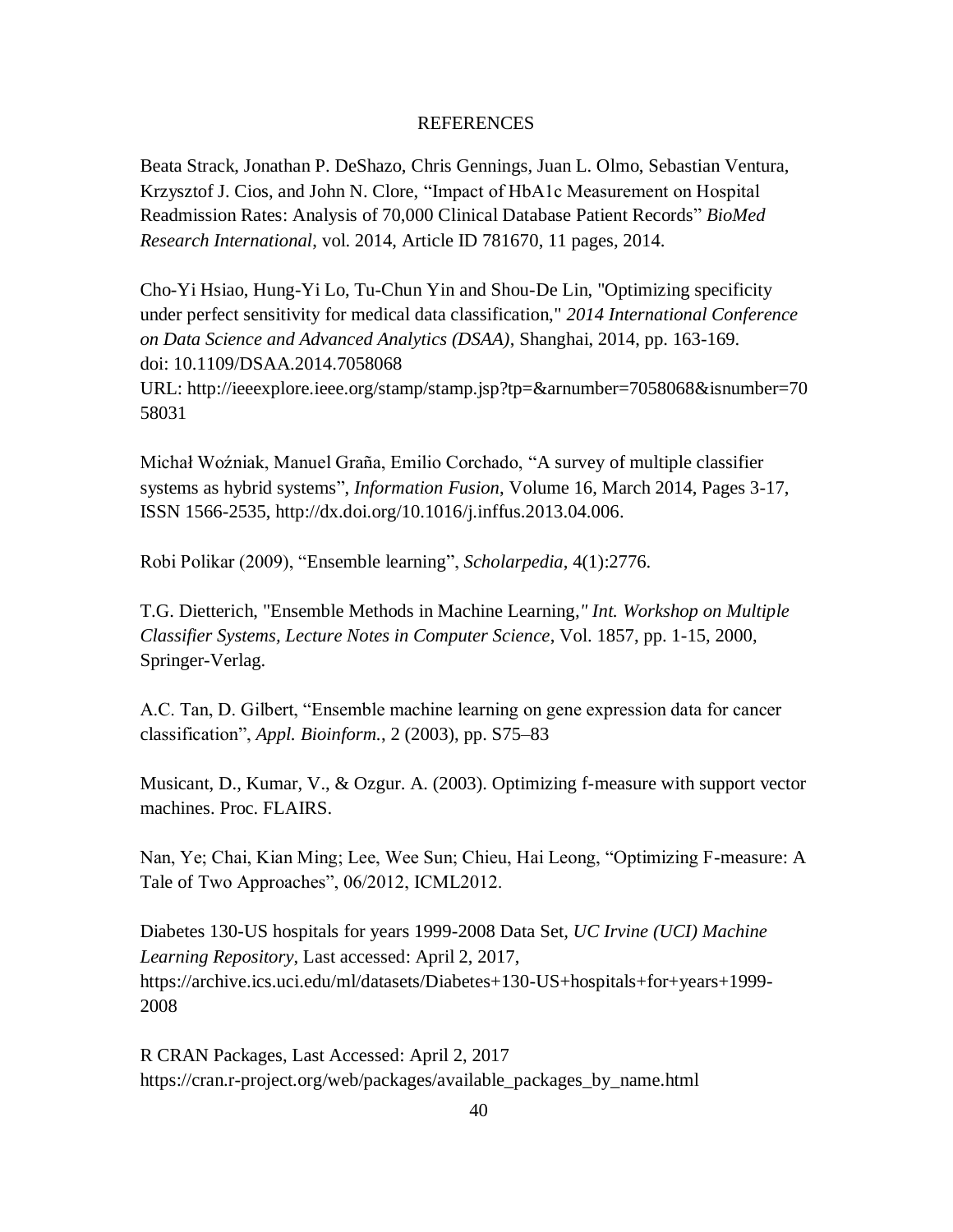Confusion Matrix, *Wikipedia Page*, Last accessed: April 2, 2017, https://en.wikipedia.org/wiki/Confusion\_matrix#Table\_of\_confusion

Indrajit Mandal. 2015. A novel approach for predicting DNA splice junctions using hybrid machine learning algorithms. *Soft Comput.* 19, 12 (December 2015), 3431-3444. DOI=http://dx.doi.org/10.1007/s00500-014-1550-z

Sensitivity and Specificity, *Wikipedia Page*, Last accessed: April 18, 2017, https://en.wikipedia.org/wiki/Sensitivity\_and\_specificity

ROC\_space.png: Indon derivative work: Kai walz (talk) - ROC\_space.png, CC BY-SA 3.0, Last Accessed: April 18, 2017, https://commons.wikimedia.org/w/index.php?curid=8326140

Receiver Operating Characteristics, *Wikipedia Page*, Last accessed: April 18, 2017, https://en.wikipedia.org/wiki/Receiver\_operating\_characteristic

Jason Brownlee, 2016, How to Build an Ensemble of Machine Learning Algorithms in R, Last accessed: April 20, 2017, http://machinelearningmastery.com/machine-learningensembles-with-r/

Manuel Amunategui, 2015, Bagging / Bootstrap Aggregation with R, Last accessed: April 20, 2017, http://amunategui.github.io/bagging-in-R/index.html

Asmita, Shruti; Shukla, K.K., "Review on the Architecture, Algorithm and Fusion Strategies in Ensemble Learning", *International Journal of Computer Applications (0975 – 8887)*, Volume 108 – No. 8, December 2014

Xiaodong Zeng, Derek F. Wong, and Lidia S. Chao, "Constructing Better Classifier Ensemble Based on Weighted Accuracy and Diversity Measure," *The Scientific World Journal*, vol. 2014, Article ID 961747, 12 pages, 2014. doi:10.1155/2014/961747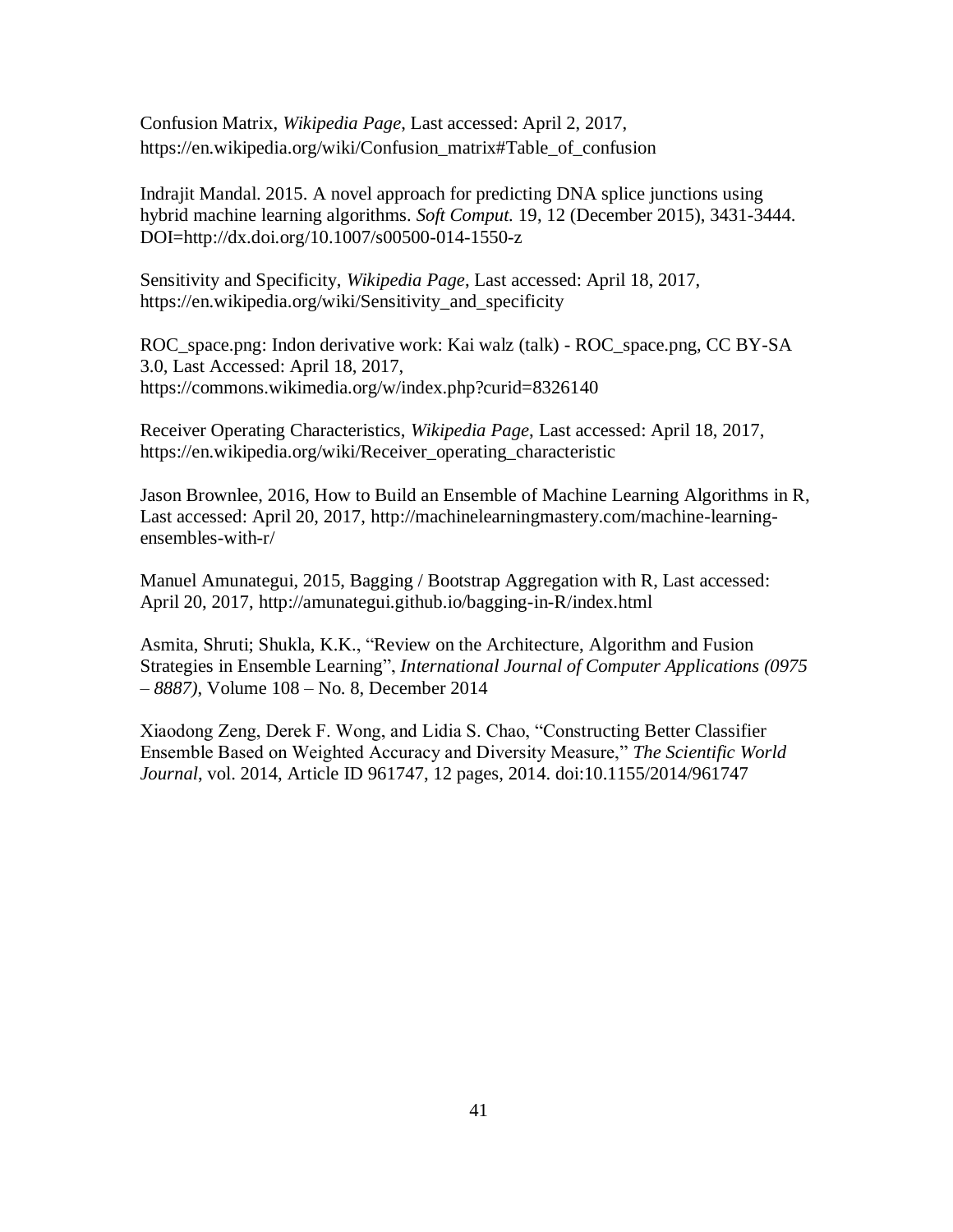# APPENDIX A

# IMPLEMENTATION CODE SAMPLE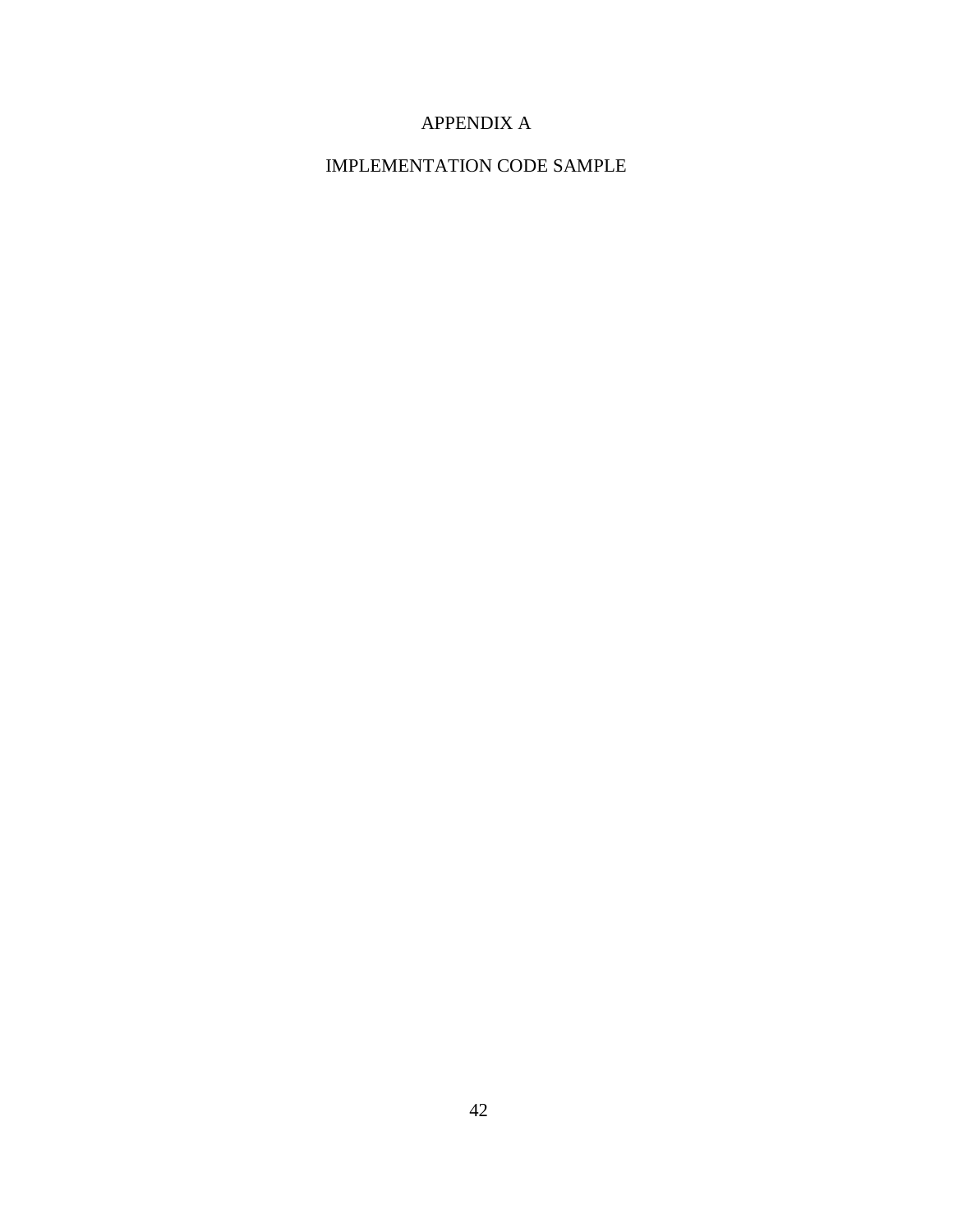The following R code provides an example of implementation of two of the learners (Boosting using Decision Trees and Stochastic Gradient Boosting Model) for 80-20 cross validation method of the first 10,000 instances of the total dataset for this thesis. The implementation for all the other learners is similar. The implementation includes data pre-processing, normalizing, training the model using training data, using the model to predict on the test data and generating/evaluating the performance measures:

########################################################################

# Boosting using Decision Trees (C5.0) and GBM (Stochastic Gradient Boosting Models)

# Reference: http://machinelearningmastery.com/machine-learning-ensembles-with-r/

# Reference: http://amunategui.github.io/bagging-in-R/

########################################################################

# importing the libraries

# Hold out Cross validation 80-20

library(caret)

library(e1071)

library(class)

# package to print the cross table

library(gmodels)

# this library for the ksvm method

library(kernlab)

# importing the dplyr library

library(dplyr)

# for ensemble learning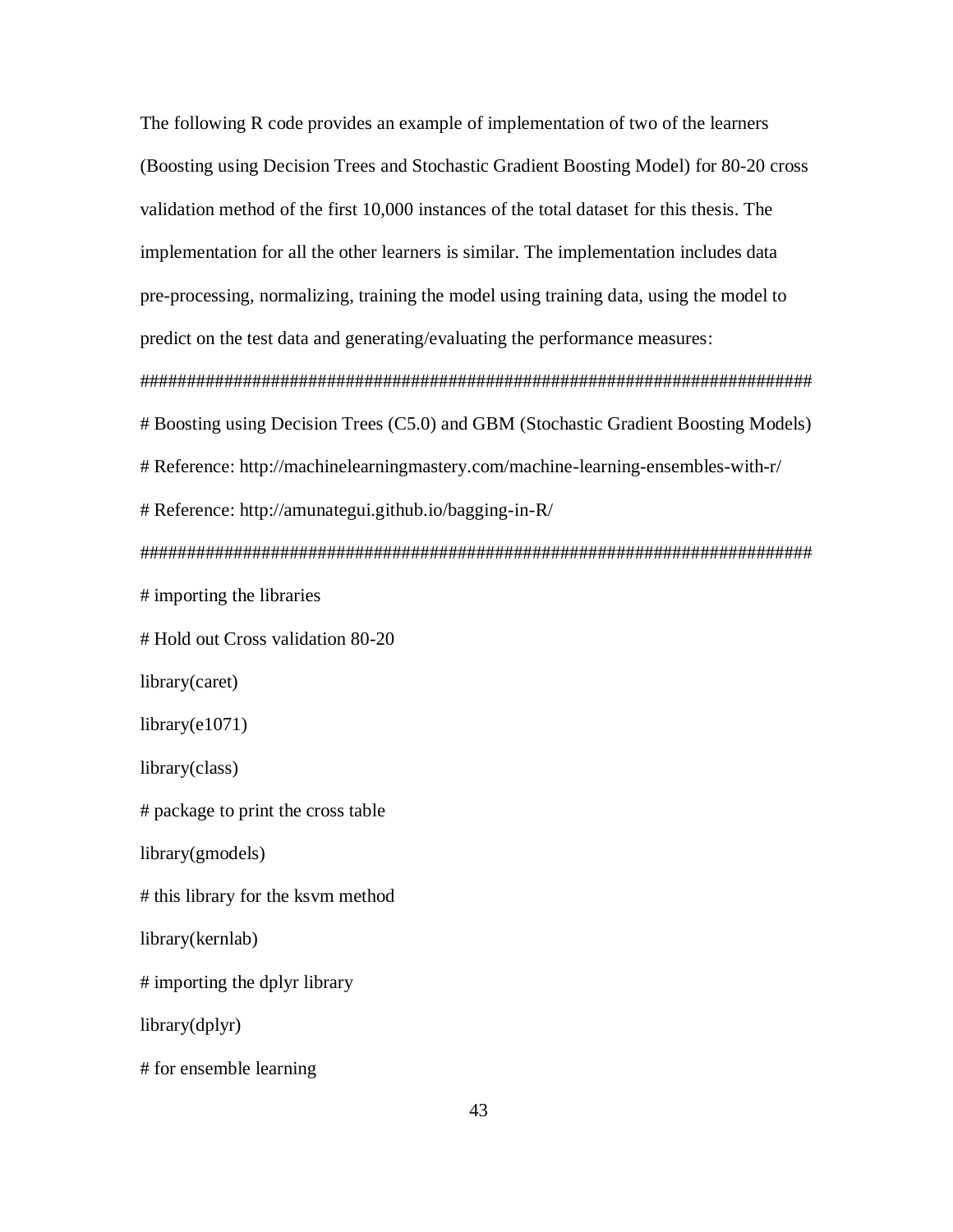library (caretEnsemble)

########################################################################

# Preprocessing the data

# We will be working on the first 10000 values from the top

diabDataBoosting <- head(diabData,10000)

# view the summary and the properties of the data

str(diabDataBoosting)

head(diabDataBoosting, 100)

View(diabDataBoosting)

names(diabDataBoosting)

dim(diabDataBoosting)

summary(diabDataBoosting)

# Removing useless variables

# Removing weight as it has 97% missing values

diabDataBoosting <- subset(diabDataBoosting,select=-c(encounter\_id, patient\_nbr,

weight))

# drop large factors

diabDataBoosting <- subset(diabDataBoosting, select=-c(diag\_1, diag\_2, diag\_3))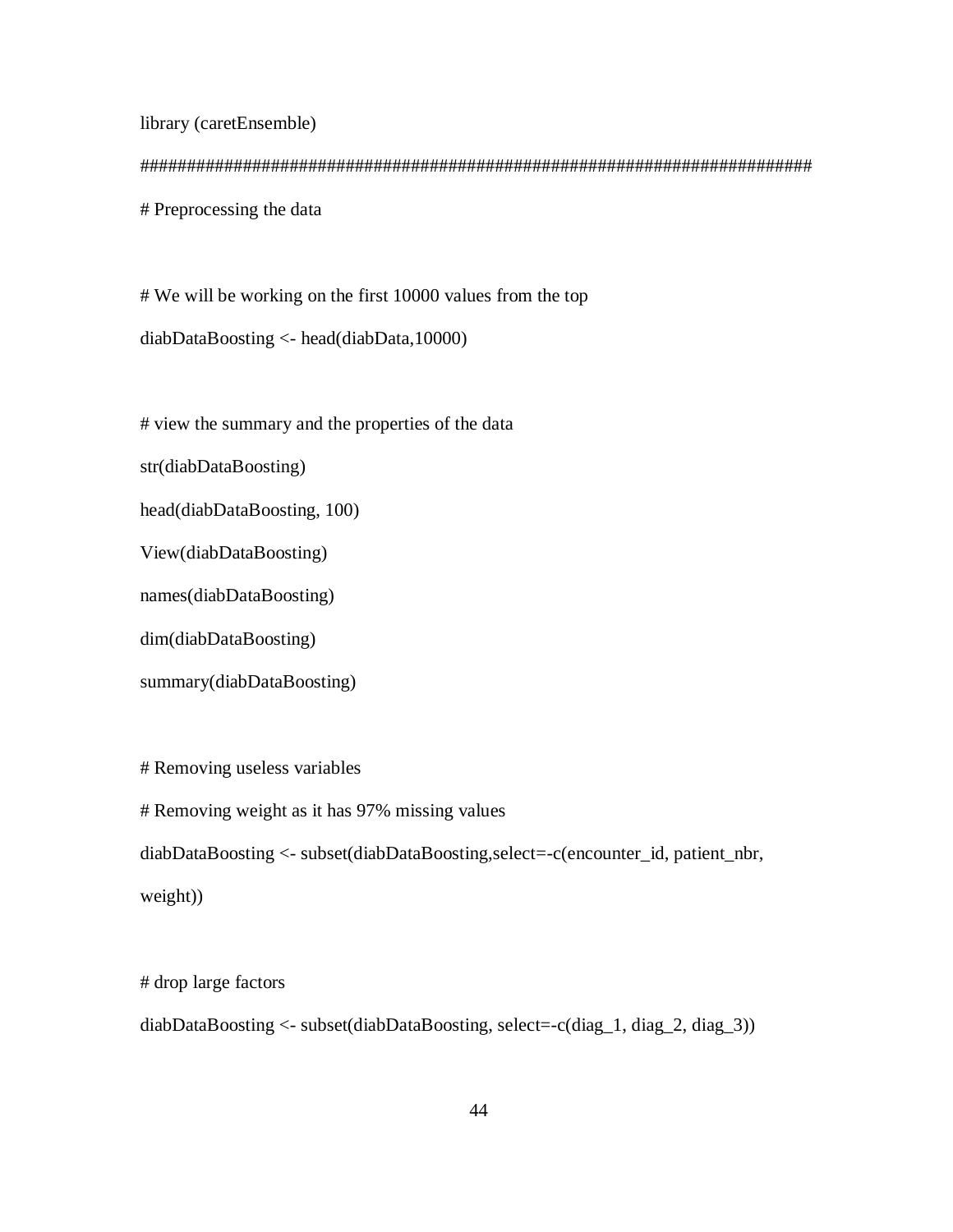# Removing "?"

diabDataBoosting[diabDataBoosting == "?"] <- NA

# convert all NAs into 0

diabDataBoosting[is.na(diabDataBoosting)] <- 0

# dropping payer\_code and medical\_specialty as 52% and 53% respectively of the values are missing diabDataBoosting <- subset(diabDataBoosting, select=-c(payer\_code,

medical\_specialty))

# dropping admission\_type\_id, discharge\_disposition\_id and admission\_source\_id diabDataBoosting <- subset(diabDataBoosting,select=-c(admission\_type\_id, discharge\_disposition\_id, admission\_source\_id))

# binarise target value -- data for those admitted <30 days diabDataBoosting\$readmitted <- ifelse(diabDataBoosting\$readmitted == "NO", 0, 1)

# Determining factor values

#factor\_values<-sapply(diabDataBoosting,function(x)is.factor(x))

#names(factor\_values)

#non\_factor\_values<-diabDataBoosting[,names(which(factor\_values=="TRUE"))]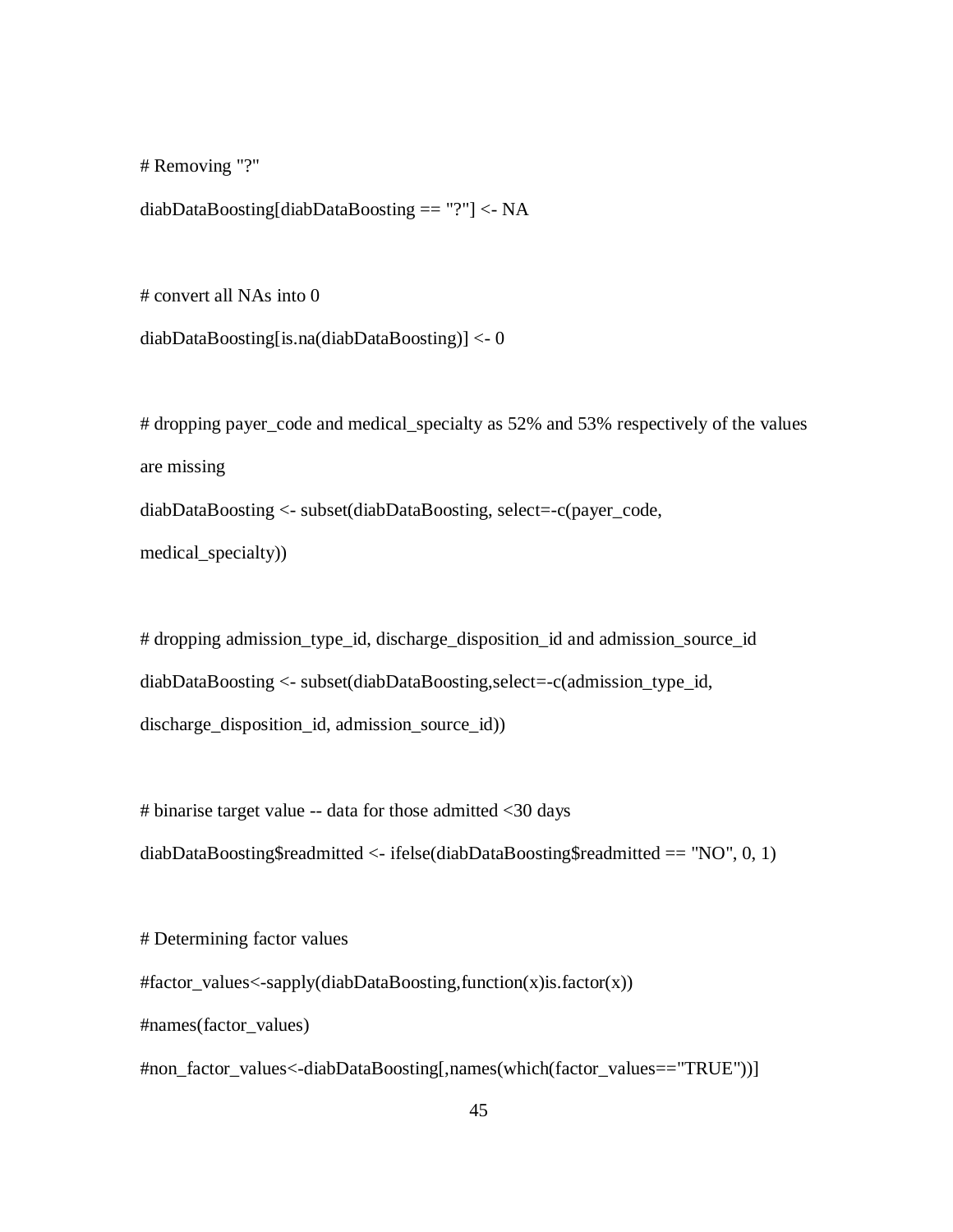```
#names(non_factor_values)
```

```
########################################################################
```
# Reference: http://amunategui.github.io/bagging-in-R/

# binarize data

```
charcolumns <- names(diabDataBoosting[sapply(diabDataBoosting, is.character)])
```
for (colname in charcolumns) {

print(paste(colname,length(unique(diabDataBoosting[,colname]))))

for (newcol in unique(diabDataBoosting[,colname])) {

if (!is.na(newcol))

diabDataBoosting[,paste0(colname,"\_",newcol)] <-

```
ifelse(diabDataBoosting[,colname]==newcol,1,0)
```
}

diabDataBoosting <- diabDataBoosting[,setdiff(names(diabDataBoosting),colname)]

######################################################################## # As we have binarized the nominal data, we need not normalize the data # as nominal data cannot be normalized. No further transformation is required for other columns

# however, we require normalization for columns 1 to 8

# normalize function

normalize  $\le$ - function(x) {

<sup>}</sup>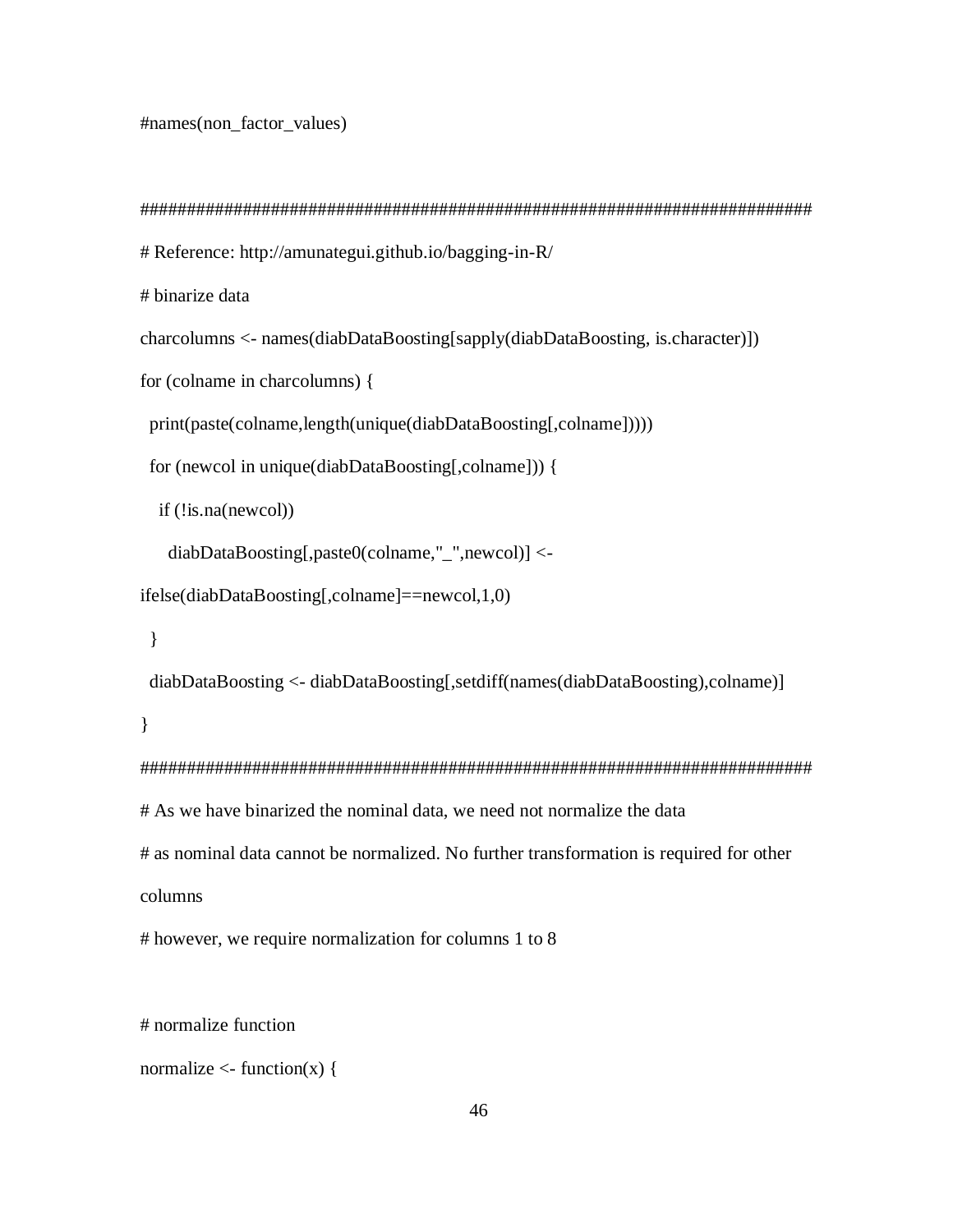```
return (((x - min(x)) / (max(x) - min(x)))*100)
}
```
# testing normalize function

normalize $(c(1, 2, 3, 4, 5))$ 

# testing normalize function

normalize(c(10, 20, 30, 40, 50))

# normalization on column 1 to column 8 -- TODO

diabDataBoosting[,1:8] <- data.frame(lapply(diabDataBoosting[,1:8], normalize))

########################################################################

# incorporate cross validation to create the training and testing data subsets

# change this value to change the cross validation approach

split=0.80

trainIndex <- createDataPartition(diabDataBoosting\$readmitted, p=split, list=FALSE)

trainBoosting <- diabDataBoosting[ trainIndex,]

testBoosting <- diabDataBoosting[-trainIndex,]

######################################################################## library(plyr)

library(dplyr)

# Changing to as.factor because of the following error: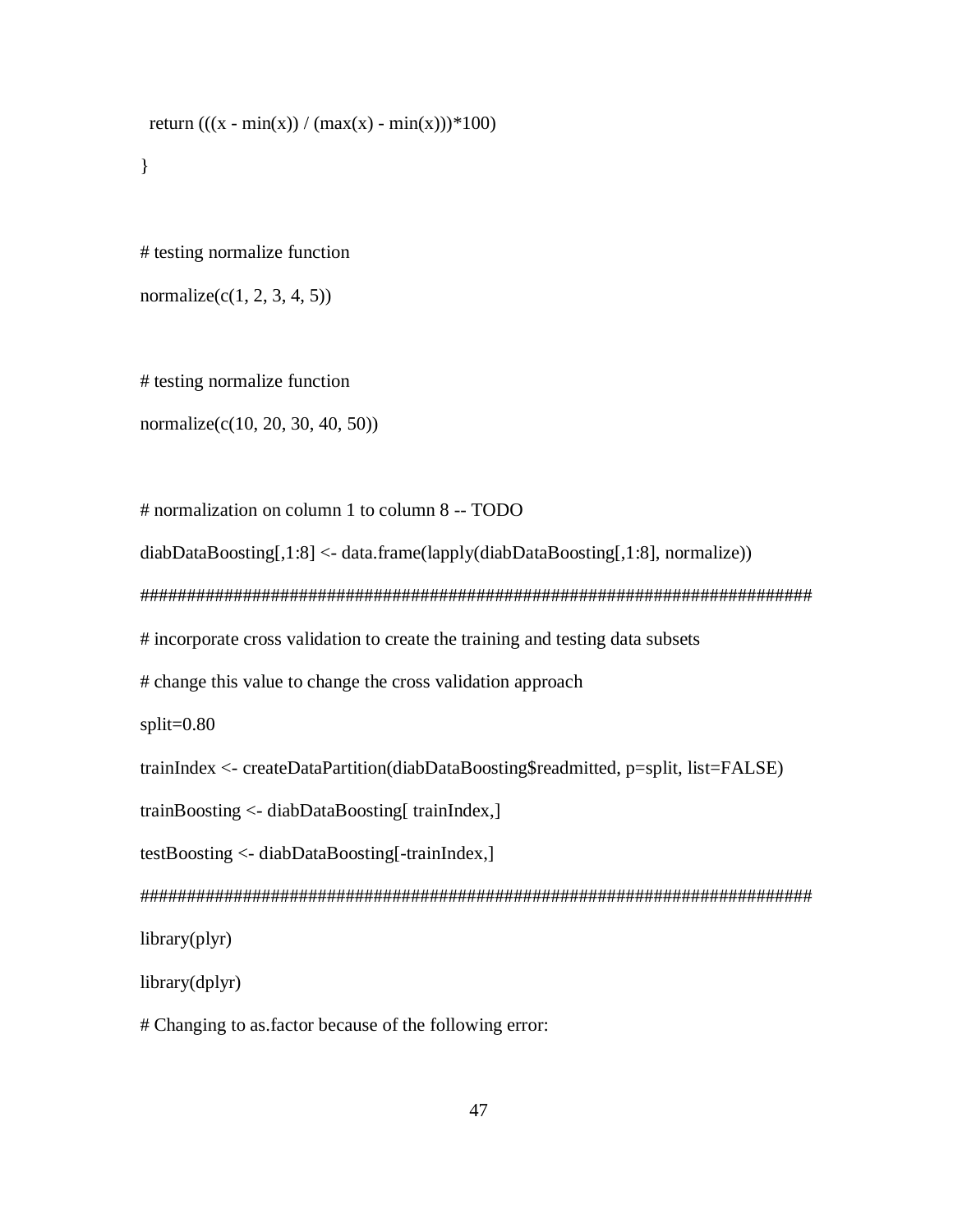# http://stackoverflow.com/questions/23357855/wrong-model-type-for-regression-error-

in-10-fold-cross-validation-for-naive-baye

# checking if the target value is a factor

str(trainBoosting\$readmitted)

# convert the target value into a factor

trainBoosting\$readmitted<-as.factor(trainBoosting\$readmitted)

# checking if the target value is a factor

str(trainBoosting\$readmitted)

########################################################################

# Implementing boosting algorithms

# this will create 30 models using trainControl method

control <- trainControl(method="repeatedcv", number=10, repeats=3)

seed  $<-7$ 

metric <- "Accuracy"

# C5.0 (Decision Tree)

set.seed(seed)

fit.c50 <- train(readmitted~., data=trainBoosting, method="C5.0", metric=metric,

trControl=control)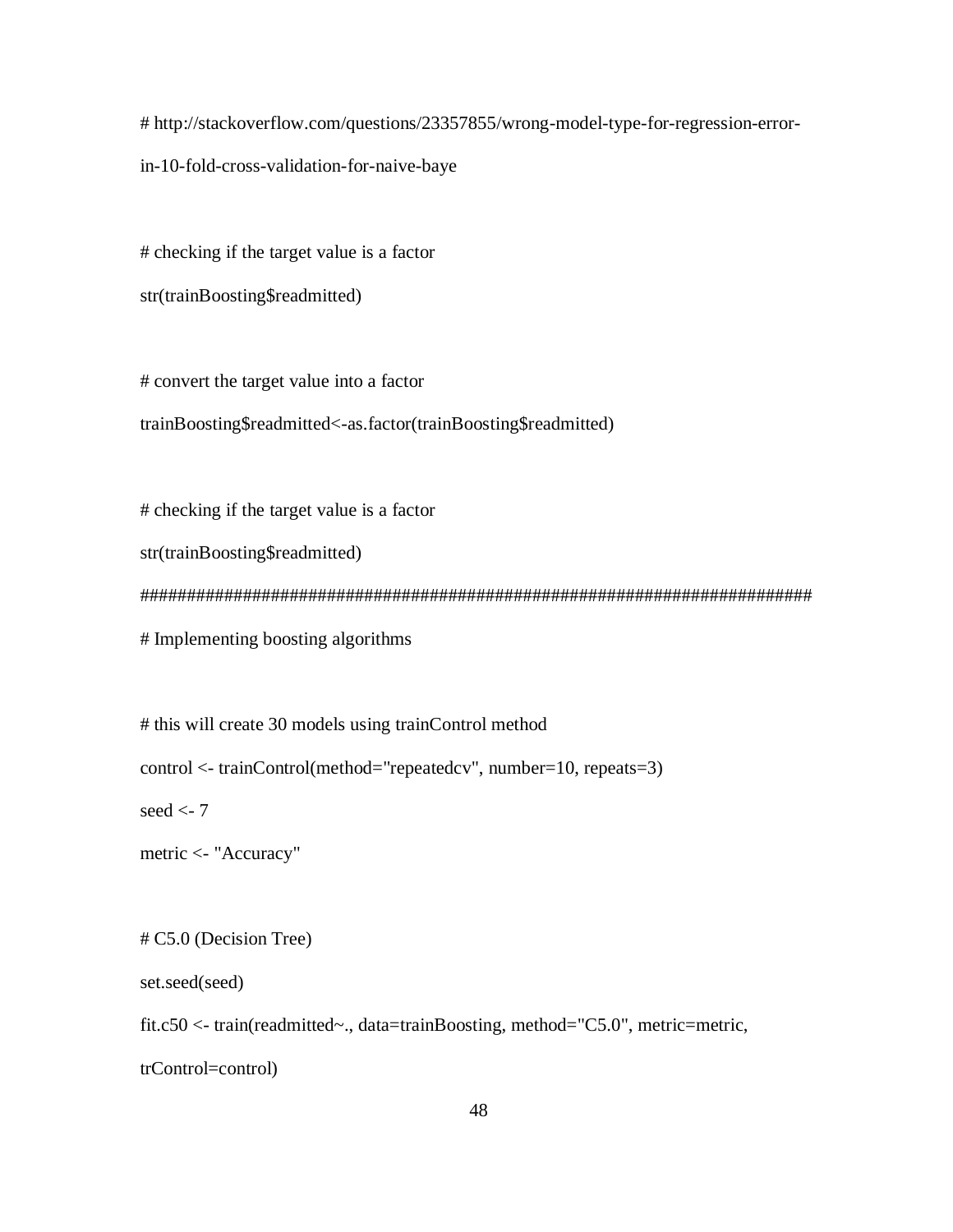```
# Stochastic Gradient Boosting
```
set.seed(seed)

fit.gbm <- train(readmitted~., data=trainBoosting, method="gbm", metric=metric,

```
trControl=control, verbose=FALSE)
```
# summarize results

boosting\_results <- resamples(list(c5.0=fit.c50, gbm=fit.gbm))

# accuracy min, max, meadian and mean

summary(boosting\_results)

# plot results

dotplot(boosting\_results)

# plots the summary of the model and the relevant features summary(fit.gbm)

# Reference: Determining the predicted values for the test dataset preds <- predict(object=fit.gbm, testBoosting)

# to calculate the accuracy